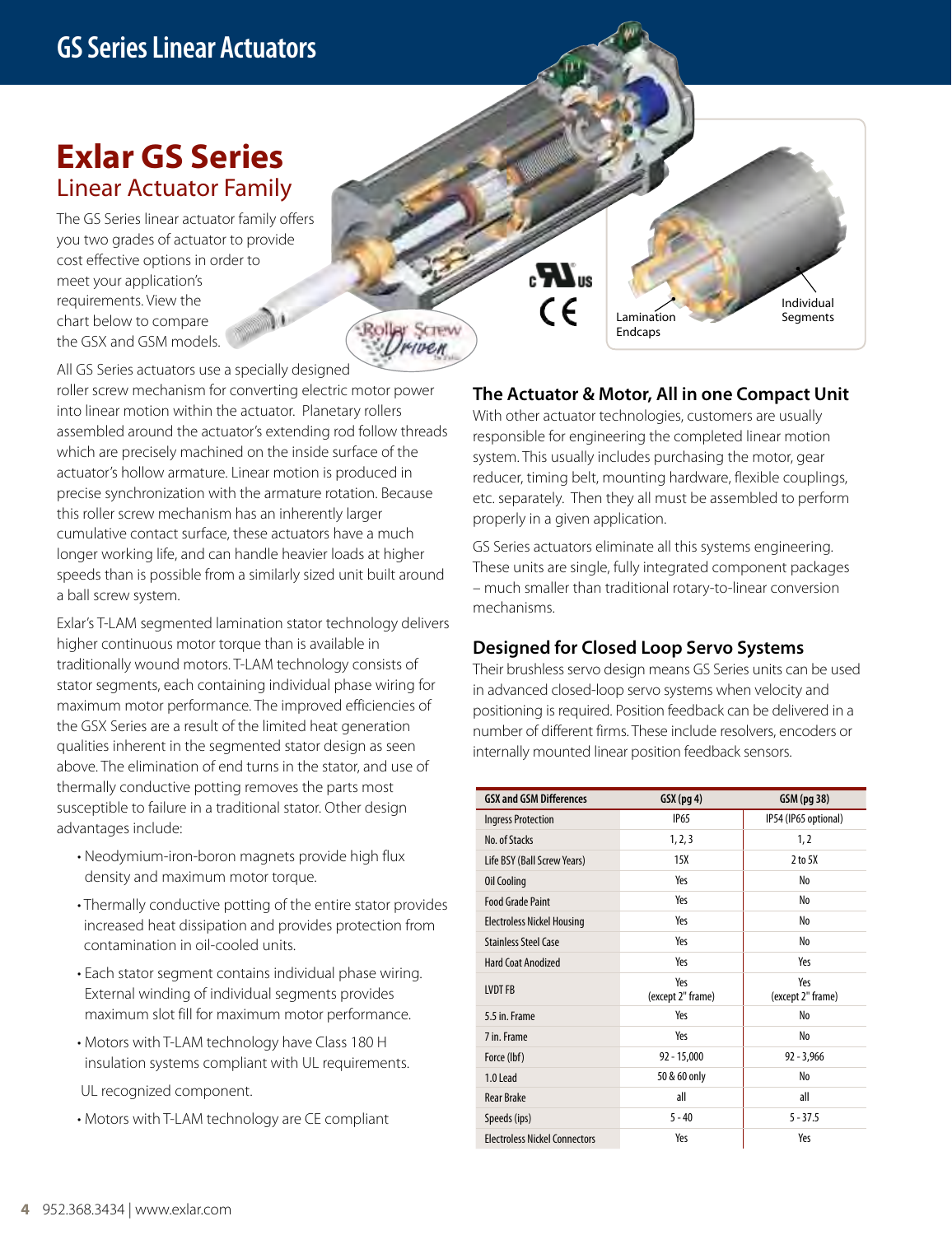## **GSX Series Linear Actuators**

## **Exlar GSX Series**  The Highest Performance and Longest Life Solution

For applications that require long life and continuous duty, even in harsh environments the GSX Series actuator offers a robust solution. The life of the GSX Series can exceed that of a ball screw actuator by 15X while delivering high speeds and high forces. This compact package has all the advantages that our GS Series offers.

### **Sealed for Long Life with Minimum Maintenance**



outside contaminants are an issue. In most rotary-to-linear devices, critical mechanisms are exposed to the environment. Thus, they must be frequently inspected, cleaned and lubricated.

**U** SCTEW muen

In contrast, the converting components in all Exlar GSX units are mounted within the sealed motor housing. With a simple bushing and seal arrangement on the smooth extending rod, abrasive particles or other contaminants are prevented from reaching the actuator's critical mechanisms. This assures trouble-free operation even in the most harsh environments.

Lubrication requirements are minimal. GSX actuators can be lubricated with either grease or recirculated oil. Grease lubricated units will run up to 10,000 hours without regreasing. Recirculated oil systems eliminate this type of maintenance altogether A GSX Series actuator with a properly operating recirculating oil system will operate indefinitely without any other lubrication requirements.

### **Available in Five Frame Sizes**

| $2"$ GSX20 | $3"$ GSX30 | 4" GSX40 |
|------------|------------|----------|
| 5" GSX50   | 7" GSX60   |          |

If you need a custom design, Exlar's Application Engineering department will work with you to engineer a solution specifically tailored to your application.

| <b>Feature</b>                           | <b>Standard</b>                                                                                         | <b>Optional</b>                                                                                  |
|------------------------------------------|---------------------------------------------------------------------------------------------------------|--------------------------------------------------------------------------------------------------|
| <b>External anti-rotate</b><br>mechanism | No                                                                                                      | Yes                                                                                              |
| Pre-loaded follower                      | No                                                                                                      | Yes                                                                                              |
| Flectric brake                           | No                                                                                                      | Yes                                                                                              |
| <b>External End switches</b>             | No                                                                                                      | Yes                                                                                              |
| Connectors                               | <b>MS or Threaded Circular</b><br><b>Style Connectors</b>                                               | Electroless Nickel Connectors/<br>Male NPT with Potted Leads/<br><b>Manufacturers Connectors</b> |
| <b>Mounting Style</b>                    | <b>Extended Tie Rods, Side Tapped</b><br>Mounting Holes, Trunnion, Rear<br>Clevis, Front or Rear Flange | <b>Custom Mountings</b>                                                                          |
| <b>Rod Fnd</b>                           | Male or Female:<br><b>U.S. Standard or Metric</b>                                                       | <b>Specials Available To Meet</b><br><b>OEM Requirements</b>                                     |
| <b>Lubrication</b>                       | Greased, Oil Connection<br>Ports are Built-in for Customer<br>Supplied Recirculated<br>Oil Lubrication  | Specials Available To Meet<br><b>OEM Requirements</b>                                            |
| <b>Primary Feedback</b>                  | <b>Standard Encoders or</b><br><b>Resolvers to Meet Most</b><br>Amplifier Requirements                  | Custom Feedback                                                                                  |
| Absolute Linear Feedback                 | No                                                                                                      | ICT, including signal conditioner                                                                |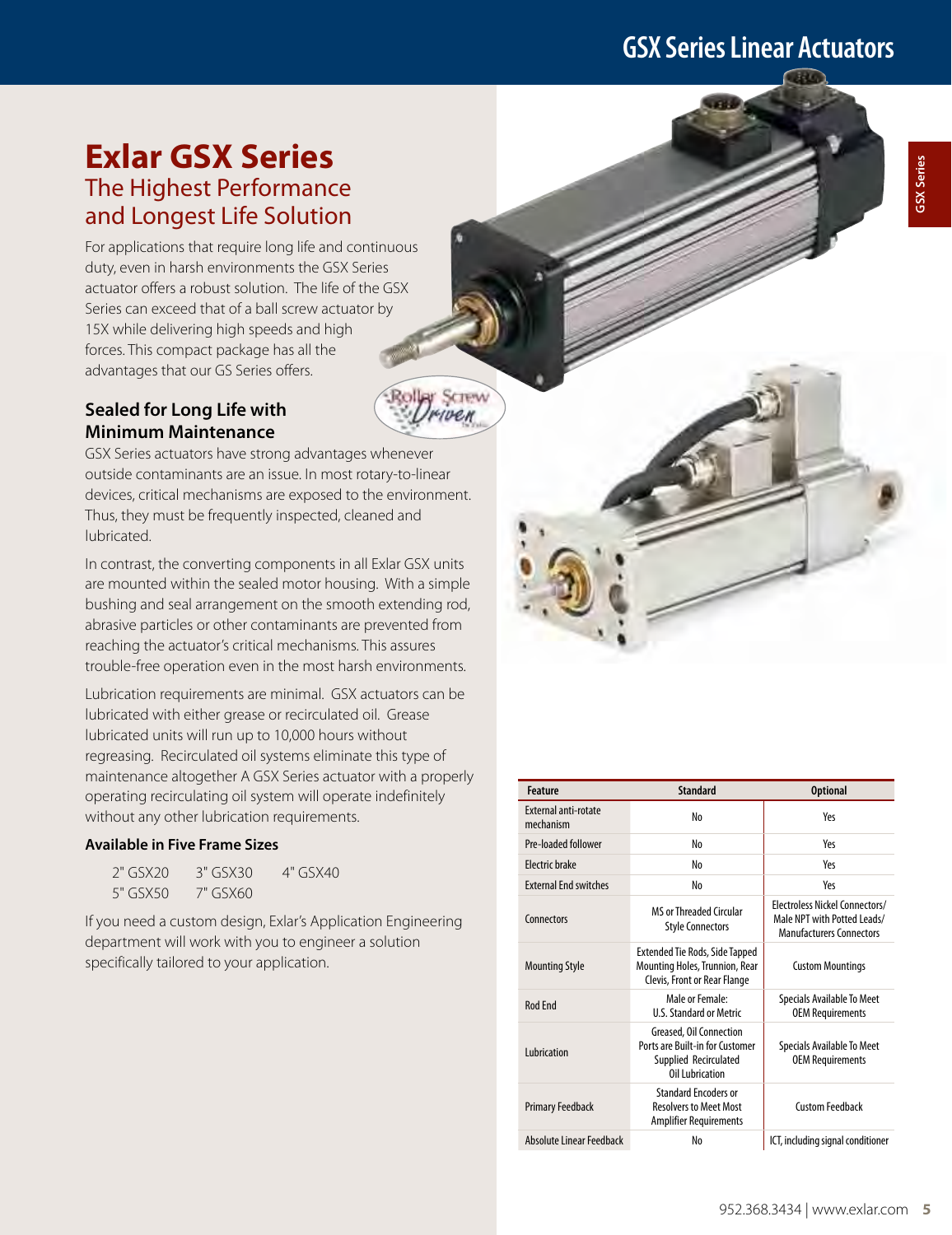### Exlar GSX Series Linear Actuators Applications Include:

**Hydraulic cylinder replacement Ball screw replacement Pneumatic cylinder replacement Chip and wafer handling Automated flexible fixturing Dispensers Machine tool Automated assembly Parts clamping Automatic tool changers Volumetric pumps**

**Medical equipment Conveyor diverters / gates Plastics equipment Cut-offs Die cutters Packaging machinery Entertainment Sawmill equipment Open / close doors Fillers Formers Precision grinders**

**Indexing stages Lifts Product sorting Material cutting Material handling Riveting / fastening / joining Molding Volumetric pumps Semiconductor Pick and place systems Robot manipulator arms Simulators**

**Precision valve control Ventilation control systems Pressing Process control Tube bending Welding Stamping Test stands Tension control Web guidance Wire winding**

Repeatable force, reliable positioning accuracy, and flexible control make GSX actuators a perfect fit for assembly presses or test stands.





In clean room applications like those common to semiconductor manufacturing, the compact design of our GSX Series saves critical space.



Repeatable force control plus positioning accuracy extends the life of costly tools when Exlar linear actuators are used in precision clamping applications.

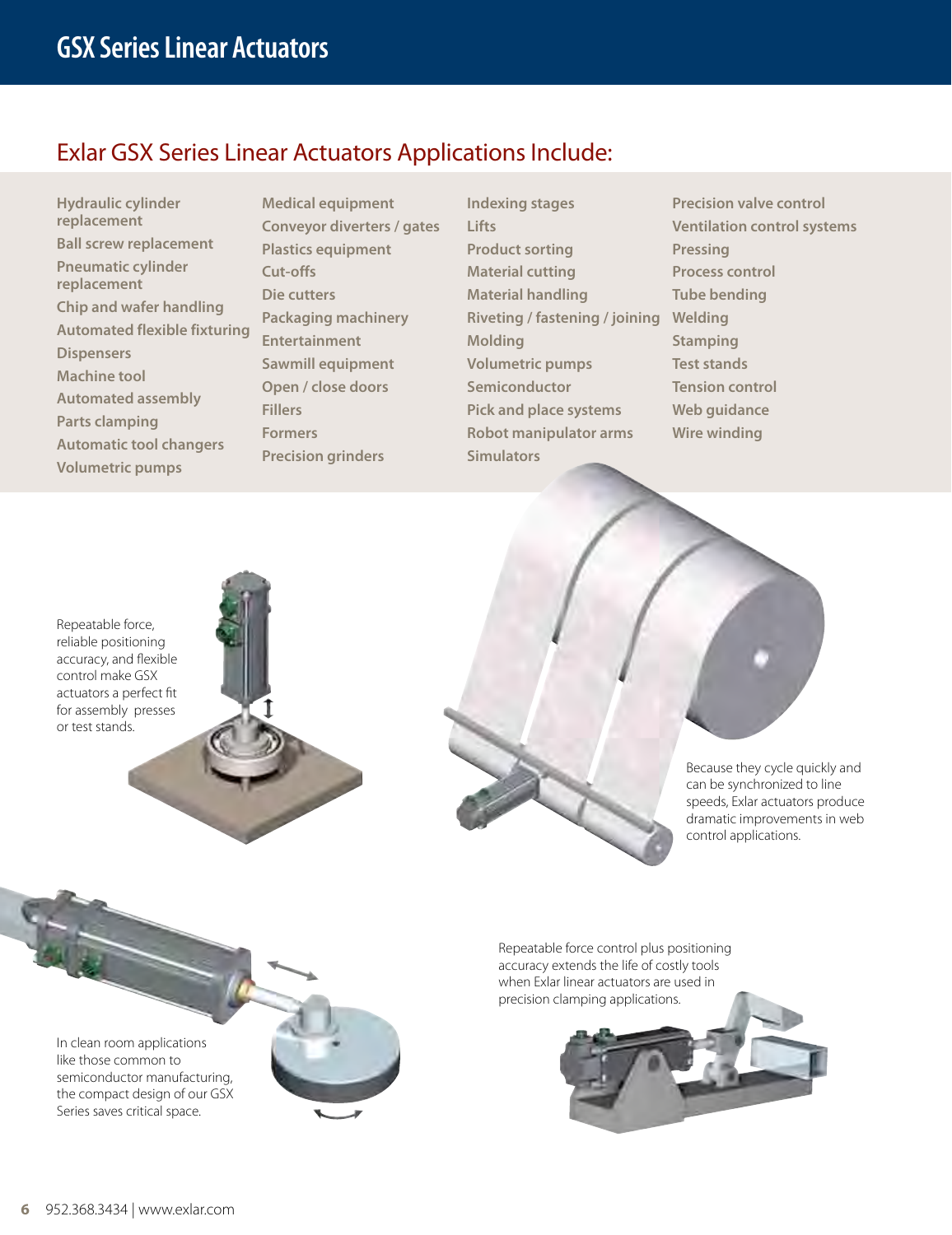### GSX Series Speed vs. Force Curves

These charts represent typical linear speed versus linear force curves for the GSX actuators using common brushless motor amplifiers. The GSX Series are compatible with many different brushless motor amplifiers, and differences in the performance

ratings of these amplifiers can alter the actuator's performance. Thus, the curves below should be used for estimation only (Further information is available by contacting Exlar Application Engineering.)



Test data derived using NEMA recommended aluminum heatsink 10" x 10" x 1/4" for GSX20 and 10" x 10" x 3/8" for GSX30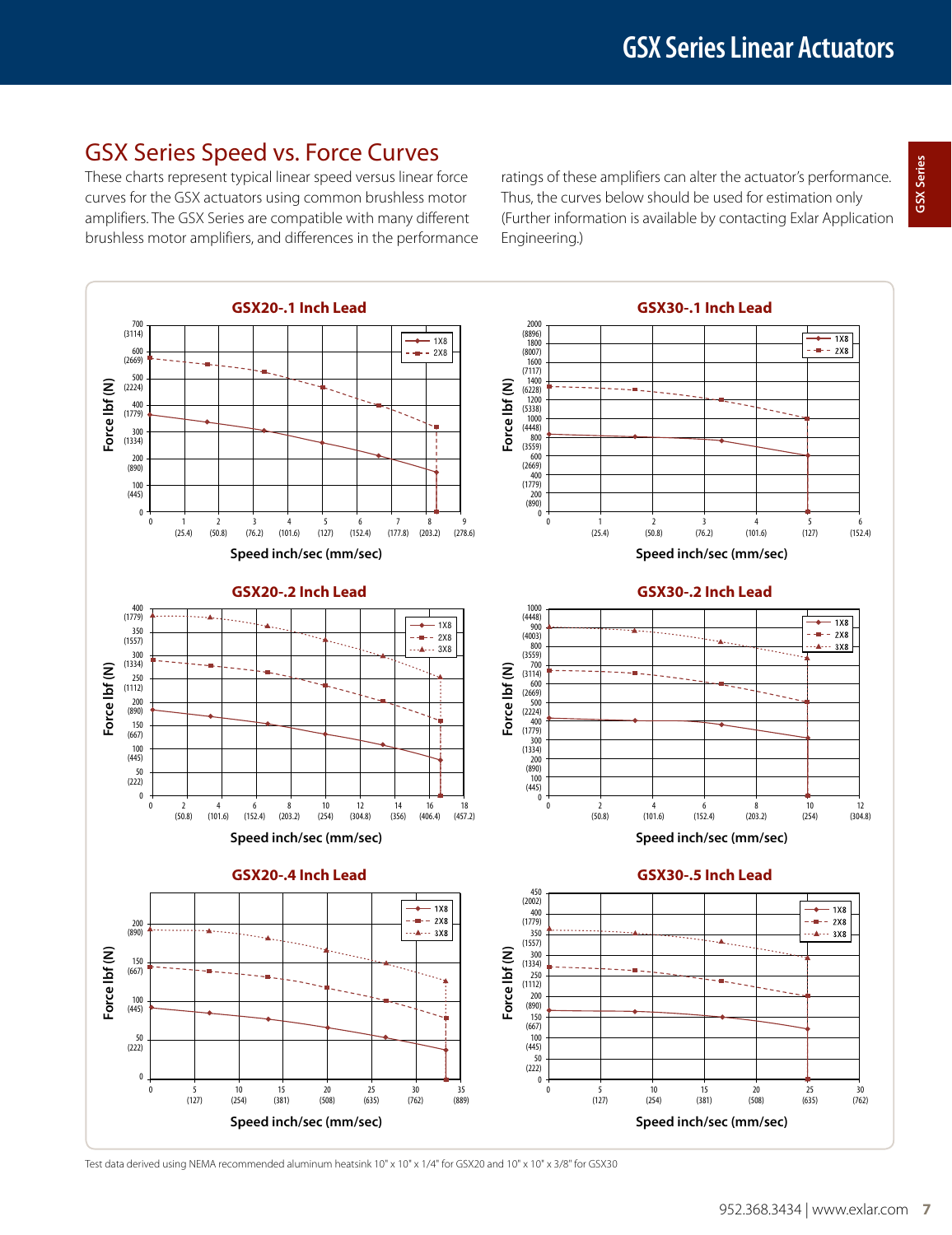## GSX Series Speed vs. Force Curves



Test data derived using NEMA recommended aluminum heatsink 12" x 12" x 1/2" for GSX40 and 12" x 12" x 1/2" for GSX50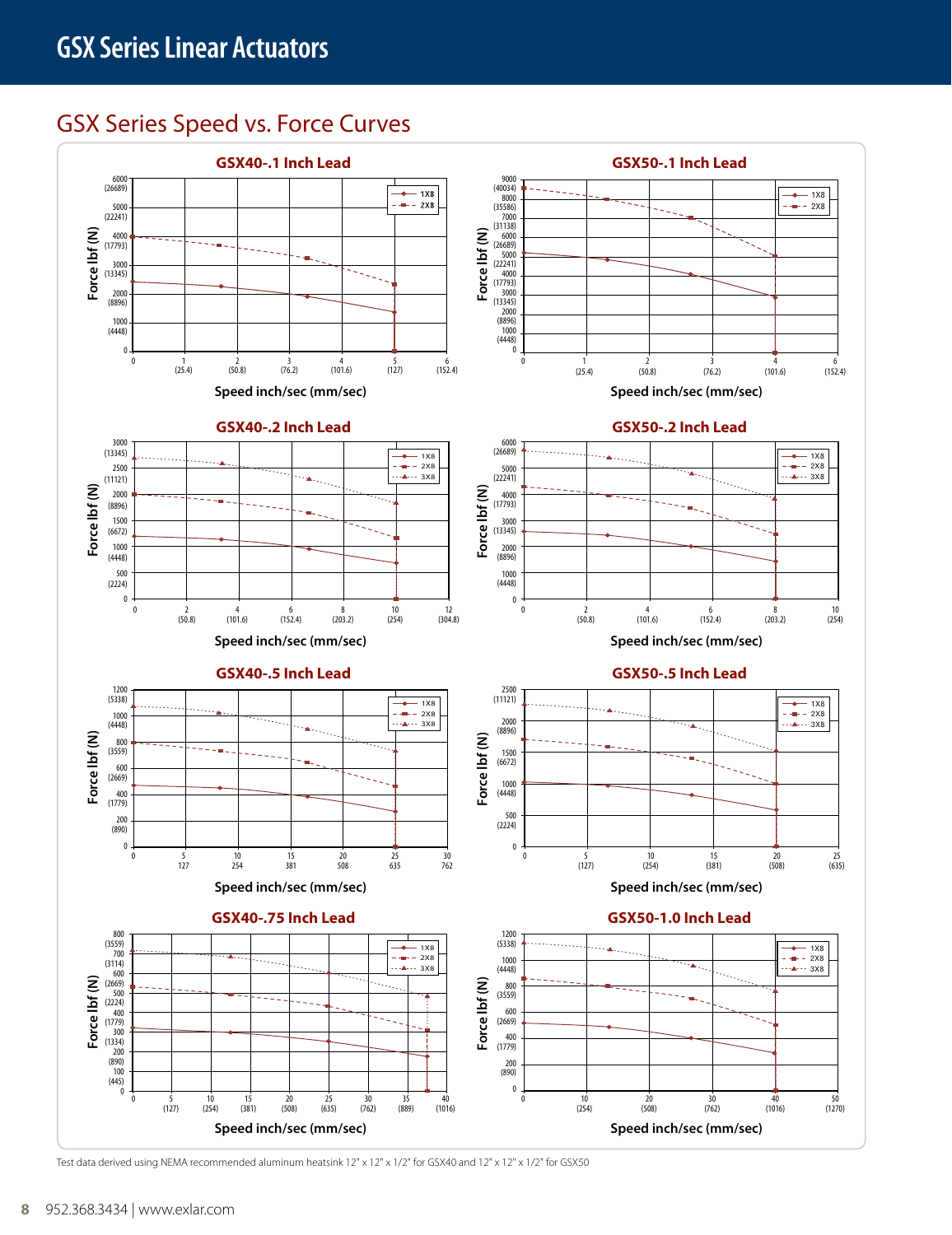## GSX Series Speed vs. Force Curves

These charts represent typical linear speed versus linear force curves for GSX actuators using common brushless motor amplifiers. The GSX Series are compatible with many different brushless motor amplifiers, and differences in the performance ratings of these amplifiers can alter the actuator's

performance. Thus, the curves below should be used for estimation only.

(Further information is available by contacting Exlar Performance. Thus, the earves below should be used for the estimation only.<br> **GSX Series Contacting Exlar**<br>
Application Engineering.)

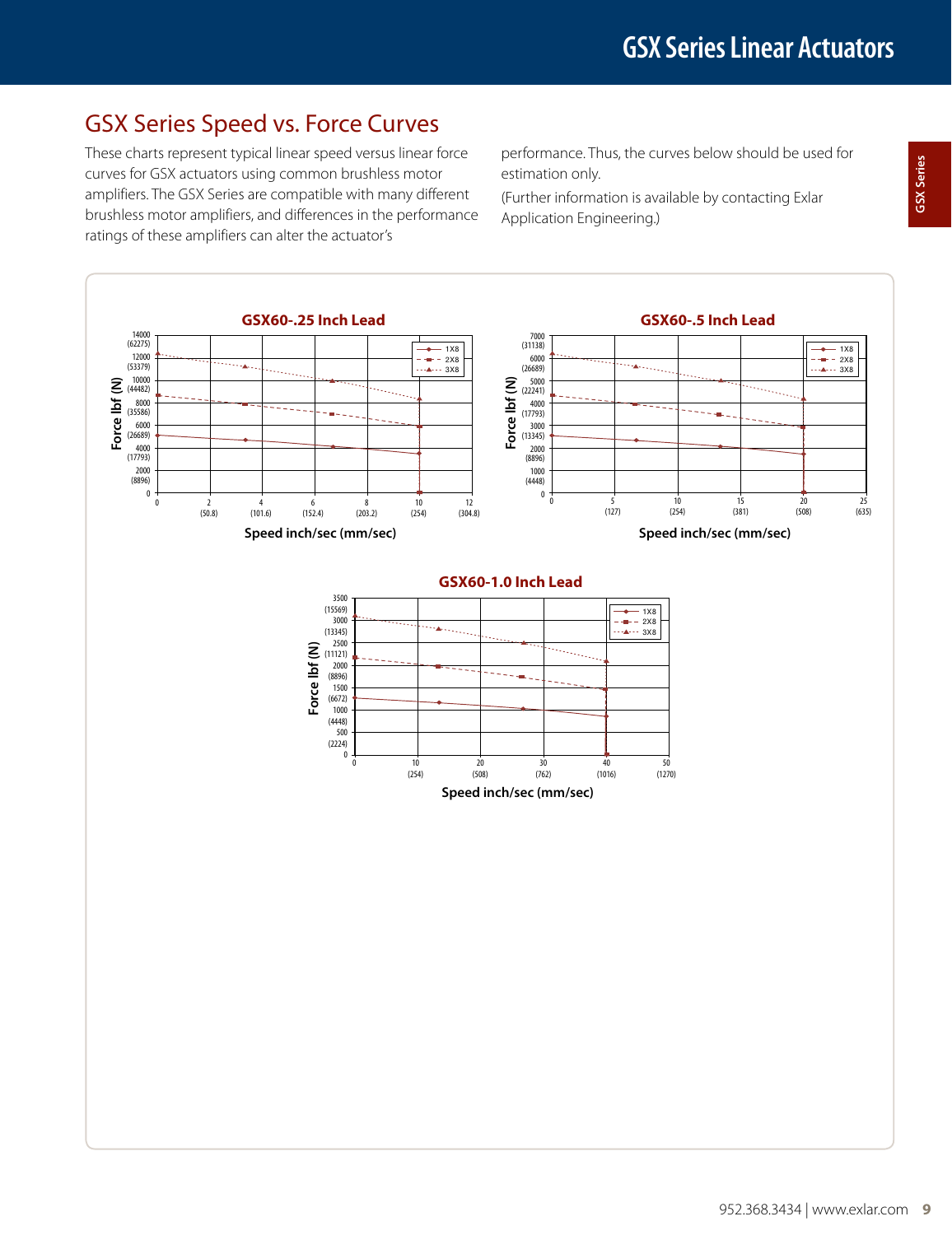## GSX Series Lifetime Curves

The  $L_{10}$  expected life of a roller screw linear actuator is expressed as the linear travel distance that 90% of properly maintained roller screws manufactured are expected to meet or exceed. For higher than 90% reliability, the result should be multiplied by the following factors: 95% x 0.62; 96% x 0.53; 97% x 0.44; 98% x 0.33; 99% x 0.21. This is not a guarantee and these charts should be used for estimation purposes only.

The underlying formula that defines this value is: *Travel life in millions of inches, where:*

- $C =$  Dynamic load rating (lbf)
- **= Cubic mean applied load (lbf) L**<sub>10</sub> =  $(\frac{C}{F})^3 \times S =$
- **S** = Roller screws lead (inches)

*All curves represent properly lubricated and maintained actuators.*

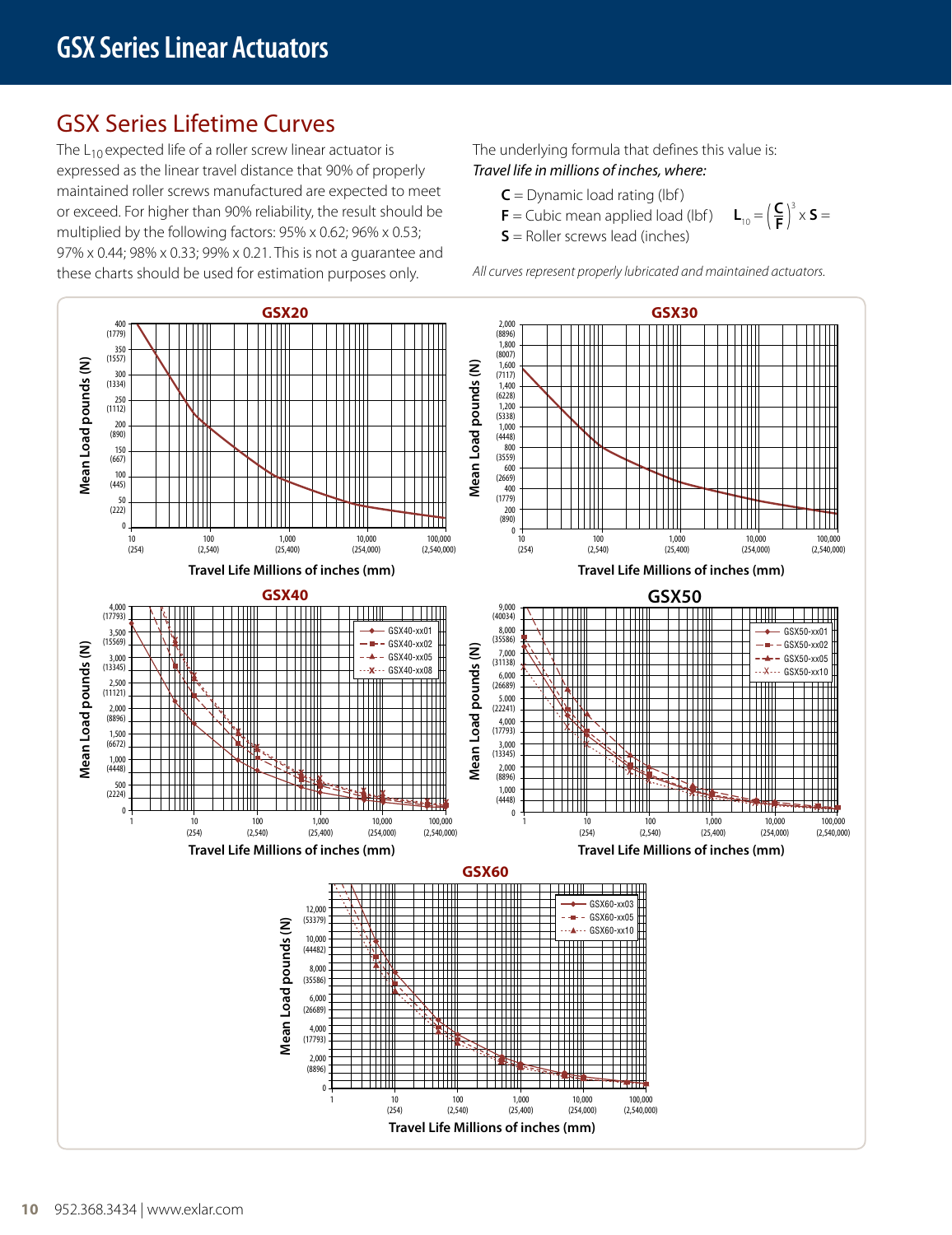## GSX20 & GSX30 Performance Specifications

| Model No.  | Frame<br>Size<br>in $(mm)$ | <b>Stroke</b><br>(nominal) $*$<br>in (mm) | <b>Screw Lead</b><br>in (mm) | Continuous<br><b>Maximum</b><br><b>Max Velocity</b><br><b>Continuous</b><br>Armature<br>Inertia**<br><b>Force Rating</b><br><b>Motor Torque</b><br><b>Static Load</b><br>in/sec<br>lb (N) 1/2/3 stack<br>(mm/sec)<br>$lb-in(N-m)$<br>Ib(N)<br>$lb-in-s2$ (Kg-m <sup>2</sup> ) |                   |                                   | <b>Dynamic</b><br><b>Load Rating</b><br>Ib(N) | Weight<br>(approx.)<br>$Ib$ (kg) |                 |               |
|------------|----------------------------|-------------------------------------------|------------------------------|-------------------------------------------------------------------------------------------------------------------------------------------------------------------------------------------------------------------------------------------------------------------------------|-------------------|-----------------------------------|-----------------------------------------------|----------------------------------|-----------------|---------------|
| GSX20-0301 |                            |                                           | 0.1<br>(2.54)                | 367/578/NA<br>(1632/2571/NA)                                                                                                                                                                                                                                                  | 8.33<br>(211.67)  | 7.3/11.5/NA<br>(0.82/1.30/NA)     |                                               |                                  | 2075<br>(9230)  |               |
| GSX20-0302 | 2.25<br>(57)               | 3<br>(75)                                 | 0.2<br>(5.08)                | 183/289/NA<br>(814/1286/NA)                                                                                                                                                                                                                                                   | 16.77<br>(423.33) | 7.3/11.5/NA<br>(0.82/1.30/NA)     | 1250<br>(5560)                                | 0.00101<br>(0.000114)            | 1540<br>(6850)  | 6.5<br>(2.9)  |
| GSX20-0304 |                            |                                           | 0.4<br>(10.16)               | 92/145/NA<br>(409/645/NA)                                                                                                                                                                                                                                                     | 33.33<br>(846.67) | 7.3/11.5/NA<br>(0.82/1.30/NA)     |                                               |                                  | 1230<br>(5471)  |               |
| GSX20-0601 |                            |                                           | 0.1<br>(2.54)                | 367/578/NA<br>(1632/2571/NA)                                                                                                                                                                                                                                                  | 8.33<br>(211.67)  | 7.3/11.5/NA<br>(0.82/1.30/NA)     |                                               |                                  | 2075<br>(9230)  |               |
| GSX20-0602 | 2.25<br>(57)               | 6<br>(150)                                | 0.2<br>(5.08)                | 183/289/385<br>(814/1286/1713)                                                                                                                                                                                                                                                | 16.67<br>(423.33) | 7.3/11.5/15.3<br>(0.82/1.30/1.73) | 1250<br>(5560)                                | 0.00114<br>(0.000129)            | 1540<br>(6850)  | 8.0<br>(3.6)  |
| GSX20-0604 |                            |                                           | 0.4<br>(10.16)               | 92/145/192<br>(409/645/854)                                                                                                                                                                                                                                                   | 33.33<br>(846.67) | 7.3/11.5/15.3<br>(0.82/1.30/1.73) |                                               |                                  | 1230<br>(5471)  |               |
| GSX20-1001 |                            |                                           | 0.1<br>(2.54)                | 367/578/NA<br>(1632/2571/NA)                                                                                                                                                                                                                                                  | 8.33<br>(211.67)  | 7.3/11.5/NA<br>(0.82/1.30/NA)     |                                               |                                  | 2075<br>(9230)  |               |
| GSX20-1002 | 2.25<br>(57)               | 10<br>(250)                               | 0.2<br>(5.08)                | 183/289/385<br>(814/1286/1713)                                                                                                                                                                                                                                                | 16.67<br>(423.33) | 7.3/11.5/15.3<br>(0.82/1.30/1.73) | 1250<br>(5560)                                | 0.00133<br>(0.000150)            | 1540<br>(6850)  | 9.5<br>(4.3)  |
| GSX20-1004 |                            |                                           | 0.4<br>(10.16)               | 92/145/192<br>(409/645/854)                                                                                                                                                                                                                                                   | 33.33<br>(846.67) | 7.3/11.5/15.3<br>(0.82/1.30/1.73) |                                               |                                  | 1230<br>(5471)  |               |
| GSX20-1201 |                            |                                           | 0.1<br>(2.54)                | 367/578/NA<br>(1632/2571/NA)                                                                                                                                                                                                                                                  | 8.33<br>(211.67)  | 7.3/11.5/NA<br>(0.82/1.30/NA)     |                                               |                                  | 2075<br>(9230)  |               |
| GSX20-1202 | 2.25<br>(57)               | 12<br>(300)                               | 0.2<br>(5.08)                | 183/289/385<br>(814/1286/1713)                                                                                                                                                                                                                                                | 16.67<br>(423.33) | 7.3/11.5/15.3<br>(0.82/1.30/1.73) | 1250<br>(5560)                                | 0.00143<br>(0.000162)            | 1540<br>(6850)  | 11.0<br>(4.9) |
| GSX20-1204 |                            |                                           | 0.4<br>(10.16)               | 92/145/192<br>(409/645/854)                                                                                                                                                                                                                                                   | 33.33<br>(846.67) | 7.3/11.5/15.3<br>(0.82/1.30/1.73) |                                               |                                  | 1230<br>(5471)  |               |
| GSX30-0301 |                            |                                           | 0.1<br>(2.54)                | 829/1347/NA<br>(3688/5992/NA)                                                                                                                                                                                                                                                 | 5<br>(127)        | 16.5/26.8/NA<br>(1.86/3.03/NA)    |                                               |                                  | 5516<br>(24536) |               |
| GSX30-0302 | 3.125<br>(79)              | 3<br>(75)                                 | 0.2<br>(5.08)                | 415/674/NA<br>(1846/2998/NA)                                                                                                                                                                                                                                                  | 10<br>(254)       | 16.5/26.8/NA<br>(1.86/3.03/NA)    | 2700<br>(12010)                               | 0.00319<br>(0.000360)            | 5800<br>(25798) | 9.5<br>(4.3)  |
| GSX30-0305 |                            |                                           | 0.5<br>12.7)                 | 166/269/NA<br>(738/1197/NA)                                                                                                                                                                                                                                                   | 25<br>(635)       | 16.5/26.8/NA<br>(1.86/3.03/NA)    |                                               |                                  | 4900<br>(21795) |               |
| GSX30-0601 |                            |                                           | 0.1<br>(2.54)                | 829/1347/NA<br>(3688/5992/NA)                                                                                                                                                                                                                                                 | 5<br>(127)        | 16.5/26.8/NA<br>(1.86/3.03/NA)    |                                               |                                  | 5516<br>(24536) |               |
| GSX30-0602 | 3.125<br>(79)              | 5.9<br>(150)                              | 0.2<br>(5.08)                | 415/674/905<br>(1846/2998/4026)                                                                                                                                                                                                                                               | 10<br>(254)       | 16.5/26.8/36<br>(1.86/3.03/4.07)  | 2700<br>(12010)                               | 0.00361<br>(0.000408)            | 5800<br>(25798) | 11.5<br>(5.2) |
| GSX30-0605 |                            |                                           | 0.5<br>(12.7)                | 166/269/362<br>(738/1197/1610)                                                                                                                                                                                                                                                | 25<br>(635)       | 16.5/26.8/36<br>(1.86/3.03/4.07)  |                                               |                                  | 4900<br>(21795) |               |
| GSX30-1001 |                            |                                           | 0.1<br>(2.54)                | 829/1347/NA<br>(3688/5992/NA)                                                                                                                                                                                                                                                 | 5<br>(127)        | 16.5/26.8/NA<br>(1.86/3.03/NA)    |                                               |                                  | 5516<br>(24536) |               |
| GSX30-1002 | 3.125<br>(79)              | 10<br>(250)                               | 0.2<br>(5.08)                | 415/674/905<br>(1846/2998/4026)                                                                                                                                                                                                                                               | 10<br>(254)       | 16.5/26.8/36<br>(1.86/3.03/4.07)  | 2700<br>(12010)                               | 0.00416<br>(0.00047)             | 5800<br>(25798) | 19<br>(8.6)   |
| GSX30-1005 |                            |                                           | 0.5<br>(12.7)                | 166/269/362<br>(738/1197/1610)                                                                                                                                                                                                                                                | 25<br>(635)       | 16.5/26.8/36<br>(1.86/3.03/4.07)  |                                               |                                  | 4900<br>(21795) |               |
| GSX30-1201 |                            |                                           | 0.1<br>(2.54)                | 829/1347/NA<br>(3688/5992/NA)                                                                                                                                                                                                                                                 | 5<br>(127)        | 16.5/26.8/NA<br>(1.86/3.03/NA)    |                                               |                                  | 5516<br>(24536) |               |
| GSX30-1202 | 3.125<br>(79)              | 12<br>(305)                               | 0.2<br>(5.08)                | 415/674/905<br>(1846/2998/4026)                                                                                                                                                                                                                                               | 10<br>(254)       | 16.5/26.8/36<br>(1.86/3.03/4.07)  | 2700<br>(12010)                               | 0.00443<br>(0.000501)            | 5800<br>(25798) | 20.5<br>(9.3) |
| GSX30-1205 |                            |                                           | 0.5<br>(12.7)                | 166/269/362<br>(738/1197/1610)                                                                                                                                                                                                                                                | 25<br>(635)       | 16.5/26.8/36<br>(1.86/3.03/4.07)  |                                               |                                  | 4900<br>(21795) |               |
| GSX30-1401 |                            |                                           | 0.1<br>(2.54)                | 829/1347/NA<br>(3688/5992/NA)                                                                                                                                                                                                                                                 | 5<br>(127)        | 16.5/26.8/NA<br>(1.86/3.03/NA)    |                                               |                                  | 5516<br>(24536) |               |
| GSX30-1402 | 3.125<br>(79)              | 14<br>(355)                               | 0.2<br>(5.08)                | 415/674/905<br>(1846/2998/4026)                                                                                                                                                                                                                                               | 10<br>(254)       | 16.5/26.8/36<br>(1.86/3.03/4.07)  | 2700<br>(12010)                               | 0.00473<br>(0.000534)            | 5800<br>(25798) | 20.5<br>(9.3) |
| GSX30-1405 |                            |                                           | 0.5<br>(12.7)                | 166/269/362<br>(738/1197/1610)                                                                                                                                                                                                                                                | 25<br>(635)       | 16.5/26.8/36<br>(1.86/3.03/4.07)  |                                               |                                  | 4900<br>(21795) |               |
| GSX30-1801 |                            |                                           | 0.1<br>(2.54)                | 829/1347/NA<br>(3688/5992/NA)                                                                                                                                                                                                                                                 | 5<br>(127)        | 16.5/26.8/36<br>(1.86/3.03/4.07)  |                                               |                                  | 5516<br>(24536) |               |
| GSX30-1802 | 3.125<br>(79)              | 18<br>(457)                               | 0.2<br>(5.08)                | 415/674/905<br>(1846/2998/4026)                                                                                                                                                                                                                                               | 10<br>(254)       | 16.5/26.8/36<br>(1.86/3.03/4.07)  | 2700<br>(12010)                               | 0.00533<br>(0.000602)            | 5800<br>(25798) | 25<br>(11.3)  |
| GSX30-1805 |                            |                                           | 0.5<br>(12.7)                | 166/269/362<br>(738/1197/1610)                                                                                                                                                                                                                                                | 25<br>(635)       | 16.5/26.8/36<br>(1.86/3.03/4.07)  |                                               |                                  | 4900<br>(21795) |               |

\* Please note that stroke mm are nominal dimensions. \*\*Inertia +/- 5% Specifications subject to change without notice. See page 13 for definition of terms.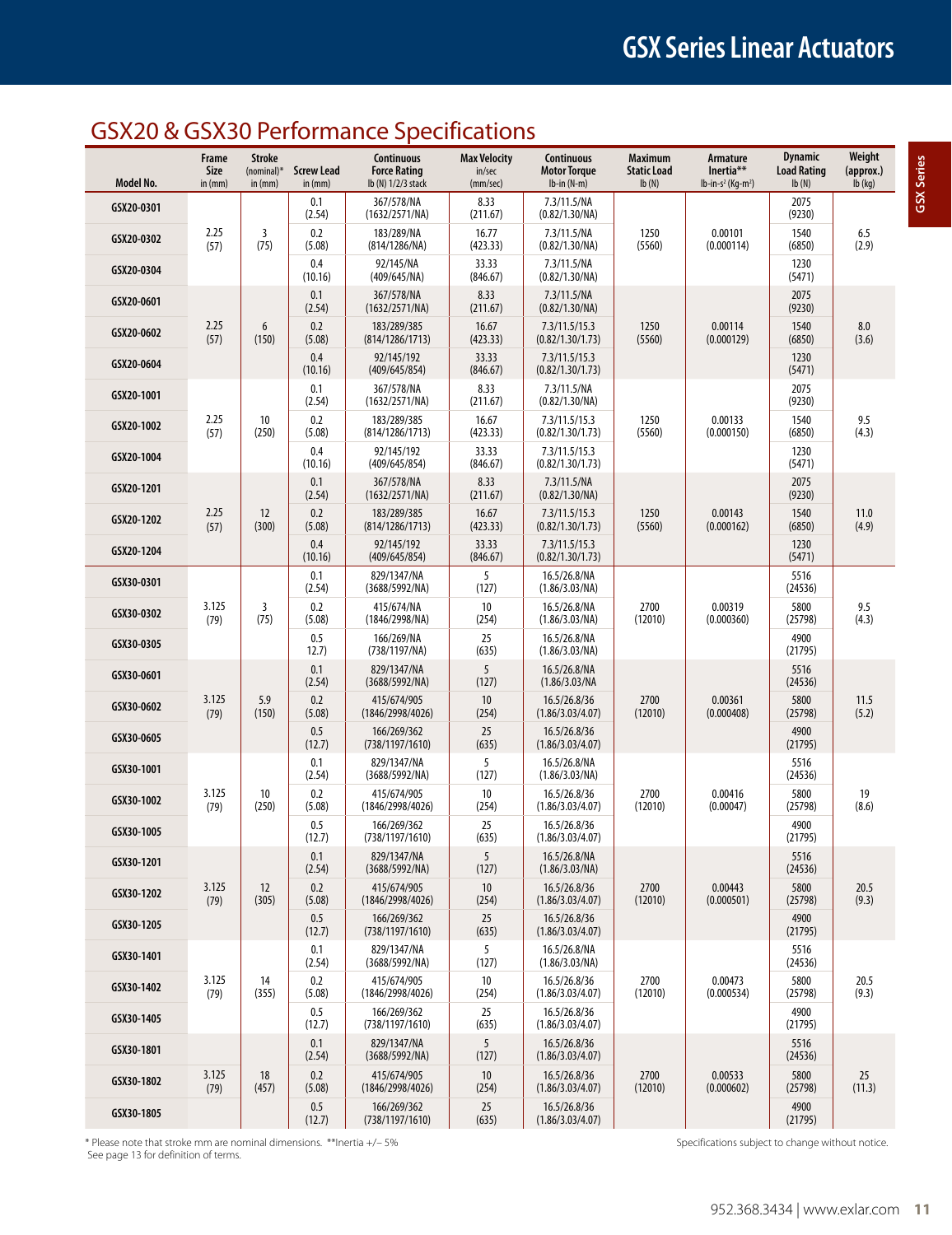## GSX40 Performance Specifications

| Model No.  | <b>Frame Size</b><br>in $(mm)$ | <b>Stroke</b><br>$(nominal)*$<br>in (mm) | <b>Screw Lead</b><br>in (mm)                                                                               | <b>Continuous</b><br><b>Force Rating</b><br>Ib (N) 1/2/3 stack | <b>Max Velocity</b><br>in/sec (mm/sec) | <b>Continuous</b><br><b>Motor Torque</b><br>$lb-in(N-m)$ | <b>Maximum</b><br><b>Static Load</b><br>$\mathsf{lb}(\mathsf{N})$ | Armature<br>Inertia**<br>$lb-in-s^2$ (Kg-m <sup>2</sup> ) | <b>Dynamic</b><br><b>Load Rating</b><br>lb(N) | Weight<br>(approx.)<br>$lb$ (kg) |
|------------|--------------------------------|------------------------------------------|------------------------------------------------------------------------------------------------------------|----------------------------------------------------------------|----------------------------------------|----------------------------------------------------------|-------------------------------------------------------------------|-----------------------------------------------------------|-----------------------------------------------|----------------------------------|
| GSX40-0601 |                                |                                          | 0.1<br>(2.54)                                                                                              | 2393/3966/NA<br>(10645/17642/NA)                               | 5<br>(127)                             |                                                          |                                                                   |                                                           | 7900<br>(35141)                               |                                  |
| GSX40-0602 | 3.9                            | 6                                        | 0.2<br>(5.08)                                                                                              | 1196/1983/NA<br>(5320/8821/NA)                                 | 10<br>(254)                            | 47.6/78.9/NA                                             | 5400                                                              | 0.0152                                                    | 8300<br>(36920)                               | 20                               |
| GSX40-0605 | (99)                           | (150)                                    | 0.5<br>(12.7)                                                                                              | 479/793/NA<br>(2131/3527/NA)                                   | 25<br>(635)                            | (5.38/8.91/NA)                                           | (24020)                                                           | (0.001717)                                                | 7030<br>(31271)                               | (9.1)                            |
| GSX40-0608 |                                |                                          | 0.75<br>(19.05)                                                                                            | 319/529/NA<br>(1419/2353/NA)                                   | 37.5<br>(953)                          |                                                          |                                                                   |                                                           | 6335<br>(28179)                               |                                  |
| GSX40-0801 |                                |                                          | 0.1<br>(2.54)                                                                                              | 2393/3966/NA<br>(10645/17642/NA)                               | 5<br>(127)                             |                                                          |                                                                   |                                                           | 7900<br>(35141)                               |                                  |
| GSX40-0802 | 3.9                            | $\bf 8$                                  | 0.2<br>(5.08)                                                                                              | 1196/1983/2692<br>(5320/8821/11975)                            | 10<br>(254)                            | 47.6/78.9/107.1                                          | 5400                                                              | 0.0163                                                    | 8300<br>(36920)                               | 24                               |
| GSX40-0805 | (99)                           | (200)                                    | 0.5<br>(12.7)                                                                                              | 479/793/1077<br>(2131/3527/4791)                               | 25<br>(635)                            | (5.38/8.91/12.1)                                         | (24020)                                                           | (0.001842)                                                | 7030<br>(31271)                               | (10.9)                           |
| GSX40-0808 |                                |                                          | 0.75<br>(19.05)                                                                                            | 319/529/718<br>(1419/2353/3194)                                | 37.5<br>(953)                          |                                                          |                                                                   |                                                           | 6335<br>(28179)                               |                                  |
| GSX40-1001 |                                | 10                                       | 0.1<br>(2.54)                                                                                              | 2393/3966/NA<br>(10645/17642/NA)                               | 5<br>(127)                             |                                                          |                                                                   |                                                           | 7900<br>(35141)                               |                                  |
| GSX40-1002 | 3.9                            |                                          | 0.2<br>(5.08)                                                                                              | 1196/1983/2692<br>(5320/8821/11975)                            | 10<br>(254)                            | 47.6/78.9/107.1                                          | 5400                                                              | 0.0175                                                    | 8300<br>(36920)                               | 28                               |
| GSX40-1005 | (99)                           | (250)                                    | 0.5<br>(12.7)                                                                                              | 479/793/1077<br>(2131/3527/4791)                               | 25<br>(635)                            | (5.38/8.91/12.1)                                         | (24020)                                                           | (0.001977)                                                | 7030<br>(31271)                               | (12.7)                           |
| GSX40-1008 |                                |                                          | 0.75<br>(19.05)                                                                                            | 319/529/718<br>(1419/2353/3194)                                | 37.5<br>(953)                          |                                                          |                                                                   |                                                           | 6335<br>(28179)                               |                                  |
| GSX40-1201 |                                |                                          | 0.1<br>(2.54)                                                                                              | 2393/3966/NA<br>(10645/17642/NA)                               | 5<br>(127)                             |                                                          |                                                                   |                                                           | 7900<br>(35141)                               |                                  |
| GSX40-1202 | 3.9                            | 12                                       | 0.2<br>(5.08)                                                                                              | 1196/1983/2692<br>(5320/8821/11975)                            | 10<br>(254)                            | 47.6/78.9/107.1                                          | 5400                                                              | 0.0186                                                    | 8300<br>(36920)                               | 32                               |
| GSX40-1205 | (99)                           | (305)                                    | 0.5<br>(12.7)                                                                                              | 479/793/1077<br>(2131/3527/4791)                               | 25<br>(635)                            | (5.38/8.91/12.1)                                         | (24020)                                                           | (0.002102)                                                | 7030<br>(31271)                               | (14.5)                           |
| GSX40-1208 |                                |                                          | 0.75<br>(19.05)                                                                                            | 319/529/718<br>(1419/2353/3194)                                | 37.5<br>(953)                          |                                                          |                                                                   |                                                           | 6335<br>(28179)                               |                                  |
| GSX40-1801 |                                |                                          | 0.1<br>(2.54)                                                                                              | 2393/3966/NA<br>(10645/17642/NA)                               | 5<br>(127)                             |                                                          |                                                                   |                                                           | 7900<br>(35141)                               |                                  |
| GSX40-1802 | 3.9<br>(99)                    | 18<br>(457)                              | 0.2<br>1196/1983/2692<br>10<br>47.6/78.9/107.1<br>(5.08)<br>(5320/8821/11975)<br>(254)<br>(5.38/8.91/12.1) | 5400<br>(24020)                                                | 0.022<br>(0.002486)                    | 8300<br>(36920)                                          | 44<br>(20)                                                        |                                                           |                                               |                                  |
| GSX40-1805 |                                |                                          | 0.5<br>(12.7)                                                                                              | 479/793/1077<br>(2131/3527/4791)                               | 25<br>(635)                            |                                                          |                                                                   |                                                           | 7030<br>(31271)                               |                                  |

\* Please note that stroke mm are nominal dimensions. \*\*Inertia +/- 5% Specifications subject to change without notice.

See page 13 for definition of terms.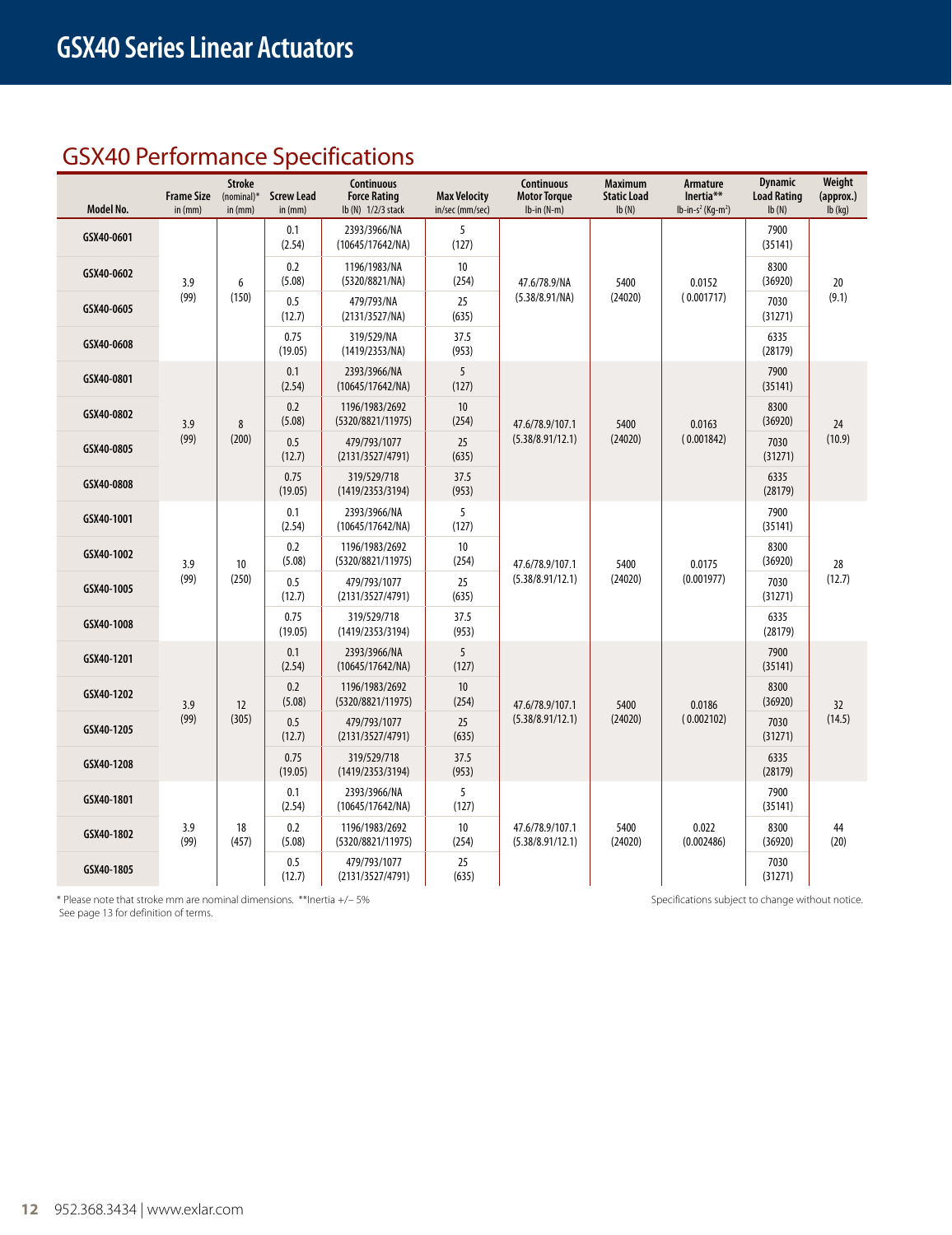### GSX50 & GSX60 Performance Specifications

| Model No.  | Frame<br>Size<br>in $(mm)$ | <b>Stroke</b><br>$(nominal)^*$<br>in (mm) | <b>Screw Lead</b><br>in (mm) | <b>Continuous</b><br><b>Force Rating</b><br>lb (N) 1/2/3 stack | <b>Max Velocity</b><br>in/sec (mm/sec) | <b>Continuous</b><br><b>Motor Torque</b><br>$lb-in(N-m)$ | <b>Maximum</b><br><b>Static Load</b><br>Ib(N) | <b>Armature</b><br>Inertia**<br>$lb-in-s^2$ (Kg-m <sup>2</sup> ) | <b>Dynamic</b><br><b>Load Rating</b><br>Ib(N) | Weight<br>(approx.)<br>$Ib$ (kg) |                      |                   |             |
|------------|----------------------------|-------------------------------------------|------------------------------|----------------------------------------------------------------|----------------------------------------|----------------------------------------------------------|-----------------------------------------------|------------------------------------------------------------------|-----------------------------------------------|----------------------------------|----------------------|-------------------|-------------|
| GSX50-0601 |                            |                                           | 0.1<br>(2.54)                | 5127/8544/NA<br>(22806/38006/NA)                               | 4<br>(101.6)                           |                                                          |                                               |                                                                  | 15693<br>(69806)                              |                                  |                      |                   |             |
| GSX50-0602 | 5.0                        | 6                                         | 0.2<br>(5.08)                | 2564/4272/NA<br>(11405/19003/NA)                               | 8<br>(203)                             | 102/170/NA                                               | 13200                                         | 0.03241                                                          | 13197<br>(58703)                              | 54                               |                      |                   |             |
| GSX50-0605 | (127)                      | (150)                                     | 0.5<br>(12.7)                | 1026/1709/NA<br>(4564/7602/NA)                                 | 20<br>(508)                            | (11.5/19.2/NA)                                           | (58717)                                       | (0.003662)                                                       | 11656<br>(51848)                              | (24)                             |                      |                   |             |
| GSX50-0610 |                            |                                           | 1.0<br>(2.54)                | 513/855/NA<br>(2282/3803/NA)                                   | 40<br>(1016)                           |                                                          |                                               |                                                                  | 6363<br>(28304)                               |                                  |                      |                   |             |
| GSX50-1001 |                            |                                           | 0.1<br>(2.54)                | 5127/8544/NA<br>(22806/38006/NA)                               | 4<br>(101.6)                           | 102/170/NA<br>(11.5/19.2/NA)                             |                                               |                                                                  | 15693<br>(69806)                              |                                  |                      |                   |             |
| GSX50-1002 | 5.0                        | 10                                        | 0.2<br>(5.08)                | 2564/4272/5655<br>(11405/19003/25155)                          | 8<br>(203)                             |                                                          | 13200                                         | 0.03725                                                          | 13197<br>(58703)                              | 62                               |                      |                   |             |
| GSX50-1005 | (127)                      | (250)                                     | 0.5<br>(12.7)                | 1026/1709/2261<br>(4564/7602/10057)                            | 20<br>(508)                            | 102/170/226<br>(11.5/19.2/25.5)                          | (58717)                                       | (0.004209)                                                       | 11656<br>(51848)                              | (28)                             |                      |                   |             |
| GSX50-1010 |                            |                                           | 1.0<br>(25.4)                | 513/855/1131<br>(2282/3803/5031)                               | 40<br>(1016)                           |                                                          |                                               |                                                                  | 6363<br>(28304)                               |                                  |                      |                   |             |
| GSX50-1402 | 5.0                        | 14                                        | 0.2<br>(5.08)                | 2564/4272/5655<br>(11405/19003/25155)                          | 8<br>(203)                             | 102/170/226                                              | 13200                                         | 0.04208                                                          | 13197<br>(58703)                              | 70                               |                      |                   |             |
| GSX50-1405 | (127)                      | (355)                                     | 0.5<br>(12.7)                | 1026/1709/2261<br>(4564/7602/10057)                            | 20<br>(508)                            | (11.5/19.2/25.5)                                         | (58717)                                       | (0.004756)                                                       | 11656<br>(51848)                              | (32)                             |                      |                   |             |
| GSX60-0603 |                            |                                           | 0.25<br>(6.35)               | 5098/NA/NA<br>(22677/NA/NA)                                    | 10<br>(254)                            |                                                          |                                               |                                                                  | 25300<br>(112540)                             |                                  |                      |                   |             |
| GSX60-0605 | 3.125<br>(79)              |                                           |                              | 6<br>(150)                                                     | 0.5<br>(12.7)                          | 2549/NA/NA<br>(11339/NA/NA)                              | 20<br>(508)                                   | 241/NA/NA<br>(27/NA/NA)                                          | 25000<br>(111200)                             | 0.1736<br>(0.019614)             | 22800<br>(101420)    | 69<br>(31)        |             |
| GSX60-0610 |                            |                                           | 1.0<br>(25.4)                | 1275/NA/NA<br>(5671/NA/NA)                                     | 40<br>(1018)                           |                                                          |                                               |                                                                  | 21200<br>(94302)                              |                                  |                      |                   |             |
| GSX60-1003 |                            |                                           | 0.25<br>(6.35)               | 5098/8656/12389<br>(22677/38504/55109)                         | 10<br>(254)                            |                                                          |                                               |                                                                  | 25300<br>(112540)                             |                                  |                      |                   |             |
| GSX60-1005 | 3.125<br>(79)              |                                           | 10<br>(250)                  |                                                                |                                        | 0.5<br>(12.7)                                            | 2549/4328/6195<br>(11339/19252/27557)         | 20<br>(508)                                                      | 241/409/585<br>(27/46/66)                     | 25000<br>(111200)                | 0.1943<br>(0.021953) | 22800<br>(101420) | 101<br>(46) |
| GSX60-1010 |                            |                                           | 1.0<br>(25.4)                | 1275/2164/3097<br>(5671/9626/13776)                            | 40<br>(1018)                           |                                                          |                                               |                                                                  | 21200<br>(94302)                              |                                  |                      |                   |             |

\* Please note that stroke mm are nominal dimensions. \*\*Inertia +/- 5% Specifications subject to change without notice.

### **Definition of Terms:**

**Force Rating:** The linear force produced by the actuator at continuous motor torque.

**Max Velocity:** The linear velocity that the actuator will achieve at rated motor rpm.

**Continuous Motor Torque:** Torque produced by the motor at rated continuous current.

**Maximum Static Load:** The mechanical load limit of the actuator if re-circulated oil or other cooling method is used to allow higher than rated torque from the motor.

**Armature Inertia:** The rotary inertia of the armature of the GSX Series actuators. For calculation purposes, this value includes the screw inertia in a GSX actuator.

**Dynamic Load Rating:** A design constant used in calculating the estimated travel life of the roller screw. The cubic mean load is the load at which the device will perform one million revolutions.

GSX offers 1, 2, or 3 stack stators providing 3 torque force levels.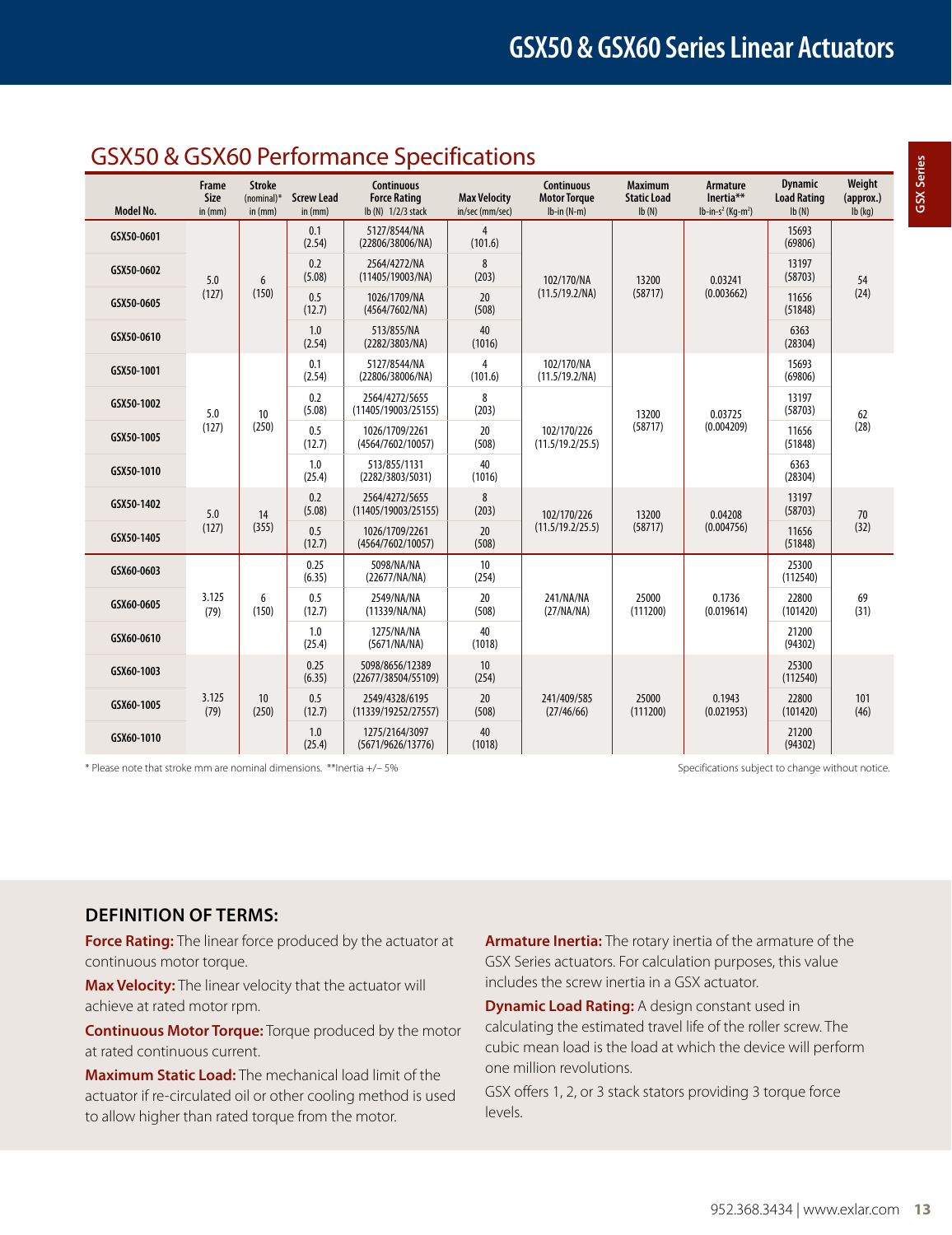## GSX20 Mechanical and Electrical Specifications

| Nominal Backlash                                             | in $(Nm)$                          |               |               |               |               |                | 0.004(.10)     |                  |                |                |                |                |                |
|--------------------------------------------------------------|------------------------------------|---------------|---------------|---------------|---------------|----------------|----------------|------------------|----------------|----------------|----------------|----------------|----------------|
| Maximum Backlash (pre-loaded)                                | in $(Nm)$                          |               |               |               |               |                |                | 0.0              |                |                |                |                |                |
| Lead Accuracy                                                | in/ft (mm/300 mm)                  |               |               |               |               |                | 0.001(.025)    |                  |                |                |                |                |                |
| Maximum Radial Load                                          | Ib(N)                              |               |               |               |               |                | 20 (90)        |                  |                |                |                |                |                |
| <b>Environmental Rating: Standard</b>                        |                                    |               |               |               |               |                |                | IP <sub>65</sub> |                |                |                |                |                |
| <b>Motor Stator</b>                                          |                                    | 118           | 138           | 158           | 168           | 218            | 238            | 258              | 268            | 318*           | 338*           | 358*           | 368*           |
| RMS SINUSOIDAL COMMUTATION                                   |                                    |               |               |               |               |                |                |                  |                |                |                |                |                |
| <b>Continuous Motor Torque</b>                               | lbf-in<br>(Nm)                     | 7.6<br>(0.86) | 7.3<br>(0.83) | 7.0<br>(0.79) | 7.0<br>(0.79) | 11.9<br>(1.35) | 11.5<br>(1.30) | 11.2<br>(1.27)   | 11.3<br>(1.28) | 15.3<br>(1.73) | 15.3<br>(1.73) | 14.8<br>(1.67) | 15.0<br>(1.69) |
| Torque Constant (Kt)<br>$(+/- 10\% \text{ @ } 25^{\circ}$ C) | $Ibf-in/A$<br>(Nm/A)               | 2.5<br>(0.28) | 5.2<br>(0.59) | 8.3<br>(0.94) | 9.5<br>(1.07) | 2.5<br>(0.28)  | 5.2<br>(0.59)  | 8.9<br>(1.00)    | 10.2<br>(1.15) | 2.3<br>(0.26)  | 5.3<br>(0.60)  | 8.8<br>(0.99)  | 10.2<br>(1.15) |
| <b>Continuous Current Rating:</b>                            | Greased (IG) A                     | 3.4           | 1.6           | 0.9           | 0.8           | 5.4            | 2.5            | 1.4              | 1.2            | 7.3            | 3.2            | 1.9            | 1.6            |
|                                                              | Oiled (IL) A                       | 6.9           | 3.1           | 1.9           | 1.6           | 10.8           | 4.9            | 2.8              | 2.5            | 14.6           | 6.5            | 3.8            | 3.3            |
| Peak Current Rating                                          | Amps                               | 6.9           | 3.1           | 1.9           | 1.6           | 10.8           | 4.9            | 2.8              | 2.5            | 14.6           | 6.5            | 3.8            | 3.3            |
| <b>TRAPEZOIDAL COMMUTATION</b>                               |                                    |               |               |               |               |                |                |                  |                |                |                |                |                |
| <b>Continuous Motor Torque</b>                               | lbf-in<br>(Nm)                     | 7.3<br>(0.82) | 7.0<br>(0.79) | 6.7<br>(0.76) | 6.7<br>(0.76) | 11.4<br>(1.29) | 11.0<br>(1.24) | 10.7<br>(1.21)   | 10.8<br>(1.22) | 14.7<br>(1.66) | 14.6<br>(1.65) | 14.1<br>(1.60) | 14.3<br>(1.61) |
| Torque Constant (Kt)<br>$(+/- 10\% \omega 25^{\circ}C)$      | lbf-in/A<br>(Nm/A)                 | 1.9<br>(0.22) | 4.1<br>(0.46) | 6.5<br>(0.73) | 7.4<br>(0.84) | 1.9<br>(0.22)  | 4.1<br>(0.46)  | 6.9<br>(0.78)    | 7.9<br>(0.89)  | 1.8<br>(0.21)  | 4.1<br>(0.46)  | 6.9<br>(0.77)  | 7.9<br>(0.89)  |
| <b>Continuous Current Rating</b>                             | Greased (IG) A                     | 4.2           | 1.9           | 1.1           | 1.0           | 6.6            | 3.0            | 1.7              | 1.5            | 9.0            | 4.0            | 2.3            | 2.0            |
|                                                              | Oiled (IL) A                       | 8.4           | 3.9           | 2.3           | 2.0           | 13.2           | 6.0            | 3.5              | 3.0            | 17.9           | 8.0            | 4.6            | 4.0            |
| Peak Current Rating                                          | Amps                               | 8.4           | 3.9           | 2.3           | 2.0           | 13.2           | 6.0            | 3.5              | 3.0            | 17.9           | 8.0            | 4.6            | 4.0            |
| <b>MOTOR STATOR DATA</b>                                     |                                    |               |               |               |               |                |                |                  |                |                |                |                |                |
| Voltage Constant (Ke)                                        | Vrms/Krpm                          | 16.9          | 35.6          | 56.9          | 64.9          | 16.9           | 35.6           | 60.5             | 69.4           | 16.0           | 36.0           | 60.0           | 69.4           |
| $(+/- 10\% \omega 25^{\circ})$                               | Vpk/Krpm                           | 23.9          | 50.3          | 80.5          | 91.8          | 23.9           | 50.3           | 85.5             | 98.1           | 22.6           | 50.9           | 84.9           | 98.1           |
| <b>Pole Configuration</b>                                    | 8                                  | 8             | 8             | 8             | 8             | 8              | 8              | 8                | 8              | 8              | 8              | 8              | 8              |
| Resistance (L-L)(+/-5% @ 25°C)                               | <b>Ohms</b>                        | 2.6           | 12.5          | 35.2          | 45.8          | 1.1            | 5.3            | 16.0             | 20.7           | 0.62           | 3.1            | 9.4            | 12.2           |
| Inductance $(L-L)(+/- 15%)$                                  | mH                                 | 5.1           | 22.8          | 58.3          | 75.8          | 2.5            | 11.0           | 31.7             | 41.7           | 1.5            | 7.4            | 20.5           | 27.4           |
| <b>Brake Inertia</b>                                         | $lb-in-sec2$ (Kg-cm <sup>2</sup> ) |               |               |               |               |                | 0.00012(0.135) |                  |                |                |                |                |                |
| Brake Current @ 24 VDC                                       | A                                  |               |               |               |               |                |                | 0.33             |                |                |                |                |                |
| <b>Brake Holding Torque</b>                                  | Ibf-in (Nm)                        |               |               |               |               |                | 19(2.2)        |                  |                |                |                |                |                |
| Brake Engage/Disengage Time                                  | ms                                 |               |               |               |               |                |                | 14/28            |                |                |                |                |                |
| Mechanical Time Constant (tm), ms                            | min                                | 6.0           | 6.5           | 7.1           | 7.1           | 2.5            | 2.7            | 2.9              | 2.8            | 1.6            | 1.6            | 1.7            | 1.7            |
|                                                              | max                                | 8.5           | 9.2           | 10.1          | 10.1          | 3.6            | 3.9            | 4.0              | 4.0            | 2.2            | 2.2            | 2.4            | 2.4            |
| <b>Electrical Time Constant (te)</b>                         | ms                                 | 2.0           | 1.8           | $1.7$         | 1.7           | 2.2            | 2.1            | 2.0              | 2.0            | 2.4            | 2.4            | 2.2            | 2.2            |
| <b>Damping Constant</b>                                      | Ibf-in/krpm (N-m/krpm)             |               |               | 0.55(0.06)    |               |                | 0.55(0.06)     |                  |                |                |                | 0.55(0.06)     |                |
| <b>Friction Torque</b>                                       | Ibf-in (Nm)                        |               |               | 1.00(0.11)    |               |                | 1.00(0.11)     |                  |                |                |                | 1.00(0.11)     |                |
| <b>Bus Voltage</b>                                           | Vrms                               | 115           | 230           | 400           | 460           | 115            | 230            | 400              | 460            | 115            | 230            | 400            | 460            |
| Speed @ Bus Voltage                                          | rpm                                |               |               |               |               |                | 5000           |                  |                |                |                |                |                |
| <b>Insulation Class</b>                                      |                                    |               |               |               |               |                |                | 180 (H)          |                |                |                |                |                |

For amplifiers using peak sinusoidal ratings, multiply RMS sinusoidal Kt by .707 and current by 1.414.

\*Refer to performance specifications on page 11 for availability of 3 stack stator by stroke/lead combination.

Test data derived using NEMA recommended aluminum heatsink 10" x 10" x 1/4"

All ratings at 25 degrees Celsius Specifications subject to change without notice.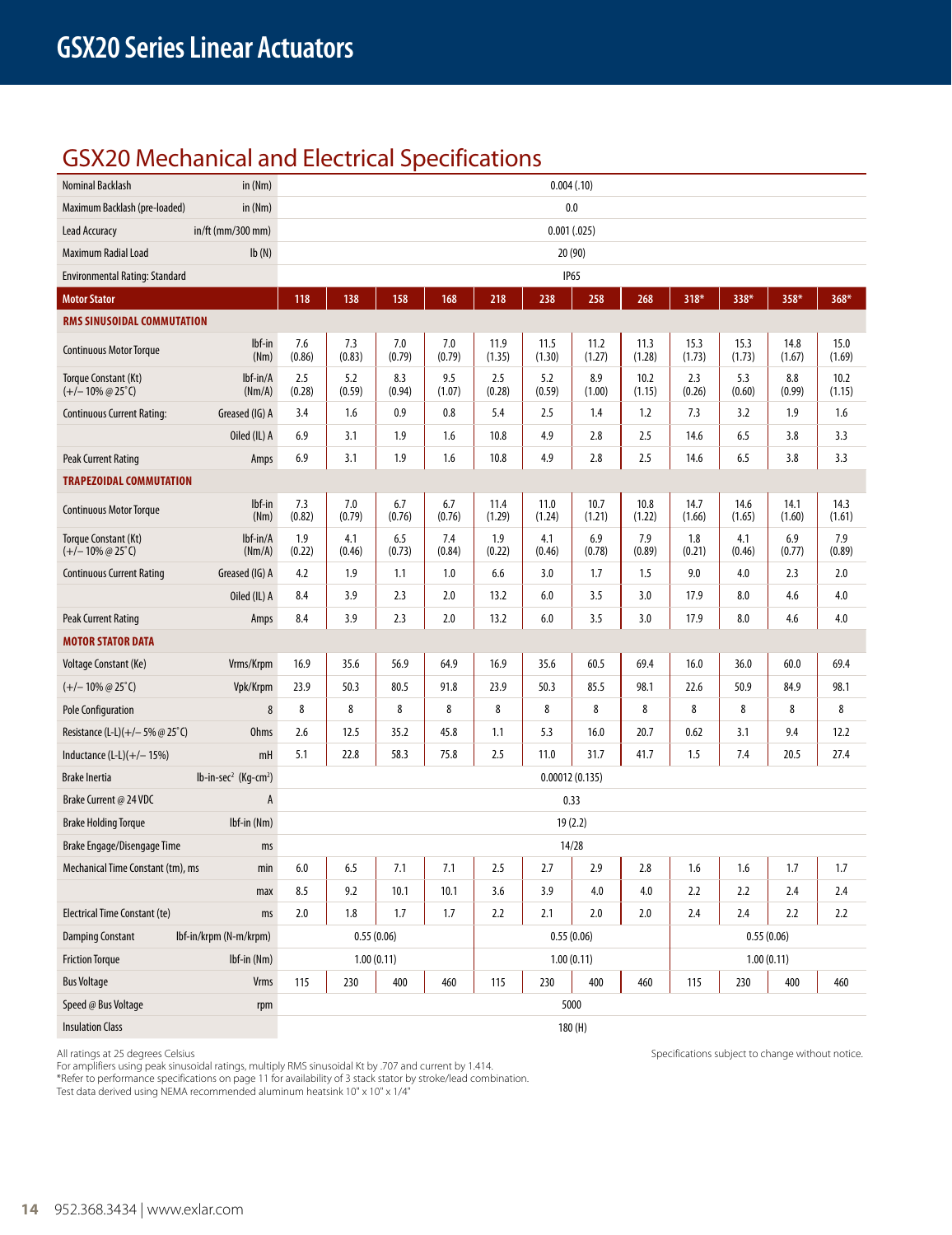**GSX Series GSX Series**

## GSX30 Mechanical and Electrical Specifications

| Nominal Backlash                                             | in (Nm)                            |                                                                                  |                |                |                |                | 0.004(.10)     |                |                |                |                |                |                |
|--------------------------------------------------------------|------------------------------------|----------------------------------------------------------------------------------|----------------|----------------|----------------|----------------|----------------|----------------|----------------|----------------|----------------|----------------|----------------|
| Maximum Backlash (pre-loaded)                                | in (Nm)                            |                                                                                  |                |                |                |                | 0.0            |                |                |                |                |                |                |
| Lead Accuracy                                                | in/ft (mm/300 mm)                  |                                                                                  |                |                |                |                | 0.001(.025)    |                |                |                |                |                |                |
| Maximum Radial Load                                          | Ib(N)                              |                                                                                  |                |                |                |                | 30 (134)       |                |                |                |                |                |                |
| Environmental Rating: Standard                               |                                    |                                                                                  |                |                |                |                | <b>IP65</b>    |                |                |                |                |                |                |
| <b>Motor Stator</b>                                          |                                    | 118                                                                              | 138            | 158            | 168            | 218            | 238            | 258            | 268            | 318*           | 338*           | 358*           | 368*           |
| RMS SINUSOIDAL COMMUTATION                                   |                                    |                                                                                  |                |                |                |                |                |                |                |                |                |                |                |
| <b>Continuous Motor Torque</b>                               | lbf-in<br>(Nm)                     | 16.6<br>(1.87)                                                                   | 16.5<br>(1.77) | 15.7<br>(1.78) | 15.7<br>(3.03) | 26.8<br>(3.03) | 26.8<br>(3.02) | 26.7<br>(3.01) | 26.7<br>(4.38) | 38.7<br>(4.33) | 38.3<br>(4.10) | 36.3<br>(4.10) | 36.3           |
| Torque Constant (Kt)<br>$(+/- 10\% \text{ @ } 25^{\circ}$ C) | $Ibf-in/A$<br>(Nm/A)               | 4.4<br>(0.49)                                                                    | 8.7<br>(0.99)  | 15.5<br>(1.75) | 17.5<br>(1.98) | 4.4<br>(0.49)  | 8.7<br>(0.99)  | 15.5<br>(1.75) | 17.5<br>(1.98) | 4.4<br>(0.50)  | 8.7<br>(0.98)  | 15.7<br>(1.77) | 17.6<br>(1.98) |
| <b>Continuous Current Rating:</b>                            | Greased (IG) A                     | 4.2                                                                              | 2.1            | 1.1            | 1.0            | 6.9            | 3.4            | 1.9            | 1.7            | 9.7            | 4.9            | 2.6            | 2.3            |
|                                                              | Oiled (IL) A                       | 8.5                                                                              | 4.2            | 2.3            | 2.0            | 13.7           | 6.8            | 3.8            | 3.4            | 19.5           | 9.9            | 5.2            | 4.6            |
| Peak Current Rating                                          | Amps                               | 8.5                                                                              | 4.2            | 2.3            | 2.0            | 13.7           | 6.8            | 3.8            | 3.4            | 19.5           | 9.9            | 5.2            | 4.6            |
| <b>TRAPEZOIDAL COMMUTATION</b>                               |                                    |                                                                                  |                |                |                |                |                |                |                |                |                |                |                |
| <b>Continuous Motor Torque</b>                               | lbf-in<br>(Nm)                     | 15.9<br>(1.78)                                                                   | 15.8<br>(1.69) | 14.9<br>(1.70) | 15.0<br>(2.89) | 25.6<br>(2.89) | 25.6<br>(2.88) | 25.5<br>(2.88) | 25.5<br>(4.18) | 37.0<br>(4.13) | 36.6<br>(3.91) | 34.6<br>(3.92) | 34.7           |
| Torque Constant (Kt)<br>$(+/- 10\% \ @ 25\degree C)$         | lbf-in/A<br>(Nm/A)                 | 3.4<br>(0.39)                                                                    | 6.8<br>(0.77)  | 12.1<br>(1.37) | 13.6<br>(1.54) | 3.4<br>(0.39)  | 6.8<br>(0.77)  | 12.1<br>(1.37) | 13.6<br>(1.54) | 3.5<br>(0.39)  | 6.8<br>(0.76)  | 12.2<br>1.38   | 13.7<br>(1.55) |
| <b>Continuous Current Rating:</b>                            | Greased (IG) A                     | 5.2                                                                              | 2.6            | 1.4            | 1.2            | 8.4            | 4.2            | 2.4            | 2.1            | 11.9           | 6.0            | 3.2            | 2.8            |
|                                                              | Oiled (IL) A                       | 10.4                                                                             | 5.2            | 2.8            | 2.5            | 16.8           | 8.4            | 4.7            | 4.2            | 23.9           | 12.1           | 6.3            | 5.7            |
| <b>Peak Current Rating</b>                                   | Amps                               | 10.4                                                                             | 5.2            | 2.8            | 2.5            | 16.8           | 8.4            | 4.7            | 4.2            | 23.9           | 12.1           | 6.3            | 5.7            |
| <b>MOTOR STATOR DATA</b>                                     |                                    |                                                                                  |                |                |                |                |                |                |                |                |                |                |                |
| Voltage Constant (Ke)                                        | Vrms/Krpm                          | 29.9                                                                             | 59.7           | 106.0          | 119.5          | 29.9           | 59.7           | 106.0          | 119.5          | 30.3           | 59.2           | 106.9          | 119.9          |
| $(+/- 10\% \omega 25^{\circ}$ C)                             | Vpk/Krpm                           | 42.2                                                                             | 84.5           | 149.9          | 169.0          | 42.2           | 84.5           | 149.9          | 168.9          | 42.9           | 83.8           | 151.2          | 169.6          |
| <b>Pole Configuration</b>                                    | 8                                  | 8                                                                                | 8              | 8              | 8              | 8              | 8              | 8              | 8              | 8              | 8              | 8              | 8              |
| Resistance (L-L)(+/-5% @ 25°C)                               | <b>Ohms</b>                        | 2.8                                                                              | 11.2           | 39.5           | 49.6           | 1.1            | 4.5            | 14.1           | 18.0           | 0.65           | 2.6            | 9.3            | 11.6           |
| Inductance $(L-L)(+/- 15%)$                                  | mH                                 | 7.7                                                                              | 30.7           | 96.8           | 123.0          | 3.7            | 14.7           | 46.2           | 58.7           | 2.5            | 9.5            | 30.9           | 38.8           |
| <b>Brake Inertia</b>                                         | $lb-in-sec2$ (Kg-cm <sup>2</sup> ) |                                                                                  |                |                |                |                | 0.00033(0.38)  |                |                |                |                |                |                |
| Brake Current @ 24 VDC                                       | A                                  |                                                                                  |                |                |                |                | .05            |                |                |                |                |                |                |
| <b>Brake Holding Torque</b>                                  | Ibf-in (Nm)                        |                                                                                  |                |                |                |                | 70(8)          |                |                |                |                |                |                |
| Brake Engage/Disengage Time                                  | ms                                 |                                                                                  |                |                |                |                | 19/29          |                |                |                |                |                |                |
| Mechanical Time Constant (tm), ms                            | min                                | 6.5                                                                              | 6.5            | 7.3            | 7.2            | 2.6            | 2.6            | 2.6            | 2.6            | 1.5            | 1.5            | 1.7            | 1.7            |
|                                                              | max                                | 10.8                                                                             | 10.9           | 12.2           | 12.0           | 4.3            | 4.3            | 4.4            | 4.4            | 2.5            | 2.5            | 2.8            | 2.8            |
| <b>Electrical Time Constant (te)</b>                         | ms                                 | 2.8                                                                              | 2.7            | 2.5            | 2.5            | 3.3            | 3.3            | 3.3            | 3.3            | 3.8            | 3.7            | 3.3            | 3.3            |
| <b>Damping Constant</b>                                      | lbf-in/krpm (N-m/krpm)             |                                                                                  |                | 1.23(.14)      |                |                | 1.23(.14)      |                |                |                | 1.23(.14)      |                |                |
| <b>Friction Torque</b>                                       | Ibf-in (Nm)                        |                                                                                  |                | 2.00(0.23)     |                |                | 2.00(0.23)     |                |                |                |                | 2.00(0.23)     |                |
| <b>Bus Voltage</b>                                           | Vrms                               | 400<br>460<br>400<br>460<br>400<br>115<br>230<br>115<br>230<br>115<br>230<br>460 |                |                |                |                |                |                |                |                |                |                |                |
| Speed @ Bus Voltage                                          | rpm                                | 3000                                                                             |                |                |                |                |                |                |                |                |                |                |                |
| <b>Insulation Class</b>                                      |                                    |                                                                                  | 180 (H)        |                |                |                |                |                |                |                |                |                |                |

All ratings at 25 degrees Celsius Specifications subject to change without notice.

For amplifiers using peak sinusoidal ratings, multiply RMS sinusoidal Kt by .707 and current by 1.414. \*Refer to performance specifications on page 11 for availability of 3 stack stator by stroke/lead combination.

Test data derived using NEMA recommended aluminum heatsink 10" x 10" x 3/8"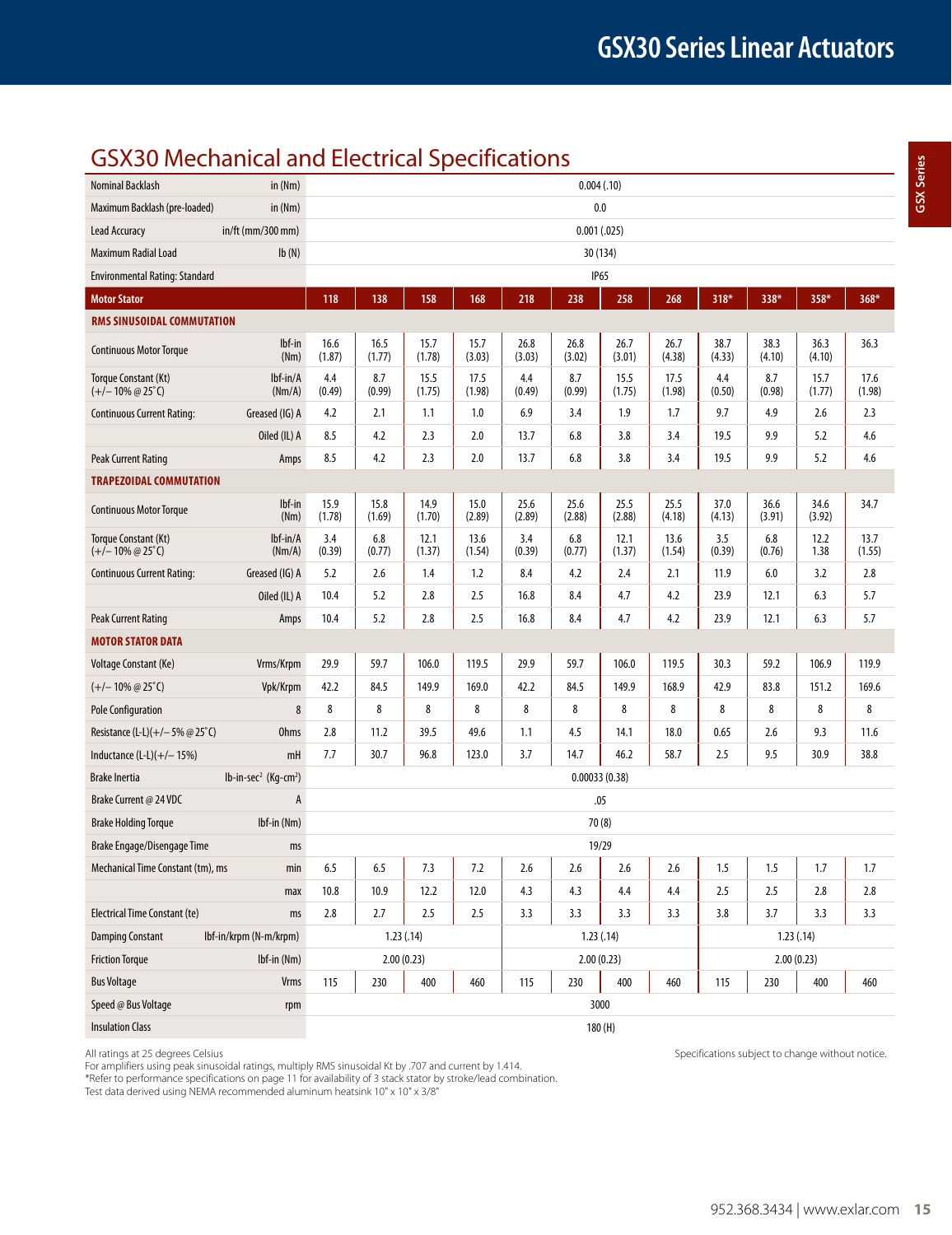## GSX40 Mechanical and Electrical Specifications

| Nominal Backlash                                             | in $(Nm)$                                    |                |                |                |                | 0.004(.10)     |                |                |                  |                  |                  |
|--------------------------------------------------------------|----------------------------------------------|----------------|----------------|----------------|----------------|----------------|----------------|----------------|------------------|------------------|------------------|
| Maximum Backlash (pre-loaded)                                | in (Nm)                                      |                |                |                |                |                | 0.0            |                |                  |                  |                  |
| <b>Lead Accuracy</b>                                         | in/ft (mm/300 mm)                            |                |                |                |                | 0.001(.025)    |                |                |                  |                  |                  |
| Maximum Radial Load                                          | Ib(N)                                        |                |                |                |                | 40 (179)       |                |                |                  |                  |                  |
| <b>Environmental Rating: Standard</b>                        |                                              |                |                |                |                | <b>IP65</b>    |                |                |                  |                  |                  |
| <b>Motor Stator</b>                                          |                                              | 118            | 138            | 158            | 168            | 238            | 258            | 268            | 338*             | 358*             | 368*             |
| RMS SINUSOIDAL COMMUTATION                                   |                                              |                |                |                |                |                |                |                |                  |                  |                  |
| <b>Continuous Motor Torque</b>                               | Ibf-in<br>(Nm)                               | 47.6<br>(5.38) | 47.6<br>(5.37) | 44.7<br>(5.05) | 45.5<br>(5.14) | 78.8<br>(8.91) | 78.8<br>(8.91) | 79.7<br>(9.00) | 107.1<br>(12.10) | 105.5<br>(11.92) | 107.1<br>(12.10) |
| Torque Constant (Kt)<br>$(+/- 10\% \text{ @ } 25^{\circ}$ C) | lbf-in/A<br>(Nm/A)                           | 4.1<br>(0.46)  | 8.2<br>(0.93)  | 14.6<br>(1.65) | 16.8<br>(1.90) | 8.2<br>(0.93)  | 14.6<br>(1.65) | 16.8<br>(1.90) | 8.4<br>(0.95)    | 14.6<br>(1.65)   | 16.8<br>(1.90)   |
| <b>Continuous Current Rating:</b>                            | Greased (IG) A                               | 12.9           | 6.5            | 3.4            | 3.0            | 10.7           | 6.0            | 5.3            | 14.2             | 8.1              | 7.1              |
|                                                              | Oiled (IL) A                                 | 25.9           | 12.9           | 6.9            | 6.0            | 21.4           | 12.1           | 10.6           | 28.5             | 16.2             | 14.2             |
| <b>Peak Current Rating</b>                                   | Amps                                         | 25.9           | 12.9           | 6.9            | 6.0            | 21.4           | 12.1           | 10.6           | 28.5             | 16.2             | 14.2             |
| <b>TRAPEZOIDAL COMMUTATION</b>                               |                                              |                |                |                |                |                |                |                |                  |                  |                  |
| <b>Continuous Motor Torque</b>                               | lbf-in<br>(Nm)                               | 45.5<br>(5.14) | 45.4<br>(5.13) | 42.7<br>(4.83) | 43.5<br>(4.91) | 75.3<br>(8.51) | 75.3<br>(8.50) | 76.1<br>(8.60) | 102.3<br>(11.56) | 100.7<br>(11.38) | 102.3<br>(11.56) |
| Torque Constant (Kt)<br>$(+/- 10\% \omega 25^{\circ}$ C)     | lbf-in/A<br>(Nm/A)                           | 3.2<br>(0.36)  | 6.4<br>(0.72)  | 11.4<br>(1.28) | 13.1<br>(1.48) | 6.4<br>(0.72)  | 11.4<br>(1.28) | 13.1<br>(1.48) | 6.6<br>(0.74)    | 11.4<br>(1.28)   | 13.1<br>(1.48)   |
| <b>Continuous Current Rating:</b>                            | Greased (IG) A                               | 15.9           | 7.9            | 4.2            | 3.7            | 13.1           | 7.4            | 6.5            | 17.4             | 9.9              | 8.7              |
|                                                              | Oiled (IL) A                                 | 31.7           | 15.8           | 8.4            | 7.4            | 26.3           | 14.8           | 13.0           | 34.9             | 19.8             | 17.4             |
| <b>Peak Current Rating</b>                                   | Amps                                         | 31.7           | 15.8           | 8.4            | 7.4            | 26.3           | 14.8           | 13.0           | 34.9             | 19.8             | 17.4             |
| <b>MOTOR STATOR DATA</b>                                     |                                              |                |                |                |                |                |                |                |                  |                  |                  |
| Voltage Constant (Ke)                                        | Vrms/Krpm                                    | 28.1           | 56.1           | 99.5           | 114.8          | 56.1           | 99.5           | 114.8          | 57.4             | 99.5             | 114.8            |
| $(+/- 10\% \omega 25^{\circ}$ C)                             | Vpk/Krpm                                     | 39.7           | 79.4           | 140.7          | 162.4          | 79.4           | 140.7          | 162.4          | 81.2             | 140.7            | 162.4            |
| <b>Pole Configuration</b>                                    | 8                                            | 8              | 8              | 8              | 8              | 8              | 8              | 8              | 8                | 8                |                  |
| Resistance (L-L)(+/-5% @ 25°C)                               | <b>Ohms</b>                                  | 0.4            | 1.7            | 6.0            | 7.8            | 0.7            | 2.26           | 3.0            | 0.5              | 1.52             | 1.9              |
| Inductance $(L-L)(+/- 15%)$                                  | mH                                           | 3.0            | 11.9           | 37.5           | 49.9           | 5.8            | 18.2           | 24.2           | 4.0              | 12.0             | 16.0             |
| <b>Brake Inertia</b>                                         | lb-in-sec <sup>2</sup> (Kg-cm <sup>2</sup> ) |                |                |                |                | 0.00096(1.08)  |                |                |                  |                  |                  |
| Brake Current @ 24 VDC                                       | A                                            |                |                |                |                |                | 0.67           |                |                  |                  |                  |
| <b>Brake Holding Torque</b>                                  | Ibf-in (Nm)                                  |                |                |                |                | 97 (11)        |                |                |                  |                  |                  |
| Brake Engage/Disengage Time                                  | ms                                           |                |                |                |                |                | 20/29          |                |                  |                  |                  |
| Mechanical Time Constant (tm), ms                            | min                                          | 5.3            | 5.3            | 6.0            | 5.8            | 2.3            | 2.3            | 2.2            | 1.5              | 1.5              | 1.5              |
|                                                              | max                                          | 7.7            | 7.7            | 8.7            | 8.4            | 3.3            | 3.3            | 3.2            | 2.1              | 2.2              | 2.1              |
| <b>Electrical Time Constant (te)</b>                         | ms                                           | 7.0            | 7.0            | 6.2            | 6.4            | 8.0            | 8.0            | 8.2            | 8.2              | 7.9              | 8.2              |
| <b>Damping Constant</b>                                      | lbf-in/krpm (N-m/krpm)                       |                |                | 3.25(0.37)     |                |                | 3.25(0.37)     |                |                  | 3.25 (0.37)      |                  |
| <b>Friction Torque</b>                                       | Ibf-in (Nm)                                  |                |                | 4.5(0.51)      |                |                | 4.5(0.51)      |                |                  | 4.5(0.51)        |                  |
| <b>Bus Voltage</b>                                           | Vrms                                         | 115            | 230            | 400            | 460            | 230            | 400            | 460            | 230              | 400              | 460              |
| Speed @ Bus Voltage                                          | rpm                                          |                |                |                |                | 3000           |                |                |                  |                  |                  |
| <b>Insulation Class</b>                                      |                                              |                |                |                |                |                | 180(H)         |                |                  |                  |                  |

For amplifiers using peak sinusoidal ratings, multiply RMS sinusoidal Kt by .707 and current by 1.414.

\*Refer to performance specifications on page 12 for availability of 3 stack stator by stroke/lead combination.

Test data derived using NEMA recommended aluminum heatsink 12" x 12" x 1/2"

All ratings at 25 degrees Celsius Specifications subject to change without notice.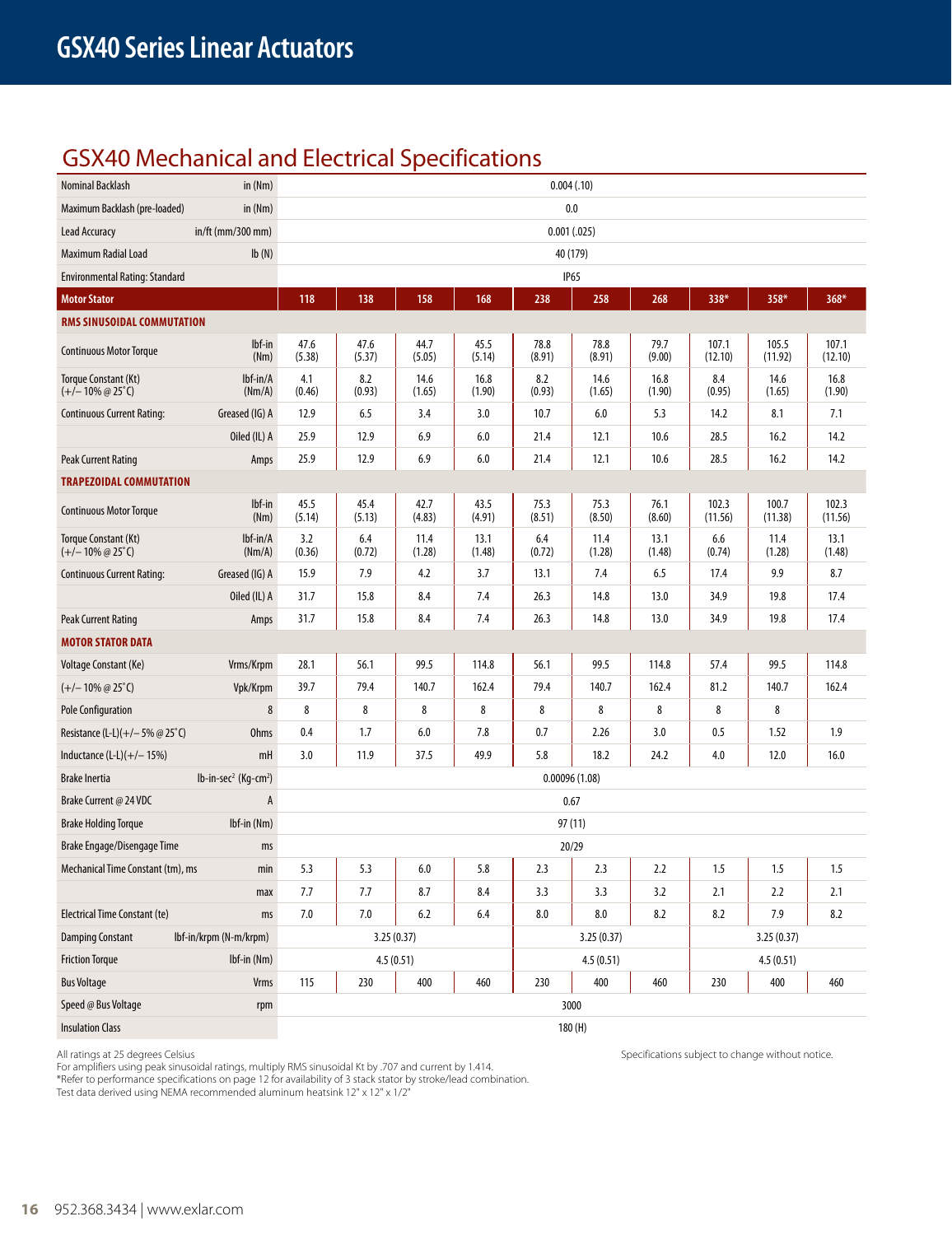## GSX50 Mechanical and Electrical Specifications

| Nominal Backlash                                         | in (Nm)                                         |                  |                  |                  | 0.004(.10)       |                  |                  |                  |                  |
|----------------------------------------------------------|-------------------------------------------------|------------------|------------------|------------------|------------------|------------------|------------------|------------------|------------------|
| Maximum Backlash (pre-loaded)                            | in $(Nm)$                                       |                  |                  |                  |                  | 0.0              |                  |                  |                  |
| Lead Accuracy                                            | in/ft (mm/300 mm)                               |                  |                  |                  |                  | 0.001(.025)      |                  |                  |                  |
| Maximum Radial Load                                      | Ib(N)                                           |                  |                  |                  |                  | 75 (337)         |                  |                  |                  |
| <b>Environmental Rating: Standard</b>                    |                                                 |                  |                  |                  |                  | IP <sub>65</sub> |                  |                  |                  |
| <b>Motor Stator</b>                                      |                                                 | 138              | 158              | 168              | 238              | 258              | 268              | 358*             | 368*             |
| RMS SINUSOIDAL COMMUTATION                               |                                                 |                  |                  |                  |                  |                  |                  |                  |                  |
| <b>Continuous Motor Torque</b>                           | lbf-in<br>(Nm)                                  | 106.9<br>(12.07) | 104.4<br>(11.80) | 106.2<br>(12.00) | 179.2<br>(20.25) | 178.2<br>(20.13) | 177.2<br>(20.02) | 236.4<br>(26.71) | 237.5<br>(26.83) |
| Torque Constant (Kt)<br>$(+/- 10\% \omega 25^{\circ}$ C) | lbf-in/A<br>(Nm/A)                              | 11.8<br>(1.33)   | 20.1<br>(2.28)   | 23.5<br>(2.66)   | 11.8<br>(1.33)   | 20.1<br>(2.28)   | 23.5<br>(2.66)   | 20.1<br>(2.28)   | 23.9<br>(2.70)   |
| <b>Continuous Current Rating:</b>                        | Greased (IG) A                                  | 10.2             | 5.8              | 5.0              | 17.0             | 9.9              | 8.4              | 13.1             | 11.1             |
|                                                          | Oiled (IL) A                                    | 20.3             | 11.6             | 10.1             | 34.1             | 19.8             | 16.8             | 26.2             | 22.2             |
| Peak Current Rating                                      | Amps                                            | 20.3             | 11.6             | 10.1             | 34.1             | 19.8             | 16.8             | 26.2             | 22.2             |
| <b>TRAPEZOIDAL COMMUTATION</b>                           |                                                 |                  |                  |                  |                  |                  |                  |                  |                  |
| <b>Continuous Motor Torque</b>                           | lbf-in<br>(Nm)                                  | 102.0<br>(11.53) | 99.7<br>(11.26)  | 101.5<br>(11.46) | 171.1<br>(19.34) | 170.1<br>(19.22) | 169.2<br>(19.12) | 225.8<br>(25.51) | 226.8<br>(25.62) |
| Torque Constant (Kt)<br>$(+/- 10\% \ @ 25\degree C)$     | lbf-in/A<br>(Nm/A)                              | 9.2<br>(1.04)    | 15.7<br>(1.77)   | 18.3<br>(2.07)   | 9.2<br>(1.04)    | 15.7<br>(1.77)   | 18.3<br>(2.07)   | 15.7<br>(1.77)   | 18.7<br>(2.11)   |
| <b>Continuous Current Rating:</b>                        | Greased (IG) A                                  | 12.4             | 7.1              | 6.2              | 20.9             | 12.1             | 10.3             | 16.1             | 13.6             |
|                                                          | Oiled (IL) A                                    | 24.9             | 14.2             | 12.4             | 41.7             | 24.2             | 20.6             | 32.1             | 27.2             |
| Peak Current Rating                                      | Amps                                            | 24.9             | 14.2             | 12.4             | 41.7             | 24.2             | 20.6             | 32.1             | 27.2             |
| <b>MOTOR STATOR DATA</b>                                 |                                                 |                  |                  |                  |                  |                  |                  |                  |                  |
| Voltage Constant (Ke)                                    | Vrms/Krpm                                       | 80.3             | 137.6            | 160.6            | 80.3             | 137.6            | 160.6            | 137.6            | 163.4            |
| $(+/- 10\% \ @ 25\degree C)$                             | Vpk/Krpm                                        | 113.5            | 194.6            | 227.1            | 113.5            | 194.6            | 227.1            | 194.6            | 231.1            |
| <b>Pole Configuration</b>                                | 8                                               | 8                | 8                | 8                | 8                | 8                | 8                | 8                |                  |
| Resistance (L-L)(+/-5% @ 25°C)                           | <b>Ohms</b>                                     | 1.00             | 3.09             | 4.06             | 0.37             | 1.11             | 1.52             | 0.66             | 0.92             |
| Inductance $(L-L)(+/- 15%)$                              | mH                                              | 23.7             | 69.6             | 94.8             | 10.7             | 31.6             | 43.0             | 20.3             | 28.7             |
| <b>Brake Inertia</b>                                     | $lb$ -in-sec <sup>2</sup> (Kg-cm <sup>2</sup> ) |                  |                  |                  |                  | 0.0084(9.5)      |                  |                  |                  |
| Brake Current @ 24 VDC                                   | A                                               |                  |                  |                  |                  | 1                |                  |                  |                  |
| <b>Brake Holding Torque</b>                              | $Ibf$ -in (Nm)                                  |                  |                  |                  |                  | 354 (40)         |                  |                  |                  |
| Brake Engage/Disengage Time                              | ms                                              |                  |                  |                  |                  | 25/73            |                  |                  |                  |
| Mechanical Time Constant (tm), ms                        | min                                             | 3.3              | 3.4              | 3.3              | 1.2              | 1.2              | 1.2              | 0.7              | 0.7              |
|                                                          | max                                             | 4.7              | 5.0              | 4.8              | 1.8              | 1.8              | 1.8              | 1.1              | 1.0              |
| <b>Electrical Time Constant (te)</b>                     | ms                                              | 23.6             | 22.6             | 23.4             | 28.9             | 28.5             | 28.2             | 31.0             | 31.2             |
| <b>Damping Constant</b>                                  | Ibf-in/krpm (N-m/krpm)                          |                  | 7.00 (0.79)      |                  |                  | 7.00(0.79)       |                  | 7.00(0.79)       |                  |
| <b>Friction Torque</b>                                   | Ibf-in (Nm)                                     |                  | 8.00(0.90)       |                  |                  | 8.00(0.90)       |                  |                  | 8.00(0.90)       |
| <b>Bus Voltage</b>                                       | Vrms                                            | 230              | 400              | 460              | 230              | 400              | 460              | 400              | 460              |
| Speed @ Bus Voltage                                      | rpm                                             |                  |                  |                  |                  | 2400             |                  |                  |                  |
| <b>Insulation Class</b>                                  |                                                 |                  | 180 (H)          |                  |                  |                  |                  |                  |                  |

For amplifiers using peak sinusoidal ratings, multiply RMS sinusoidal Kt by .707 and current by 1.414. Specifications subject to change without notice. Test data derived using NEMA recommended aluminum heatsink 12" x 12" x 1/2"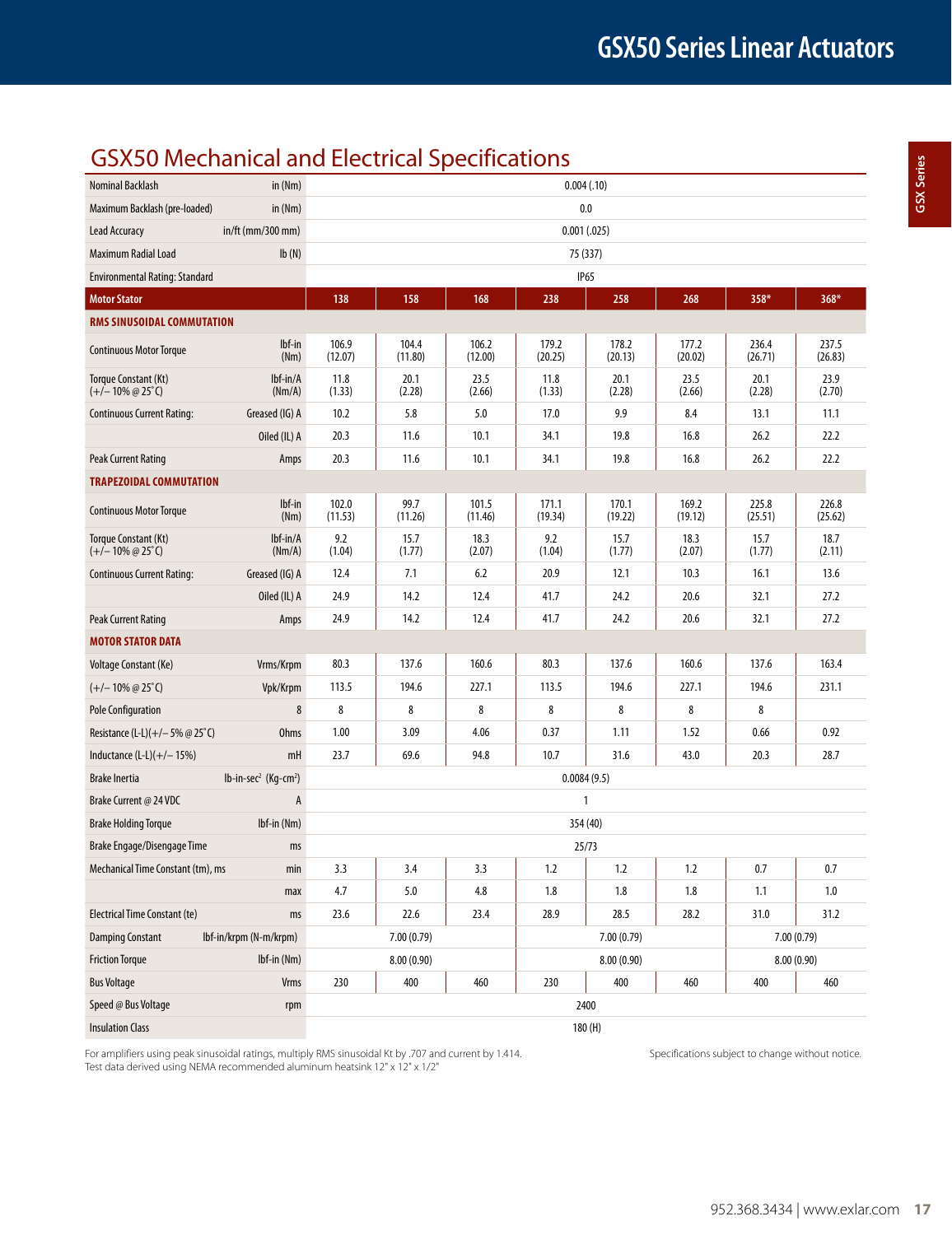## GSX60 Mechanical and Electrical Specifications

| Nominal Backlash                                             | in (Nm)                                      |                  |                  |                  | 0.004(.10)       |                  |                  |                  |                  |  |  |
|--------------------------------------------------------------|----------------------------------------------|------------------|------------------|------------------|------------------|------------------|------------------|------------------|------------------|--|--|
| Maximum Backlash (pre-loaded)                                | in (Nm)                                      |                  |                  |                  | 0.0              |                  |                  |                  |                  |  |  |
| Lead Accuracy                                                | in/ft (mm/300 mm)                            |                  |                  |                  | 0.001(.025)      |                  |                  |                  |                  |  |  |
| Maximum Radial Load                                          | Ib(N)                                        |                  |                  |                  | 100 (445)        |                  |                  |                  |                  |  |  |
| <b>Environmental Rating: Standard</b>                        |                                              |                  |                  |                  | IP <sub>65</sub> |                  |                  |                  |                  |  |  |
| <b>Motor Stator</b>                                          |                                              | 138              | 158              | 168              | 238              | 258              | 268              | 358              | 368              |  |  |
| RMS SINUSOIDAL COMMUTATION                                   |                                              |                  |                  |                  |                  |                  |                  |                  |                  |  |  |
| <b>Continuous Motor Torque</b>                               | lbf-in<br>(Nm)                               | 252.6<br>(28.53) | 249.9<br>(28.23) | 252.6<br>(28.53) | 424.8<br>(47.79) | 423.0<br>(47.79) | 427.5<br>(48.30) | 604.2<br>(68.26) | 615.0<br>(69.49) |  |  |
| Torque Constant (Kt)<br>$(+/- 10\% \text{ @ } 25^{\circ}$ C) | $Ibf-in/A$<br>(Nm/A)                         | 12.6<br>(1.42)   | 21.8<br>(2.46)   | 25.2<br>(2.84)   | 12.6<br>(1.42)   | 21.8<br>(2.46)   | 25.2<br>(2.84)   | 21.4<br>(2.42)   | 25.2<br>(2.84)   |  |  |
| <b>Continuous Current Rating:</b>                            | Greased (IG) A                               | 22.4             | 12.8             | 11.2             | 37.7             | 21.7             | 19.0             | 31.6             | 27.3             |  |  |
|                                                              | Oiled (IL) A                                 | 44.9             | 25.6             | 22.4             | 75.5             | 43.4             | 38.0             | 63.1             | 54.6             |  |  |
| <b>Peak Current Rating</b>                                   | Amps                                         | 44.9             | 25.6             | 22.4             | 75.5             | 43.4             | 38.0             | 63.1             | 54.6             |  |  |
| <b>TRAPEZOIDAL COMMUTATION</b>                               |                                              |                  |                  |                  |                  |                  |                  |                  |                  |  |  |
| <b>Continuous Motor Torque</b>                               | $Ibf-in$<br>(Nm)                             | 241.2<br>(27.25) | 238.6<br>(26.96) | 241.2<br>(27.25) | 405.7<br>(45.83) | 404.0<br>(45.65) | 408.3<br>(46.13) | 577.0<br>(65.19) | 587.3<br>(66.35) |  |  |
| Torque Constant (Kt)<br>$(+/- 10\% \omega 25^{\circ}C)$      | $Ibf-in/A$<br>(Nm/A)                         | 9.8<br>(1.11)    | 17.0<br>(1.92)   | 19.6<br>(2.22)   | 9.8<br>(1.11)    | 17.0<br>(1.92)   | 19.6<br>(2.22)   | 16.7<br>(1.88)   | 19.6<br>(2.22)   |  |  |
| <b>Continuous Current Rating:</b>                            | Greased (IG) A                               | 27.5             | 15.7             | 13.7             | 46.2             | 26.5             | 23.3             | 38.7             | 33.4             |  |  |
|                                                              | Oiled (IL) A                                 | 54.9             | 31.4             | 27.5             | 92.4             | 53.0             | 46.5             | 77.3             | 66.9             |  |  |
| Peak Current Rating                                          | Amps                                         | 54.9             | 31.4             | 27.5             | 92.4             | 53.0             | 46.5             | 77.3             | 66.9             |  |  |
| <b>MOTOR STATOR DATA</b>                                     |                                              |                  |                  |                  |                  |                  |                  |                  |                  |  |  |
| Voltage Constant (Ke)                                        | Vrms/Krpm                                    | 85.9             | 148.9            | 171.8            | 85.9             | 149.9            | 171.8            | 146.1            | 171.8            |  |  |
| $(+/- 10\% \text{ @ } 25^{\circ}$ C)                         | Vpk/Krpm                                     | 121.5            | 210.6            | 243.0            | 121.5            | 210.6            | 243.0            | 206.6            | 243.0            |  |  |
| <b>Pole Configuration</b>                                    |                                              | 8                | 8                | 8                | 8                | 8                | 8                | 8                | 8                |  |  |
| Resistance (L-L)(+/-5% @ 25°C)                               | <b>Ohms</b>                                  | 0.33             | 1.0              | 1.3              | 0.13             | 0.41             | 0.53             | 0.23             | 0.30             |  |  |
| Inductance $(L-L)(+/- 15%)$                                  | mH                                           | 8.3              | 24.8             | 33.0             | 3.9              | 11.8             | 15.8             | 7.5              | 10.3             |  |  |
| <b>Brake Inertia</b>                                         | lb-in-sec <sup>2</sup> (Kg-cm <sup>2</sup> ) |                  |                  |                  | 0.02815(31.8)    |                  |                  |                  |                  |  |  |
| Brake Current @ 24 VDC                                       | A                                            |                  |                  |                  | 1.45             |                  |                  |                  |                  |  |  |
| <b>Brake Holding Torque</b>                                  | Ibf-in (Nm)                                  |                  |                  |                  | 708 (80)         |                  |                  |                  |                  |  |  |
| Brake Engage/Disengage Time                                  | ms                                           |                  |                  |                  | 53/97            |                  |                  |                  |                  |  |  |
| Mechanical Time Constant (tm), ms                            | min                                          | 5.0              | 5.1              | 5.0              | 2.0              | 2.1              | 2.0              | 1.2              | 1.2              |  |  |
|                                                              | max                                          | 5.6              | 5.7              | 5.6              | 2.3              | 2.3              | 2.3              | 1.3              | 1.3              |  |  |
| <b>Electrical Time Constant (te)</b>                         | ms                                           | 25.4             | 24.6             | 25.1             | 29.4             | 29.1             | 29.8             | 33.0             | 34.2             |  |  |
| <b>Damping Constant</b>                                      | Ibf-in/krpm (N-m/krpm)                       |                  | 28.0 (3.16)      |                  |                  | 28.0 (3.16)      |                  |                  | 28.0 (3.16)      |  |  |
| <b>Friction Torque</b>                                       | $Ibf-in$ (Nm)                                |                  | 20.0 (2.26)      |                  |                  | 20.0 (2.26)      |                  |                  | 20.0 (2.26)      |  |  |
| <b>Bus Voltage</b>                                           | Vrms                                         | 230              | 400              | 460              | 230              | 400              | 460              | 400              | 460              |  |  |
| Speed @ Bus Voltage                                          | rpm                                          |                  | 2400             |                  |                  |                  |                  |                  |                  |  |  |
| <b>Insulation Class</b>                                      |                                              |                  |                  |                  | 180(H)           |                  |                  |                  |                  |  |  |

For amplifiers using peak sinusoidal ratings, multiply RMS sinusoidal Kt by .707 and current by 1.414. Specifications subject to change without notice. Test data derived using NEMA recommended aluminum heatsink 16" x 16" x 1"

The GSX60-06 can only accommodate a single stack stator.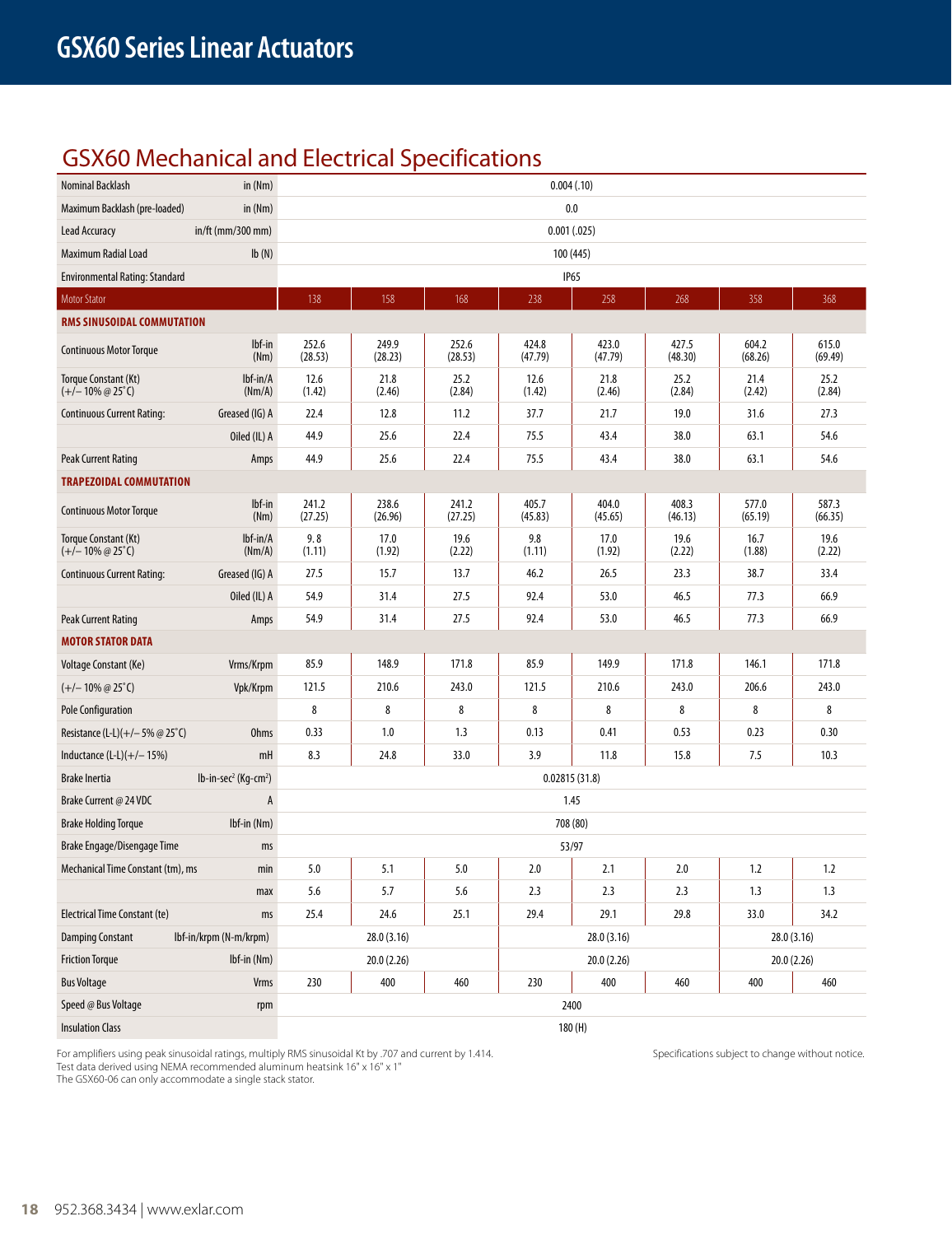## GSX Series – System Configuration

GSX Series actuators include an integrated brushless servo motor. Exlar's unique design gives users a variety of the feedback configuration options so GSX units can be powered by almost any brushless motor amplifier on the market.

This flexibility means GSX actuators can be incorporated into today's highest performance single and multi-axis motion

control systems. In anything from food and beverage packaging, to multi-axis turning centers, to aircraft assembly, GSX Series units show incredible performance and durability.

The schematic below shows the typical connections for a single axis system with actuator and servo amplifier.

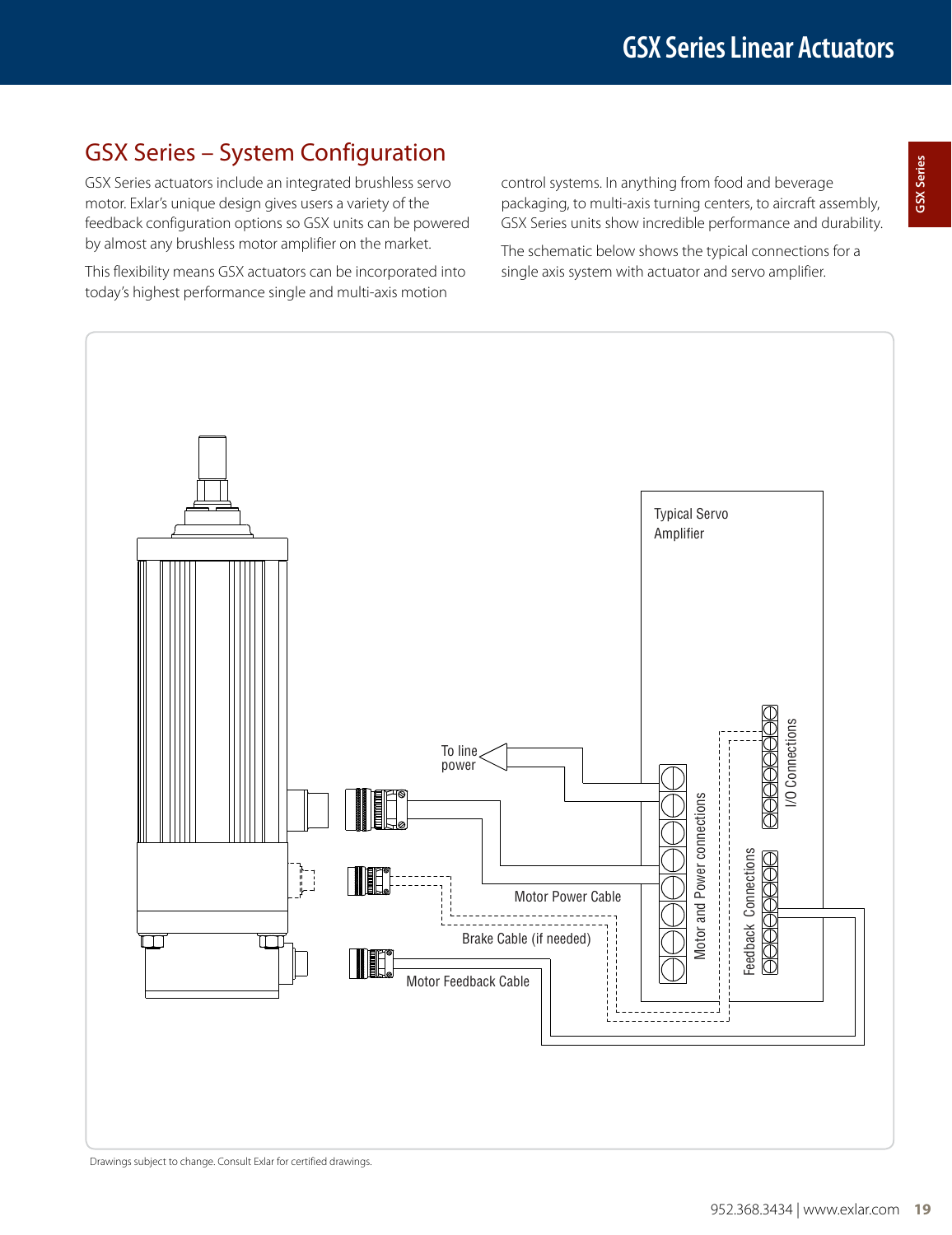## Oil Cooling and Lubrication

### **Consult Exlar if you plan to use oil cooling.**

Exlar GSX series actuators can be lubricated with either grease or oil. All are shipped from the factory fully greased and are capable of functioning for many thousands of hours between re-greasings. Typically, greased lubrication is preferred for lower speed or intermittent duty applications. In these situations, you simply mount the actuator, connect the servo amplifier, and run.

However, many GSX Series actuators are deployed into applications involving high speed, high force, or both. To provide the cooling required when operating at these high power levels and/or to eliminate periodic re-greasing, all GSX units have another built-in feature. They are designed with an internal circulation path and the portings necessary for customers to convert from grease by connecting a recirculation oil system. This feature makes GSX units the only all-electric actuators on the market capable of true continuous-duty performance in moderate and high power applications when heat is an issue.

The conversion to externally supplied oil is simple. Identify which port will be lowest when the actuator is mounted. That will become the oil supply side. For optimum cooling it is important that GSX actuators are mounted so the high-side port is at least above the unit's centerline, preferably in the top quarter region. This assures that the stator windings receive the oil's cooling benefits. Just connect your oil lines and you're done (See note 1 on page 21). Residual grease will be flushed out and filtered during initial operation.

A typical oil cooling system is shown below. Whenever application requirements are such that the RMS current requirement exceeds the continuous current rating of the GSX motor, oil cooling should be used to keep case temperatures below their 85˚C maximum specification. For very high speed applications, consult Exlar for oil routing recommendations.



As shown in the schematic to the right, a check valve or other method of pressure regulation should be used to maintain an internal actuator oil pressure of 5 psi.

Filtering of 25 microns or better should be used. Simple radiators or heat exchangers can be used to maintain oil temperature.

Locate oil system as close to actuator as possible. Use as large as possible oil line to minimize any possibility of flow restriction. The inlet port should be located higher than the outlet port.



Exlar recommends the use of petroleum based gear oils with EP additive. An ISO 100 grade is suitable for most applications. Examples of this type of oil are: Mobil Mobilgear, Exxon Spartan EP, Shell Omala SG2 and Texaco Meropa. Oils meeting the FDA's food grade specifications are also available such as Mobil DTE FM 32.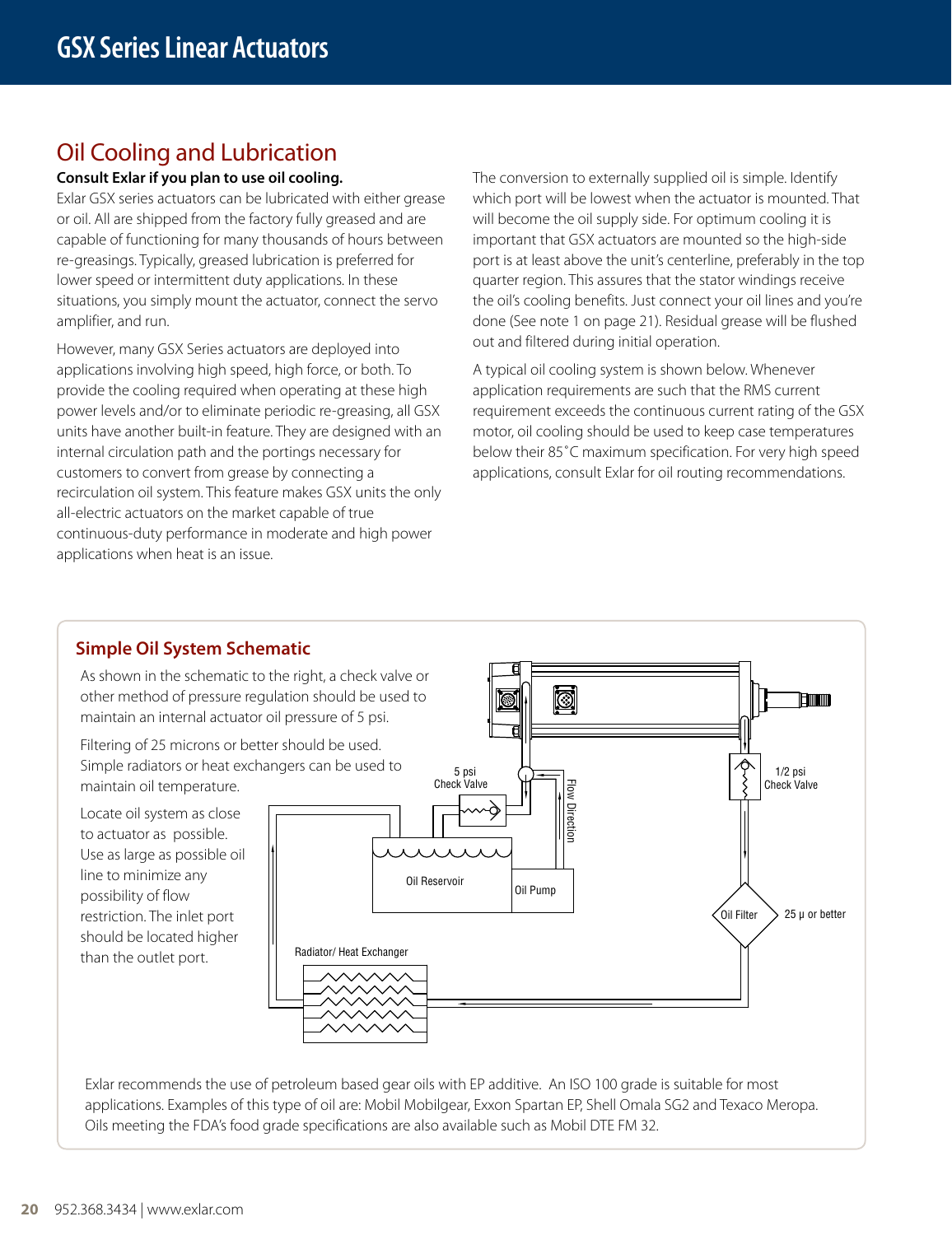Oil lubrication will extend the life of the actuator and improve its efficiency. More importantly, oil is required in high power applications for cooling. In applications where the RMS current exceeds IG (see electrical specs on pages 14-18), oil lubrication

is required in order to maintain the case temperature below its maximum of 85˚C (see note 2 bottom of page). When such oil lubrication is required, you can determine oil flow rates and case temperatures from this information:

#### **Actuator Load Constants:**  $K_{\text{L}} = \left( \frac{{}^{{}^{{}_{\alpha}}}{\text{Cx}} \text{Gal}}{} \right)$ Hour

| $K_{1}$ GSX20 | $\equiv$  | 40  |
|---------------|-----------|-----|
| $K_{1}$ GSX30 | $\equiv$  | 70  |
| $K_{1}$ GSX40 | $\, = \,$ | 95  |
| $K$ , GSX50   | $=$       | 125 |
| $K$ , GSX60   | $=$       | 260 |

**Application Load Factor: F<sub>1</sub>** Where: Irms = actual application current  $F_L = \left(\frac{I_{rms}}{I_G}\right)$   $I_{GS} =$  actual application current<br> $I_{G} =$  actuator current rating from specifications (see pages 14-18)

### **Use this relationship to determine oil flow requirements: W**

 $W = K_{L} F_{L}$ 

Where:  $\Delta \tau = T_{CASE} - T_{OIL}$ 

### **Consider The Following Example:**

A GSX30-238 requires 4 amps of RMS current to perform the required application. The incoming oil temperature is 45K˚C, and we desire to maintain the actuator at it's maximum case temperature of 8˚C.

 $F_L = (4/3.4)^2 = 1.38$  W =  $[(1.38 \times 70)/(85 - 45)] = 2.415$  GAL / HOUR

*1. IMPORTANT: Some types of connectors or cabling MAY NOT be used with recirculated oil cooling because they are not constructed to prevent oil from passing through them. Some examples of these are any M23 type connectors (Intercontec/Interconnectron style), any embedded leads, or 'M' connectors with -AB5, AB6, AB7, AB8, AB9, ABA and ABB feedback call outs. Please consult Exlar if you plan to use oil cooling to confirm that your selected connectorization is acceptable for use with oil cooling. New connector and feedback types are added regularly. The XL option should be selected in the product model mask and please indicate the intended use of oil cooling.*

*2. GSX Series actuators can be ordered with features that allow them to achieve case temperatures of 150˚C. Inquire with Exlar's application engineers or local representative for details.*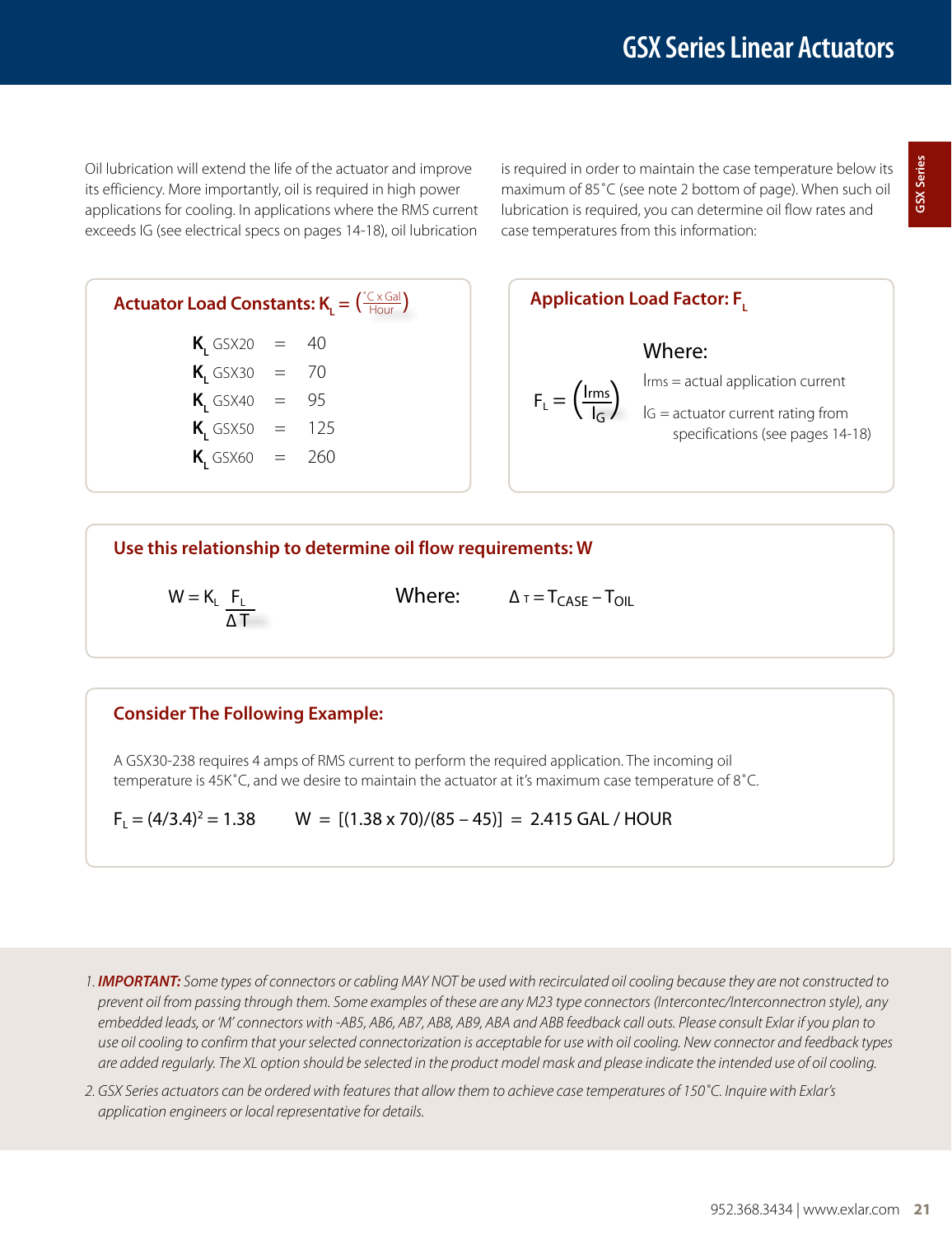### Anti-rotation Option

The unique design of the GSX Series of linear actuators permits the extending rod to rotate. This simplifies actuator setup by allowing the user to rotate the rod and thread it in and out of the actuator for mechanical attachment or system testing.

However, this feature also requires that once setup and testing are completed, the rod be kept from rotating so proper linear motion will be maintained. In most applications the actuator's load is coupled to linear bearings, or some other support device. In these cases the load cannot rotate, and a separate anti-rotation system is not needed.

For applications in which the load is free to rotate, Exlar offers the anti-rotation systems shown right. Shorter GSX units use an anti-rotation arm on one side of the actuator. Longer strokes (defined above right) use arms on both sides.

### Anti-rotation Option GSX/M20, GSX/M30, GSX/M40 and GSX60







For longer strokes a second Anti-Rotate arm is used. Longer strokes are:

• GSX20, 10 inch

• GSX30, 10 inch and longer.

• GSX40, 10 inch and longer GSX60, 10 inch only and uses a single sided Anti-Rotate.

| <b>Dims-</b> in (mm) | GSX/M20    | GSX/M30    | GSX/M40    | GSX60      |
|----------------------|------------|------------|------------|------------|
| A                    | 0.60(15.2) | 0.79(20.1) | 1.25(31.8) | 1.75(44.5) |
| B                    | 1.81(46.0) | 2.54(64.5) | 3.78(96.0) | 5.79 (147) |
| C                    | 0.54(13.7) | 0.71(18.0) | 0.98(24.9) | 1.55(39.4) |
| D                    | 1.00(25.4) | 1.30(33.0) | 1.64(41.7) | 1.94(49.3) |
| E                    | 0.44(11.2) | 0.44(11.2) | 0.63(16.0) | 0.75(19.1) |
| F                    | 0.28(7.11) | 0.32(8.13) | 0.38(9.65) | 0.50(12.7) |
| G                    | 0.31(7.87) | 1.69(42.9) | 1.69(42.9) | 2.81(71.4) |
| øH                   | 0.37(9.40) | 0.50(12.7) | 0.50(12.7) | 1.00(25.4) |

## Anti-rotation Option GSX50







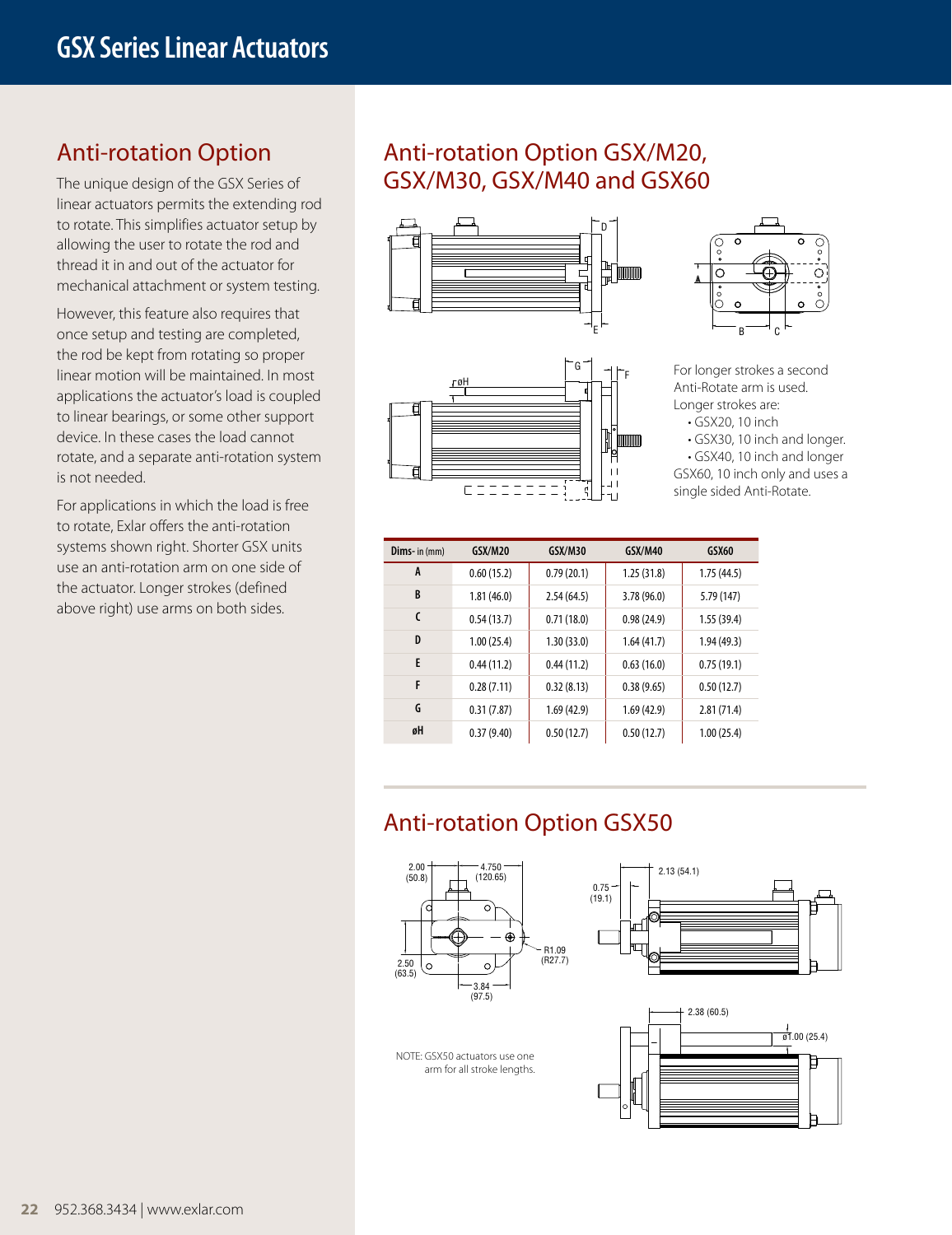## GSX Series Travel Options

### **PF = Preloaded Follower**

This option offers a true zero backlash follower for the GSX Series actuator. The dynamic load rating of zero backlash, preloaded screws is 63% of the dynamic load rating of the standard non-preloaded screws. The calculated travel life of a preloaded screw will be 25% of the calculated travel life of the same size and lead of a non-preloaded screw for the same application. Preloaded follower is not available with LT linear feedback option.

### **AR = External Anti-rotate Assembly**

This option provides a rod and bushing to restrict the actuator rod from rotating when the load is not held by another method. Shorter actuators have single sided anti-rotation attachments. Longer lengths require attachments on both sides for proper operation.

### **RB = Rear Electric Brake**

This option provides an internal holding brake for the GSX Series actuators. The brake is spring activated and electrically released.

### **XT = Special Travel Option Selections**

The XT Option can be used to specify various special travel options on the GSX Series of Linear Actuators. Because this option can be used to specify many things, it is important that an order including the -XT option spell out in detail, the exact options being selected by the including of the -XT in the model number.

It is recommended that prior to ordering an actuator including the -XT specifier that a quote be obtained through Exlar's special products application engineers for the desired options, and that quote be referenced on, or included with any order placed.

|                              | <b>Descriptions</b>                                                                                                                                                                                                                                                                                                                                                                                                                                                                                                                                                                                                                                                                                                                                                                  |
|------------------------------|--------------------------------------------------------------------------------------------------------------------------------------------------------------------------------------------------------------------------------------------------------------------------------------------------------------------------------------------------------------------------------------------------------------------------------------------------------------------------------------------------------------------------------------------------------------------------------------------------------------------------------------------------------------------------------------------------------------------------------------------------------------------------------------|
| Protective<br><b>Bellows</b> | This option provides an accordion style protective bellows to protect the main actuator rod from damage<br>due to abrasives or other contaminants in the environment in which the actuator must survive. The<br>standard material of this bellows is S2 Neoprene Coated Nylon, Sewn Construction. This standard bellows<br>is rated for environmental temperatures of -40 to 250 degrees F. Longer strokes may require the main rod<br>of the actuator to be extended beyond standard length. Consult Exlar applications engineers for details.                                                                                                                                                                                                                                      |
| <b>High Temp</b>             | This option provides an accordion style protective bellows to protect the main actuator rod from damage<br>due to abrasives or other contaminants in the environment in which the actuator must survive. The high<br><b>Protective</b> temperature material of this bellows is D1 Teflon Coated Fiberglass, Sewn Construction. This standard bellows<br>Bellows is rated for environmental temperatures of -67 to 500 degrees F. Longer strokes may require the main rod<br>of the actuator to be extended beyond standard length. Consult Exlar applications engineers for details.                                                                                                                                                                                                 |
| Splined<br><b>Main Rod</b>   | This option provides a main rod manufactured of ball spline shafting, and the front seal and bushing<br>assembly replaced with a ball spline nut to provide the anti-rotate function without using an external<br>mechanism. Rod diameters are the closest metric equivalents to standard Exlar rod sizes. This option is NOT<br>sealed in any way. This option is not suitable for any environment in which contaminants come in contact<br>with the actuator, and may enter the actuator.<br>Note: due to the reduced diameter of the splined main rod on the GSX50, the standard "A" male metric rod end is<br>not available. An "X" should be used in the rod end location of the model mask. If not otherwise specified by<br>the customer, an M24X2 male rod end will be used. |
| <b>Manual Drive</b>          | This option provides for a manual drive handwheel on the side of the actuator. The handwheel has a<br>engagement/disengagement lever which allows for disengagement of the handwheel during<br><b>ANNIER</b><br>Handwheel operation. This engagement/disengagement lever is not tied to the operation of the motor and<br>requires that the user guarantee its disengagement before operating the motor. Not available on GSX20.                                                                                                                                                                                                                                                                                                                                                     |

### **L1, L2, L3 = Adjustable External Travel Switches**

This option allows up to 3 external switches to be included with the GSX Series Actuator. These switches provide travel indication to the controller and are adjustable (must purchase external anti-rotate for this option). See page 31 for details.

### **XL = Non-Standard Lubrication**

This option provides for indication in the model number that the customer has specified a lubrication other than the standard provided by Exlar, including the use of oil cooling (page 20).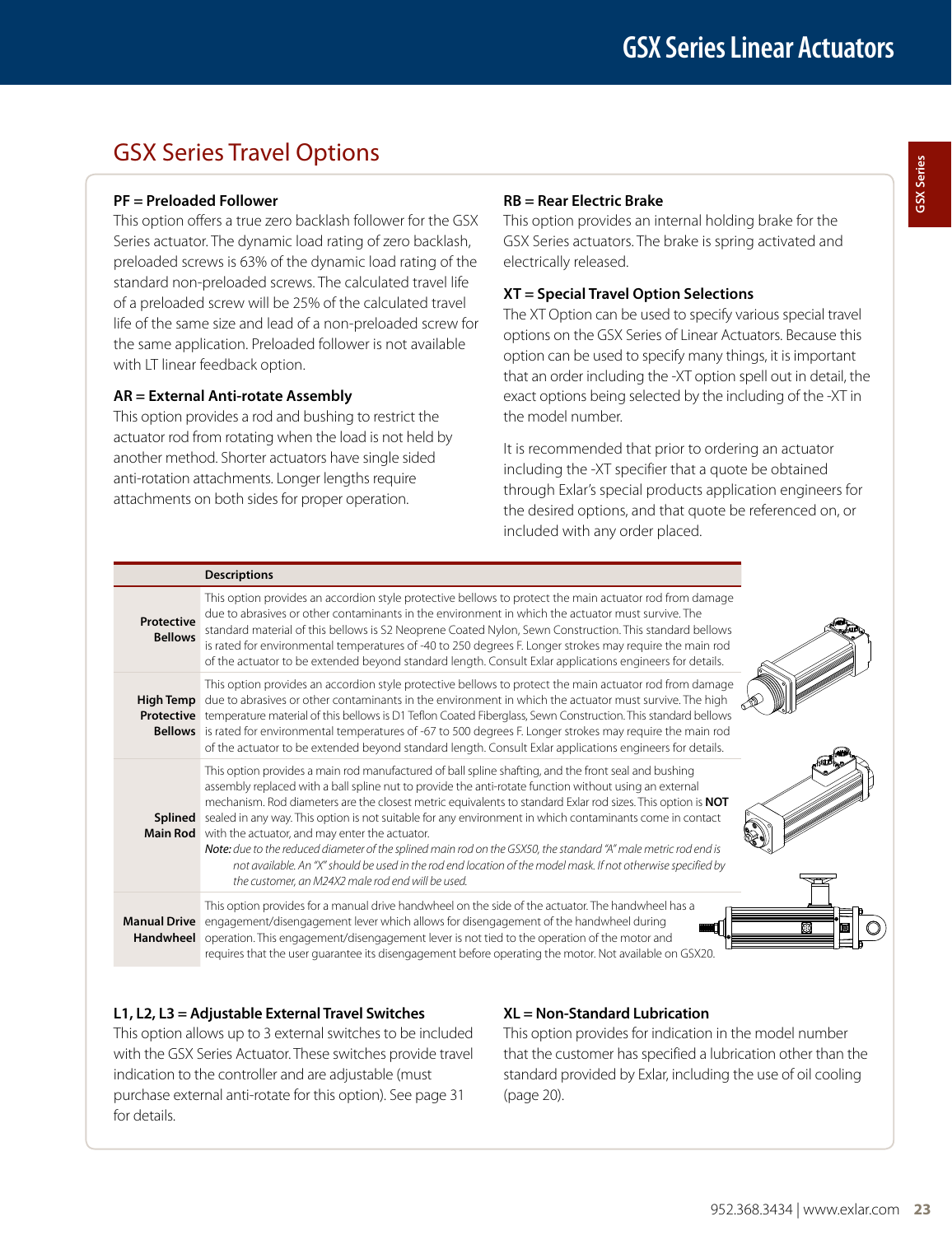### Motor Speed Designators

All Exlar T-LAM™ motors and actuators carry a standard motor speed designator as defined below. This is representative of the standard base speed of the motor, for the selected bus voltage.

If the model number is created and the location for the motor speed designator is left blank, this is the base speed to which each motor will be manufactured. The model

| <b>Designator</b> | <b>Base Speed</b>            | Actuator/<br><b>Motor Series</b> |  |  |  |  |
|-------------------|------------------------------|----------------------------------|--|--|--|--|
| $-50$             | 5000 rpm                     | GSX20                            |  |  |  |  |
| $-30$             | 3000 rpm                     | GSX30, GSX40                     |  |  |  |  |
| $-24$             | 2400 rpm                     | GSX50, GSX60                     |  |  |  |  |
| $01 - 99$         | Special Speed, Consult Exlar |                                  |  |  |  |  |

number can also be created including this standard speed designator.

Exlar also provides the flexibility to manufacture all of its T-LAM products with special base speeds to match the customer's exact application requirements. This may be a higher than standard speed motor, or lower base speed than standard which will allow the customer to get the required torque, at a speed optimized to their application, and use the minimum amount of current from their amplifier.

The call out for a special speed is configured in the model number by using a two digit code from 01-99. These numbers represent the number, in hundreds, of RPM that will be the base speed for the particular motor.

For example, an GSX30-0301-OSM-AD1-118-30 motor that normally has a 3000 rpm standard winding, can be changed to a 3300 rpm winding by changing the -30, to a -33. It can be changed to a 5000 rpm winding by changing the -30 to a -50.

Changing this speed designator will change the ratings of the motor, and these must be obtained from Exlar applications engineers. Also, it is not possible to produce every possible speed from -01 to -99 for each motor at each voltage so please contact Exlar applications engineers for confirmation of the speed that is desired for the application.

## Feedback Options

### **LT = ICT including signal conditioner**

This option provides for an actuator containing an internally mounted ICT transducer spanning the full stroke of the actuator. Inquire with Exlar engineering for details and signal conditioner output preference. LT not available with absolute feedback.

Due to the variability in size of some feedback devices, especially absolute feedback devices which are often very large relative to the size of the actuator motor, the actual size of the actuator may differ in length and width from these drawings for feedback types other than standard resolvers and standard encoders. Please consult Exlar for details. In the event that you order an actuator that differs from these standard dimensions, you will be sent a drawing of the final configuration of your actuator for approval.

## Motor Options

GSX motor options are described with a 3 digit code. The first digit calls out the stack length, the second the rated bus voltage, and the third the number of poles of the motor. Refer to the mechanical/electrical specifications for motor torque and actuator rated force.

| $118 =$ |         | 115 Vrms   |        |                |
|---------|---------|------------|--------|----------------|
| $138 =$ |         | 230 Vrms   |        | Class          |
| $158 =$ | 1 stack | 400 Vrms   | 8 Pole | 180 H          |
| $168 =$ |         | 460 Vrms   |        |                |
| $218 =$ | 2 stack | 115 Vrms   |        |                |
| $238 =$ |         | 230 Vrms   | 8 Pole | Class<br>180 H |
| $258 =$ |         | 400 Vrms   |        |                |
| $268 =$ |         | 460 Vrms   |        |                |
| $318 =$ |         | $115$ Vrms |        |                |
| $338 =$ | 3 stack | 230 Vrms   | 8 Pole | Class          |
| $358 =$ |         | 400 Vrms   |        | 180 H          |
| $368 =$ |         | 460 Vrms   |        |                |

### Rod End Attachments

### **Rear Clevis Pin Spherical Rod Eye Rod Eye Rod Clevis**

See drawings on pages 32-35. Attachments ordered separate from actuator.

## Housing Options

### **FG = Smooth White Epoxy**

This option provides for an actuator coated with FDA approved white epoxy.

### **EN = Electroless Nickel Plating**

This option provides for an actuator with electroless nickel plating.

### **SS = Stainless Steel Housing**

This option provides an actuator with all stainless steel construction. Housing dimensions for this option are not equal to the standard housing. Force, torque and current ratings are reduced 25% with this option. Please inquire with Exlar for dimensions and ratings.

### **HC = Type III Hard Coat Anodized, Class I**

This option provides an actuator with type III hard coat anodized coating. Class I, no dye.

### **XH = Special Housing Option**

Any housing option that is not designated by the above codes should be listed as XH and described at time of order. All special options must be discussed with Exlar engineering.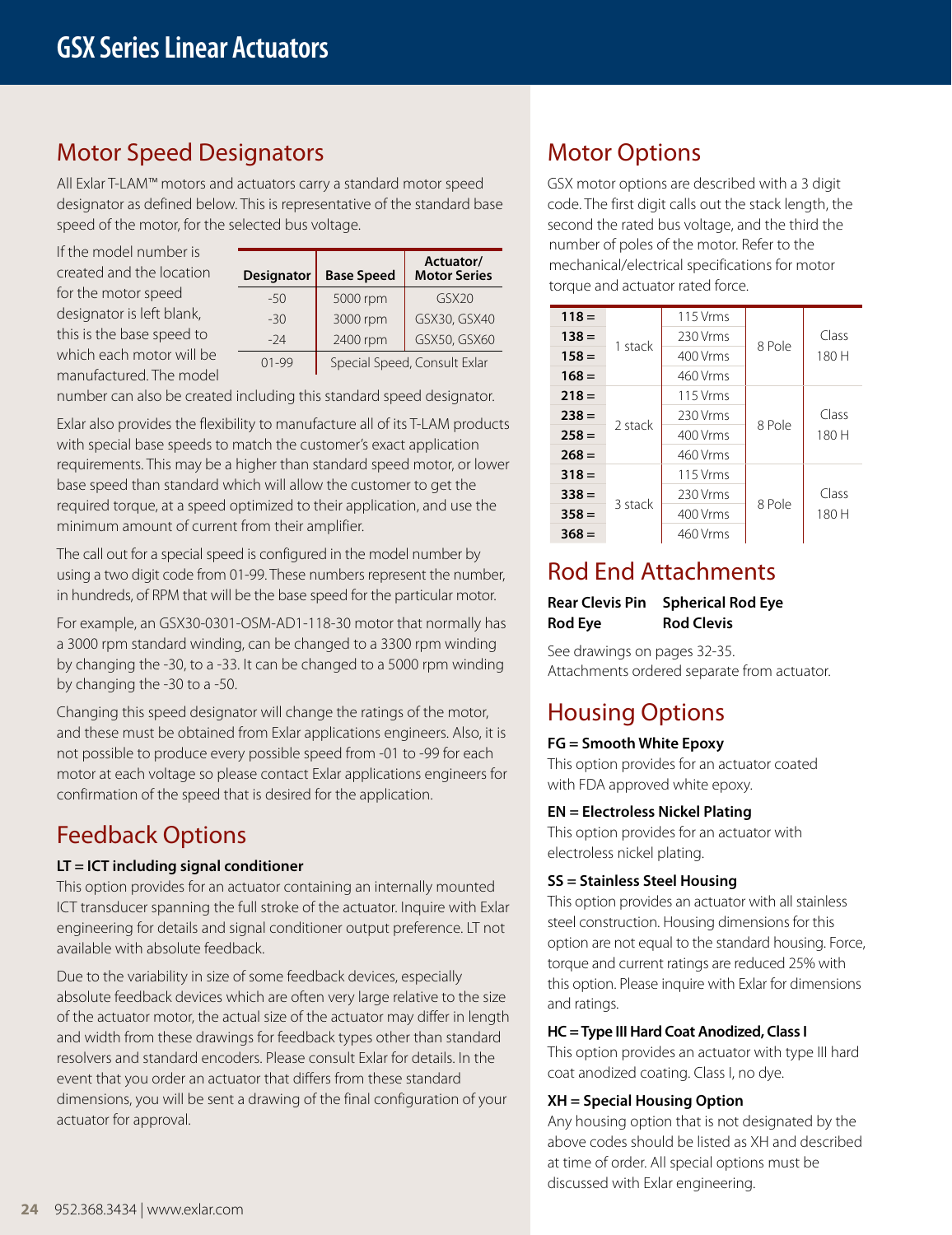### GSX20 Single, Double Side Mounts or Extended Tie Rod Mount



\* If "M" metric tie rod option, thread = M5 x 0.8

 $*$  If "J" or "K" metric side mount options, M6 x 1.0  $\overline{\Psi}$  9 mm with Ø 6 mm M7  $\overline{\Psi}$  9 mm Dowel Hole

## GSX20 Side Trunnion Mount



## GSX20 Rear Clevis Mount or Front Flange Mount



Note: Add 1.784 Inches to Dims "A & D" if ordering a Brake.

Drawings subject to change. Consult Exlar for certified drawings.

Due to the size of many absolute encoders, the selection of such feedback types for the size 20 and 30 actuators results in a larger package size than is shown in the drawings. Consult Exlar for details, or refer to the drawings provided after receipt of order.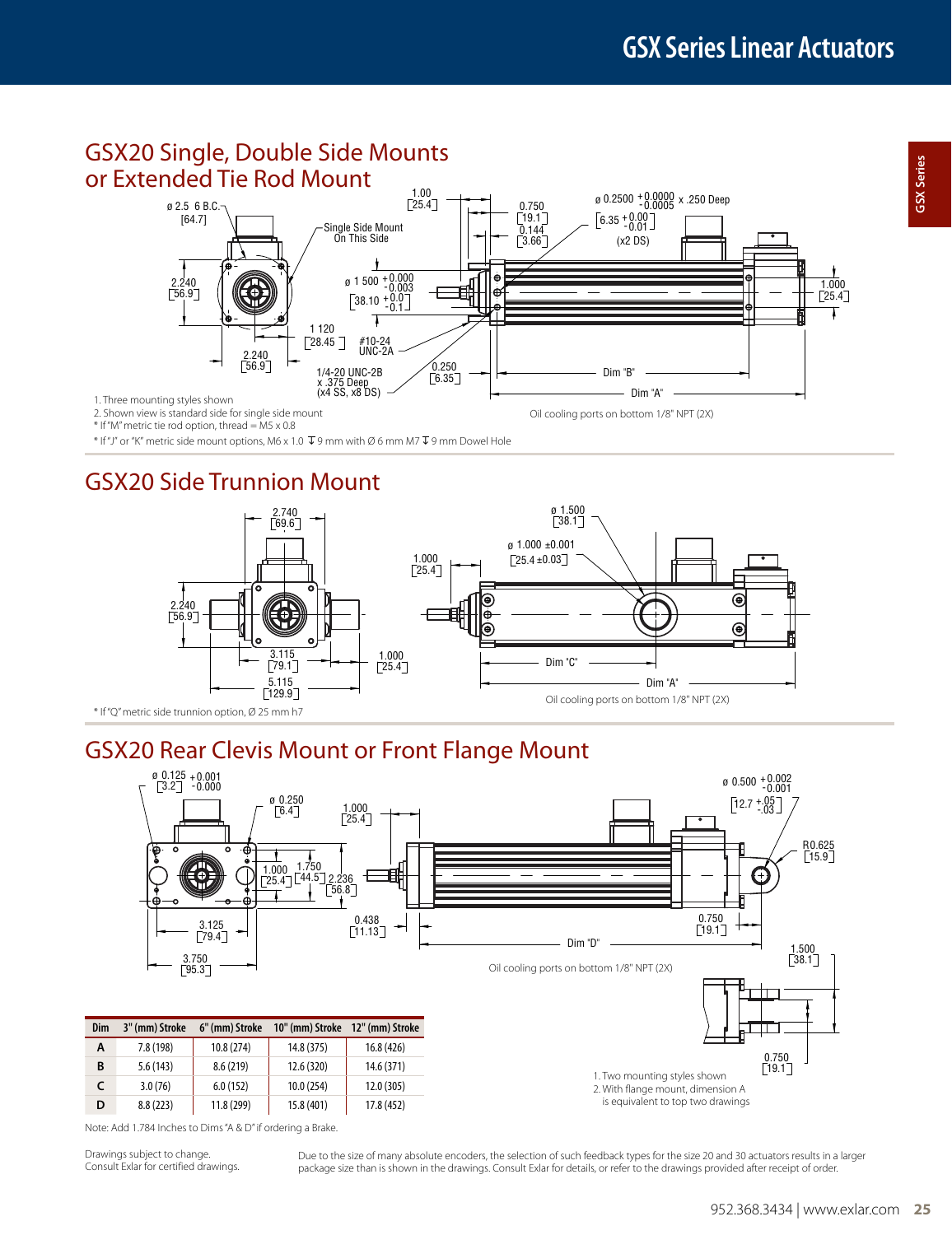### GSX30 Single, Double Side Mounts or Extended Tie Rod Mount



Oil cooling ports on bottom 1/8" NPT front and 1/4" NPT rear

If a rear brake is used both ports are 1/8" NPT

1. Three mounting styles shown

2. Shown view is standard side for single side mount

\* If "M" metric tie rod option, thread = M6 x 1

 $*$  If "J" or "K" metric side mount options, M6 x 1.0  $\overline{V}$  9 mm with Ø 6 mm M7  $\overline{V}$  9 mm Dowel Hole

## GSX30 Side Trunnion Mount



\*If "Q" metric side trunnion option, Ø 25 mm h7

## GSX30 Rear Clevis Mount or Front Flange Mount

**C** 5.4 (137) 8.0 (203) 10.0 (254) 12.0 (305) 14.0 (356) 18.0 (457) **D** 9.5 (241) 12.0 (304) 16.5 (418) 18.5 (469) 20.5 (520) 24.5 (621)



Note: Add 1.6 Inches to Dims "A & D" if ordering a Brake.

Drawings subject to change. Consult Exlar for certified drawings. Due to the size of many absolute encoders, the selection of such feedback types for the size 20 and 30 actuators results in a larger package size than is shown in the drawings. Consult Exlar for details, or refer to the drawings provided after receipt of order.

1. Two mounting styles shown 2. With flange mount, dimension A is equivalent to top two drawings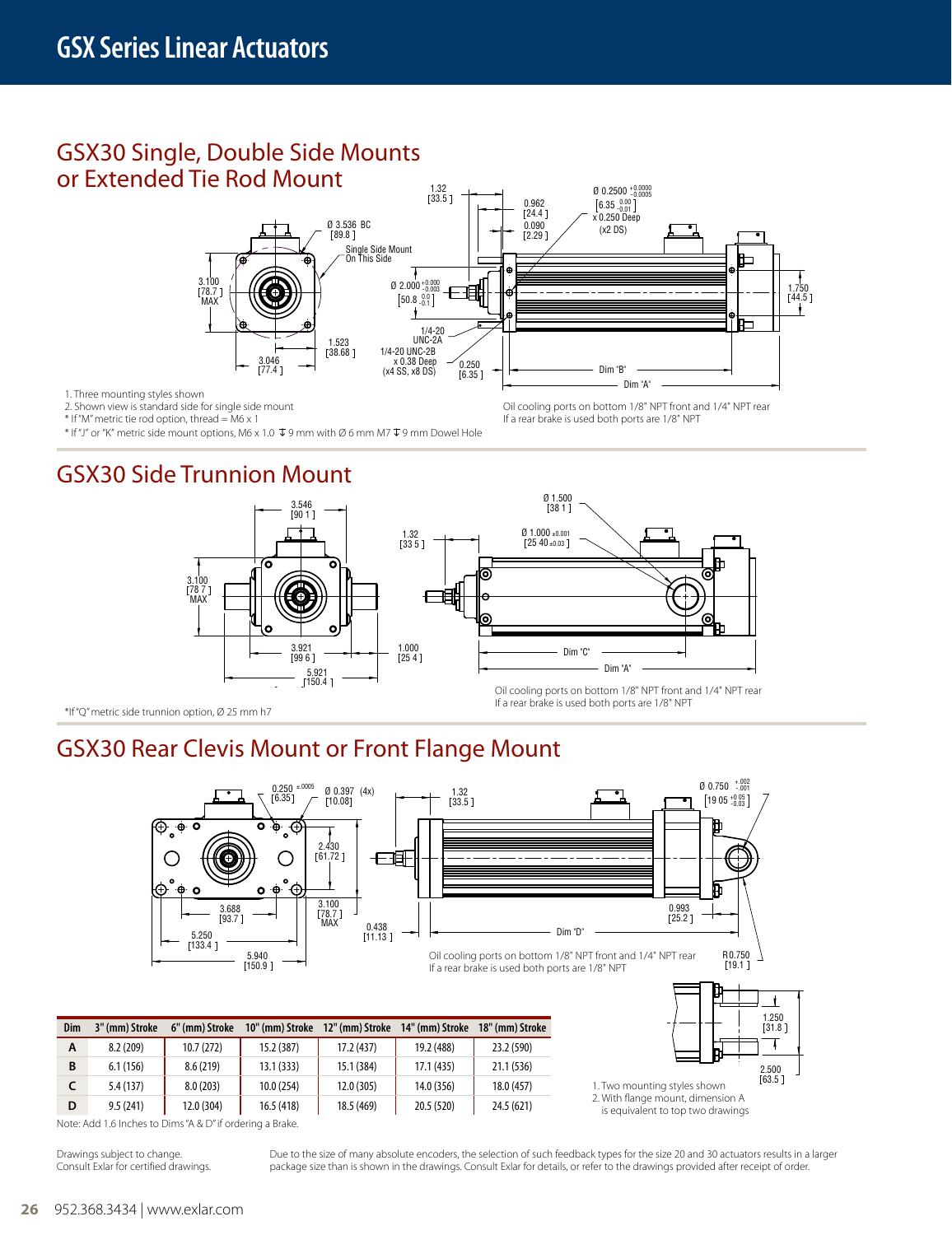**GSX Series**

GSX Series



\* If "J" or "K" metric side mount options, M10 x 1.5  $\bar{\psi}$  19 mm with Ø 8 mm M7  $\bar{\psi}$  12 mm Dowel Hole

### GSX40 Side Trunnion Mount





\* If "Q" metric side trunnion option, Ø 35 mm h7

## GSX40 Rear Clevis Mount or Front Flange Mount



| Dim | 6" (mm) Stroke | 8" (mm) Stroke | 10" (mm) Stroke | 12" (mm) Stroke | 18" (mm) Stroke |
|-----|----------------|----------------|-----------------|-----------------|-----------------|
| A   | 12.6 (320)     | 14.6 (370)     | 16.6(421)       | 18.6 (472)      | 24.6 (624)      |
| в   | 10.3(262)      | 12.3(313)      | 14.3 (364)      | 16.3(414)       | 22.3(567)       |
|     | 6.0(152)       | 8.0(203)       | 10.0(254)       | 12.0 (305)      | 18.0 (457)      |
| D   | 14.3 (364)     | 16.3(415)      | 18.3 (466)      | 20.3 (516)      | 26.3(669)       |

Note: Add 2.33 Inches to Dims "A & D" if ordering a Brake.

Drawings subject to change. Consult Exlar for certified drawings.

1. Two mounting styles shown 2. With flange mount, dimension A is equivalent to top two drawings

 $\sqrt{31.8}$ 1.25

 $\varnothing$  0.750  $^{+.002}_{-.001}$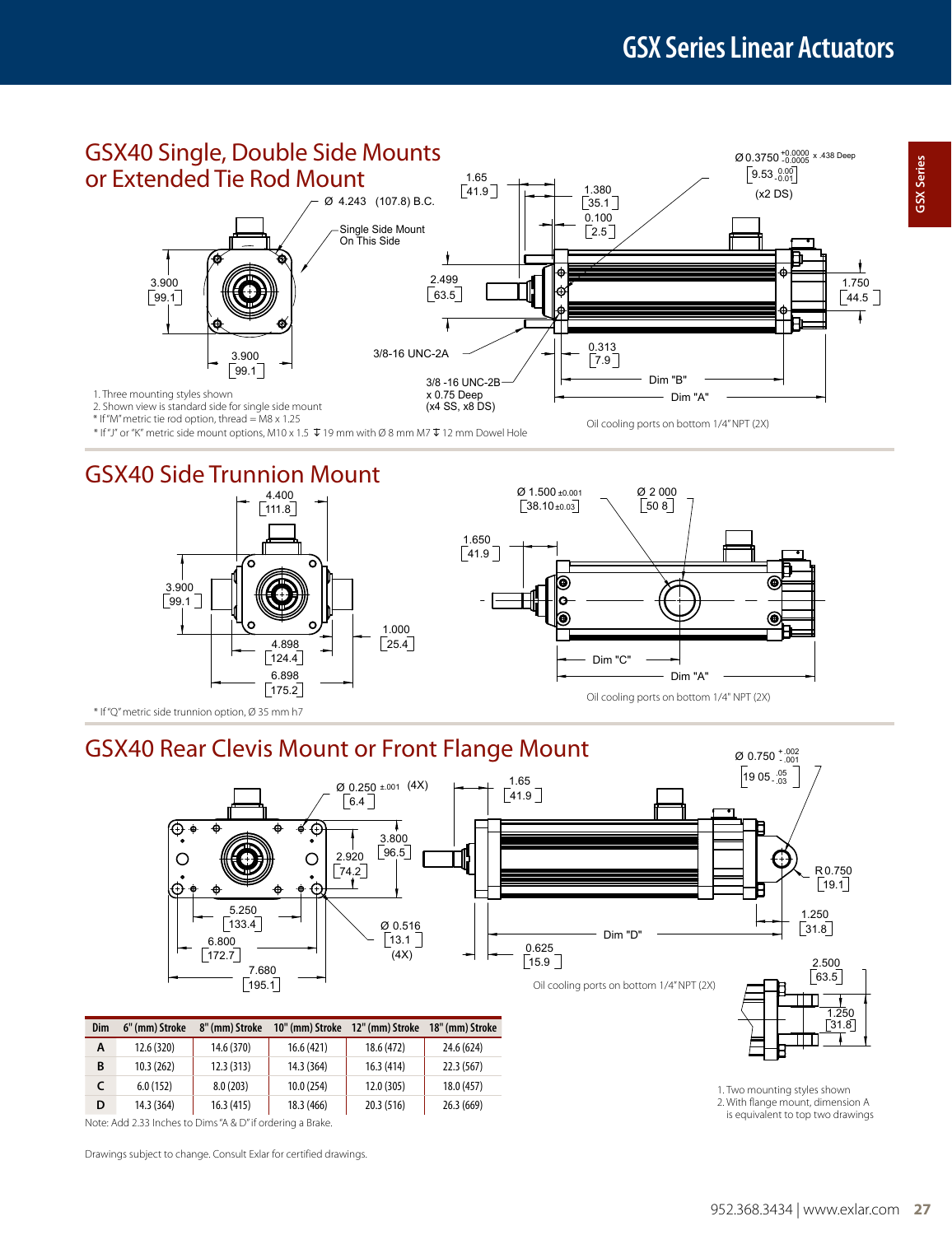### GSX50 Single, Double Side Mounts or Extended Tie Rod Mount



\* If "M" metric tie rod option, thread = M12 x 1.75

\* If "J" or "K" metric side mount options, M12 x 1.75  $\bar{\psi}$  19 mm with Ø 12 mm M7  $\bar{\psi}$  12 mm Dowel Hole

## GSX50 Side Trunnion Mount



## GSX50 Rear Clevis Mount or Front Flange Mount



Drawings subject to change. Consult Exlar for certified drawings.

Oil cooling ports on top 1/4" NPT (2)

Oil cooling ports on top 1/4" NPT (2)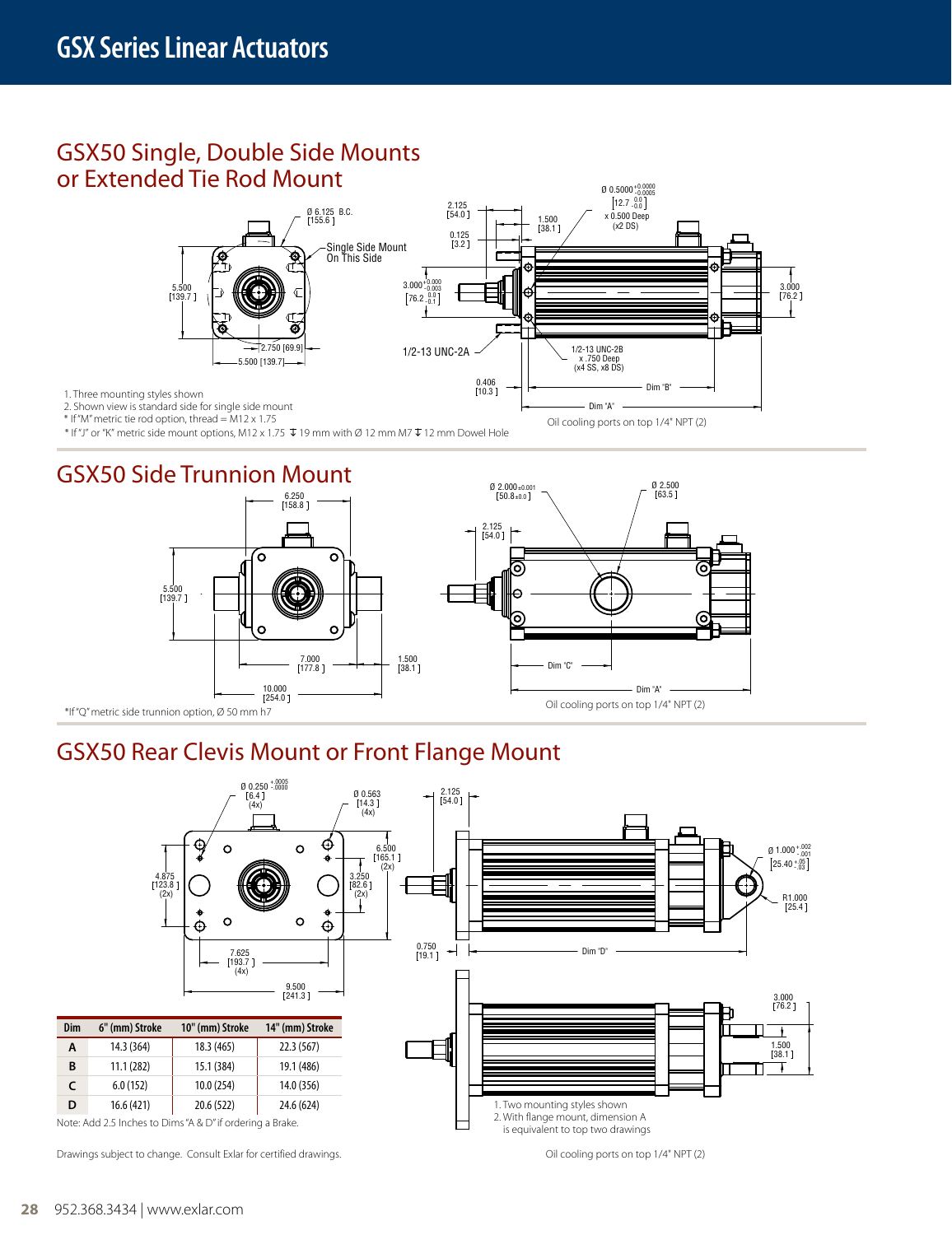Oil cooling ports on top 1/4" NPT (2X)

⊚

 $\circledcirc$ 



2. Shown view is standard side for single side mount

\* If "M" metric tie rod option, thread = M14 x 2

 $*$  If "J" or "K" metric side mount options, M16 x 2.0  $\bar{V}$  16 mm with Ø 12 mm M7  $\bar{V}$  12 mm Dowel Hole

### GSX60 Side Trunnion Mount



\* If "Q" metric side trunnion option, Ø 60 mm h9

## GSX60 Rear Clevis Mount or Front Flange Mount



Note: Add 3.58 Inches to Dims "A & D" if ordering a Brake.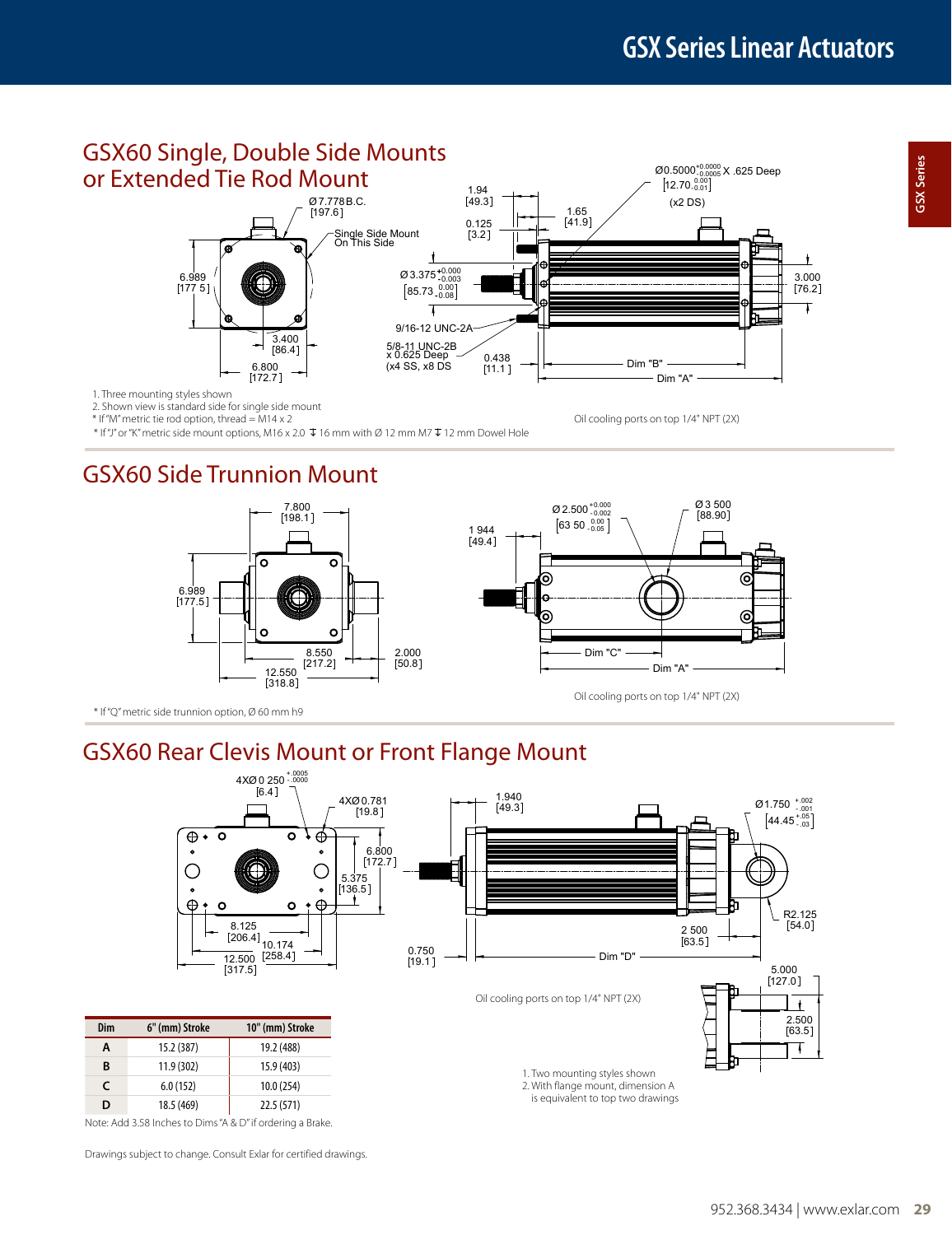## Rear Brake Extension Option

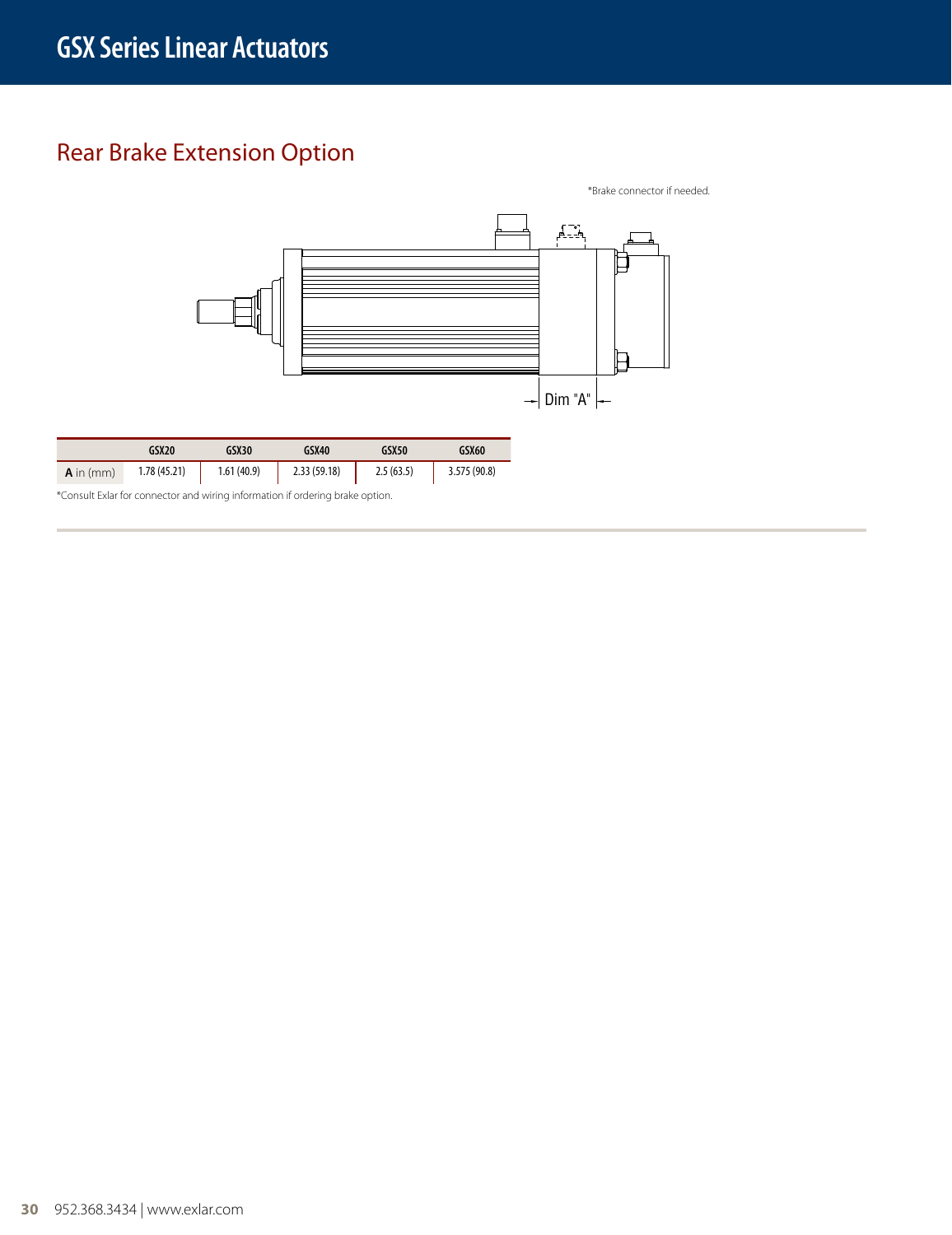### GSX20, GSX30, GSX40, GSX50 & GSX60 External Limit Switch Extension Options

| Dim A        | $3$ in $(mm)$ | $6$ in (mm) | $8$ in $(mm)$ | $10$ in $(mm)$ | $12$ in $(mm)$ | $14$ in $(mm)$ | $16$ in (mm) |
|--------------|---------------|-------------|---------------|----------------|----------------|----------------|--------------|
|              | stroke        | stroke      | stroke        | stroke         | stroke         | stroke         | stroke       |
| <b>GSX20</b> | 5.515         | 8.515       | NA            | 12.500         | 14.515         | NA             | NA           |
|              | (140.1)       | (216.3)     | NA            | (317.5)        | (368.7)        | NA             | NA           |
| <b>GSX30</b> | 6.932         | 9.832       | NA            | 13.832         | 15.832         | 17.832         | 21.832       |
|              | (176.1)       | (249.7)     | NA            | (351.3)        | (402.1)        | (452.9)        | (554.5)      |
| <b>GSX40</b> | NA            | 9.832       | 11.83         | 13.832         | 15.832         | NA             | 21.832       |
|              | NA            | (249.7)     | (300.5)       | (351.3)        | (402.1)        | NA             | (554.5)      |
| <b>GSX50</b> | NA            | 11.667      | NA            | 15.667         | NA             | 19.667         | NA           |
|              | NA            | (296.3)     | NA            | (397.9)        | ΝA             | (499.5)        | NA           |
| GSX60        | NA            | 10.461      | NA            | 14.461         | ΝA             | NA             | NA           |
|              | NA            | (265.7)     | NA            | (367.3)        | NA             | NA             | NA           |

 $\overline{\bigcirc}$ .

 $\circ$ 

०

 $\overline{\circ}$  $\circ$   $\circ$  $\overline{\circ}$  $\circ$   $\circ$ 



The external limit switch option (requires anti-rotate option) for the GSX Series of linear actuators provides the user with 1, 2 or 3 externally mounted adjustable switches for use as the end of travel limit switches or home position sensors.

The number of switches desired is selected by ordering the L1, L2 or L3 option, in which 1, 2 or 3 switches will be provided, respectively.

The switches are 9-30 VDC powered, PNP output, with either normally open or normally closed logic operation depending on the switch configuration ordered. Below is a diagram indicating which logic operation will be provided for each switch, based on the option ordered.

| <b>Option</b> | SW <sub>1</sub>        | SW <sub>2</sub>     | SW <sub>3</sub>        | <b>Switch Type</b> |                               | <b>Exlar Part Number</b> | <b>Turck Part Number</b> |
|---------------|------------------------|---------------------|------------------------|--------------------|-------------------------------|--------------------------|--------------------------|
|               | Not Supplied           | Normally Open       | Not Supplied           |                    | <b>Normally Closed Switch</b> | 43404                    | BIM-UNT-RP6X             |
| L2            | <b>Normally Closed</b> | <b>Not Supplied</b> | <b>Normally Closed</b> |                    | <b>Normally Open Switch</b>   | 43403                    | BIM-UNT-AP6X             |
| L3            | <b>Normally Closed</b> | Normally Open       | <b>Normally Closed</b> |                    |                               |                          |                          |

| <b>Switch Type</b>            | <b>Exlar Part Number</b> | <b>Turck Part Number</b> |
|-------------------------------|--------------------------|--------------------------|
| <b>Normally Closed Switch</b> | 43404                    | <b>BIM-UNT-RP6X</b>      |
| <b>Normally Open Switch</b>   | 43403                    | <b>BIM-UNT-AP6X</b>      |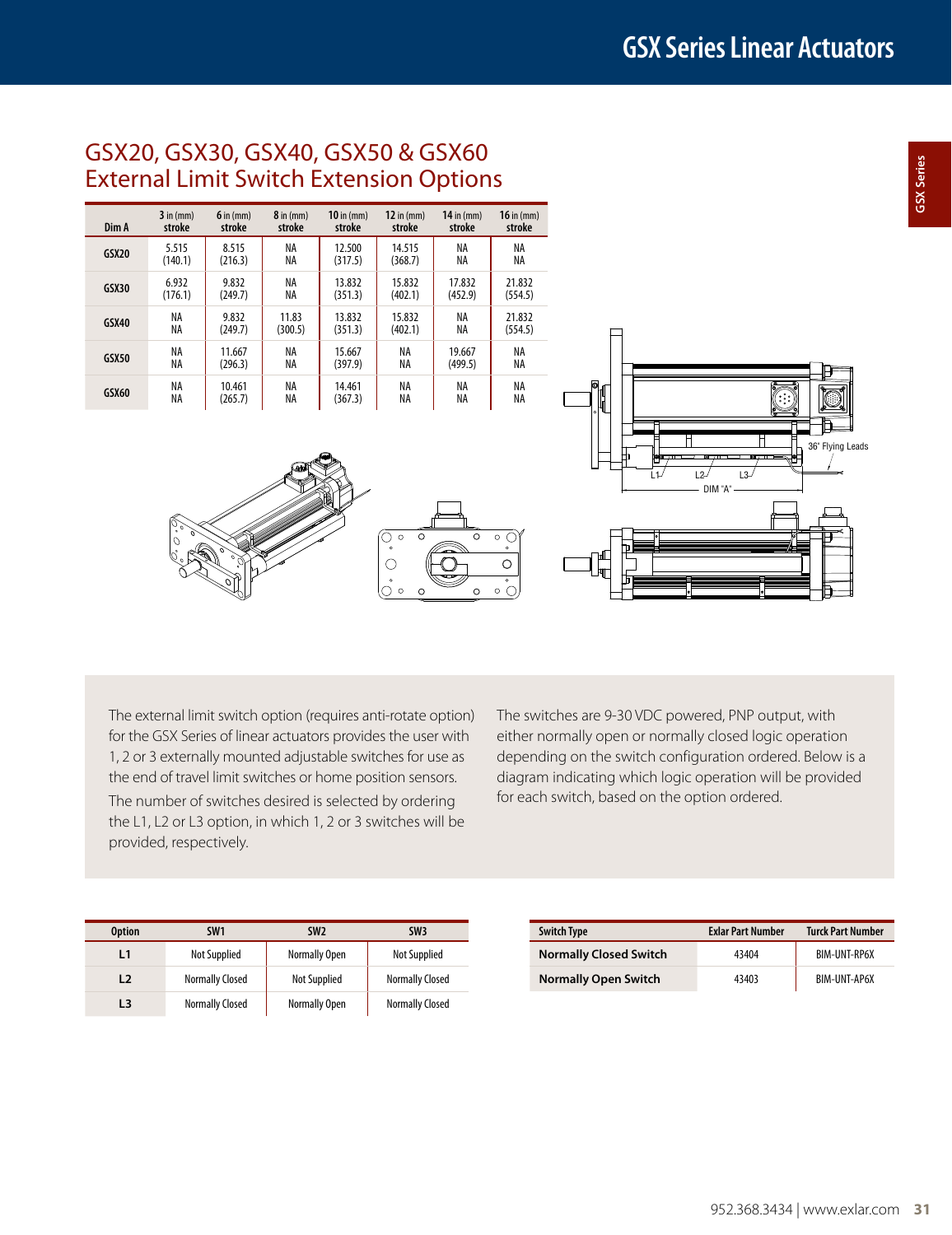## Actuator Rod End Options





|                              | A            | B           | øС           | D           | øE           |              | Male U.S.              | <b>Male Metric</b> | Female U.S.            | <b>Female Metric</b> |
|------------------------------|--------------|-------------|--------------|-------------|--------------|--------------|------------------------|--------------------|------------------------|----------------------|
| GSX <sub>20</sub><br>in (mm) | 0.813(20.7)  | 0.375(9.5)  | 0.500(12.7)  | 0.200(5.1)  | 0.440(11.2)  | 0.750(19.1)  | $3/8 - 24$ UNF $- 2A$  | M8 x 1 6q          | $5/16 - 24$ UNF $- 2B$ | M8x16h               |
| GSX30<br>in (mm)             | 0.750(19.1)  | 0.500(12.7) | 0.625(15.9)  | 0.281(7.1)  | 0.562(14.3)  | 0.750(19.1)  | $7/16 - 20$ UNF-2A     | M12 x 1.75* 6a     | $7/16 - 20$ UNF $- 2B$ | M10 x 1.5 6h         |
| <b>GSX40</b><br>in (mm)      | 1.500 (38.1) | 0.750(19.1) | 1.000 (25.4) | 0.381(9.7)  | 0.875(22.2)  | 1.000 (25.4) | $3/4 - 16$ UNF $- 2A$  | M16 x 1.5 6a       | $5/8 - 18$ UNF $-2B$   | M16 x 1.5 6h         |
| GSX50<br>in (mm)             | 1.625 (41.3) | .125(28.6)  | 1.375 (34.9) | 0.750(19.1) | .250(31.8)   | 1.750 (44.5) | $-14$ UNS $-2A$        | M27 x 2 6g         | – 14 UNS – 2B          | M24x26h              |
| <b>GSX60</b><br>in $(mm)$    | 2.500(63.5)  | .250(31.8)  | 1.750 (44.5) | 0.550(14.0) | 1.625 (41.3) | 1.750 (44.5) | $11/4 - 12$ UNF $- 2A$ | M30 x 2 6q         | $7/8 - 14$ UNF $- 2B$  | M25 x 1.5 6h         |

Part numbers for rod attachment options indicate the through hole size or pin diameter. Before selecting a spherical rod eye for use with a GSX series actuator, please consult the information on the anti-rotation option for the GSX actuators. Spherical rod eyes will allow the rod to rotate if the load is not held.

### Rod Clevis Dimensions





|                                 | A             | B             |                | D            |              | øF            | øG          | H            | øJ           | n              |
|---------------------------------|---------------|---------------|----------------|--------------|--------------|---------------|-------------|--------------|--------------|----------------|
| <b>GSX20 RC038</b><br>in $(mm)$ | 0.787(20)     | 0.787(20)     | 1.574 (40)     | 0.575(14.6)  | 0.375(9.5)   | 0.375(9.5)    | 0.75(19.1)  | NA           | NA           | $3/8 - 24$     |
| <b>GSX30 RC050</b><br>in $(mm)$ | 0.75(19.1)    | 0.75(19.1)    | 1.50 (38.1)    | 0.50(12.7)   | 0.765(19.43) | 0.50(12.7)    | 1.00 (25.4) | 1.00 (25.4)  | 1.00(25.4)   | $7/16 - 20$    |
| <b>GSX40 RC075</b><br>in $(mm)$ | 1.125 (28.58) | 1.25 (31.75)  | 2.375(60.3)    | 0.625(15.88) | .265(32.13)  | 0.75(19.1)    | 1.50 (38.1) | 1.25(31.75)  | 1.25 (31.75) | $3/4 - 16$     |
| <b>GSX50 RC100</b><br>in $(mm)$ | 1.625 (41.2)  | .500 (38.1)   | 3.125(79.4)    | 0.750(19.1)  | 1.515 (38.5) | 1.000 (25.4)  | 2.000(50.8) | 1.500 (38.1) | 1.500(38.1)  | $1 - 14$       |
| <b>GSX60 RC138</b><br>in $(mm)$ | 2.00(50.8)    | 2.125 (53.98) | 4.125 (104.78) | 1.00 (25.4)  | 2.032 (51.6) | 1.375 (34.93) | 2.75(69.85) | 2.00(50.8)   | 2.00(50.8)   | $1 - 1/4 - 12$ |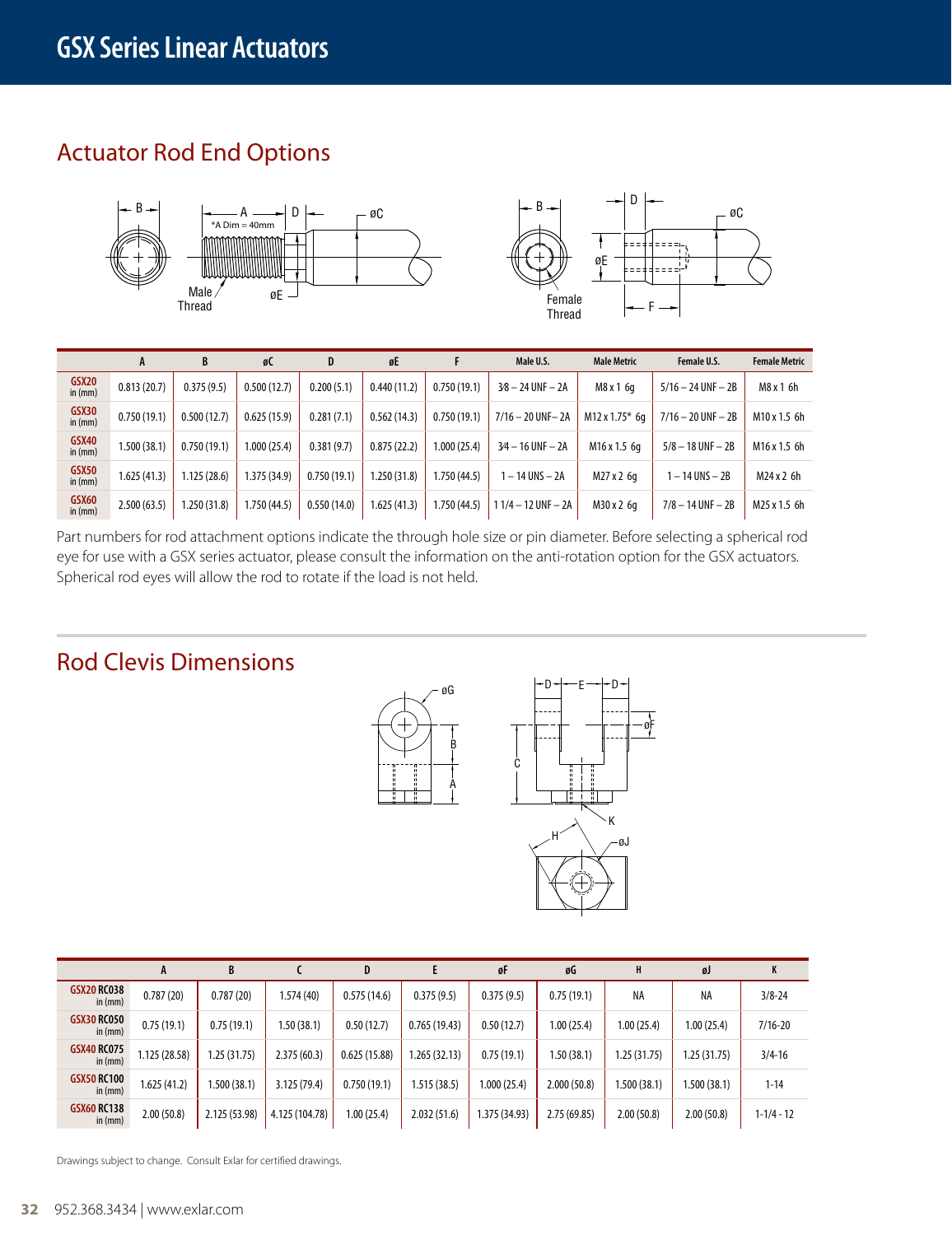## Spherical Rod Eye Dimensions





|                                  |             | øB           |             | D         |        |             |             |             |             |             |
|----------------------------------|-------------|--------------|-------------|-----------|--------|-------------|-------------|-------------|-------------|-------------|
| <b>GSX20 SRM038</b><br>in $(mm)$ | 1.625(41.3) | .375(9.525)  | .906 (23.0) | 1.0(25.6) | 12 deg | .406 (10.3) | .500 (12.7) | .688 (17.7) | .562(14.3)  | $3/8 - 24$  |
| <b>GSX30 SRM044</b><br>in $(mm)$ | 1.81(46.0)  | 0.438(11.13) | .06(26.9)   | .13(28.7) | 14 deg | 0.44(11.1)  | 0.56(14.2)  | 0.75(19.1)  | 0.63(16.0)  | $7/16 - 20$ |
| <b>GSX40 SRM075</b><br>in $(mm)$ | 2.88(73.2)  | 0.75(19.1)   | .72(43.7)   | .75(44.5) | 14 deg | 0.69(17.5)  | 0.88(22.3)  | 1.13 (28.7) | 1.00 (25.4) | $3/4 - 16$  |

**GSX50 SRM100**<br>in (mm) See GSX50 Special Rod Eye drawing below. Requires female rod end.



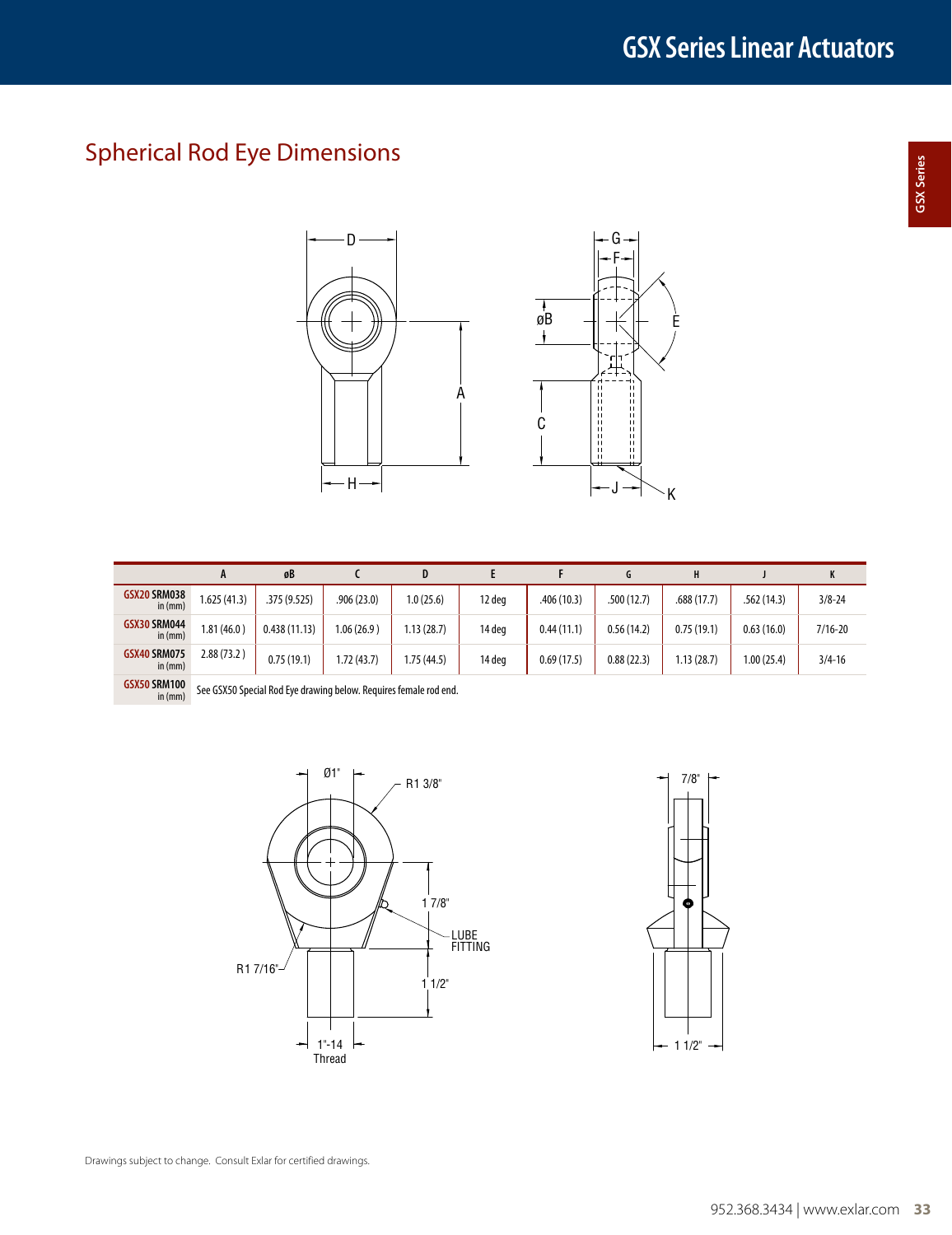## Rod Eye Dimensions





|                                 | øA            | B          |            | D          |              |             |
|---------------------------------|---------------|------------|------------|------------|--------------|-------------|
| <b>GSX30 RE050</b><br>in $(mm)$ | 0.50(12.7)    | 0.75(19.1) | 1.50(38.1) | 0.75(19.1) | 0.63(15.9)   | $7/16 - 20$ |
| <b>GSX40 RE075</b><br>in $(mm)$ | 0.75(19.1)    | 1.25(31.8) | 2.06(52.3) | 1.13(28.7) | 0.88(22.3)   | $3/4 - 16$  |
| <b>GSX50 RE100</b><br>in $(mm)$ | 1.00(25.4)    | 1.50(38.1) | 2.81(71.4) | 1.63(41.4) | 1.19(30.2)   | $1 - 14$    |
| <b>GSX60 RE138</b><br>in $(mm)$ | 1.375 (34.93) | 2.0(50.8)  | 3.44(87.3) | 2.0(50.8)  | 1.837(46.67) | $11/4 - 12$ |

## Clevis Pin Dimensions



|                                                                                     | A             | B           | C           | øD                                                 | øE          |
|-------------------------------------------------------------------------------------|---------------|-------------|-------------|----------------------------------------------------|-------------|
| $GSX20$ in (mm)<br><b>CP050-Rear Clevis</b>                                         | 2.28(57.9)    | 1.94(49.28) | 0.17(4.32)  | $0.50'' + 0.000/-0.002$ (12.7 mm $+0.00/-0.05$ )   | 0.106(2.69) |
| $GSX30$ in (mm)<br>CP050-Rod eye, Rod Clevis                                        | 2.28(57.9)    | 1.94(49.28) | 0.17(4.32)  | $0.50'' + 0.000/-0.002$ (12.7 mm $+0.00/-0.05$ )   | 0.106(2.69) |
| <b>CP075-Rear Clevis</b>                                                            | 3.09(78.5)    | 2.72(69.1)  | 0.19(4.82)  | $0.75" +0.000/-0.002$ (19.1 mm +0.00/-0.05)        | 0.14(3.56)  |
| $GSX40$ in $(mm)$<br>CP075-Rod eye, Rod Clevis<br><b>Spherical Eye, Rear Clevis</b> | 3.09(78.5)    | 2.72(69.1)  | 0.19(4.82)  | $0.75" + 0.000/-0.002$ (19.1 mm +0.00/-0.05)       | 0.14(3.56)  |
| $GSX50$ in $(mm)$<br>CP100-Rod eye, Rod Clevis<br>Spherical Eye, Rear Clevis        | 3.59(91.2)    | 3.22 (81.8) | 0.19(4.82)  | $1.00'' + 0.000/-0.002$ (25.4 mm $+0.00/-0.05$ )   | 0.14(3.56)  |
| $GSX60$ in $(mm)$<br>CP138-Rod eye, Rod Clevis                                      | 4.66(118.3)   | 4.25 (108)  | 0.20(5.08)  | $1.375'' + 0.000/-0.002$ (34.93 mm $+0.00/-0.05$ ) | 0.173(4.39) |
| <b>CP175-Rear Clevis</b>                                                            | 5.656 (143.6) | 5.25(133.3) | 0.203(5.15) | $1.750'' + 0.000/-0.002$ (4.44 mm +0.00/-0.05)     | 0.173(4.39) |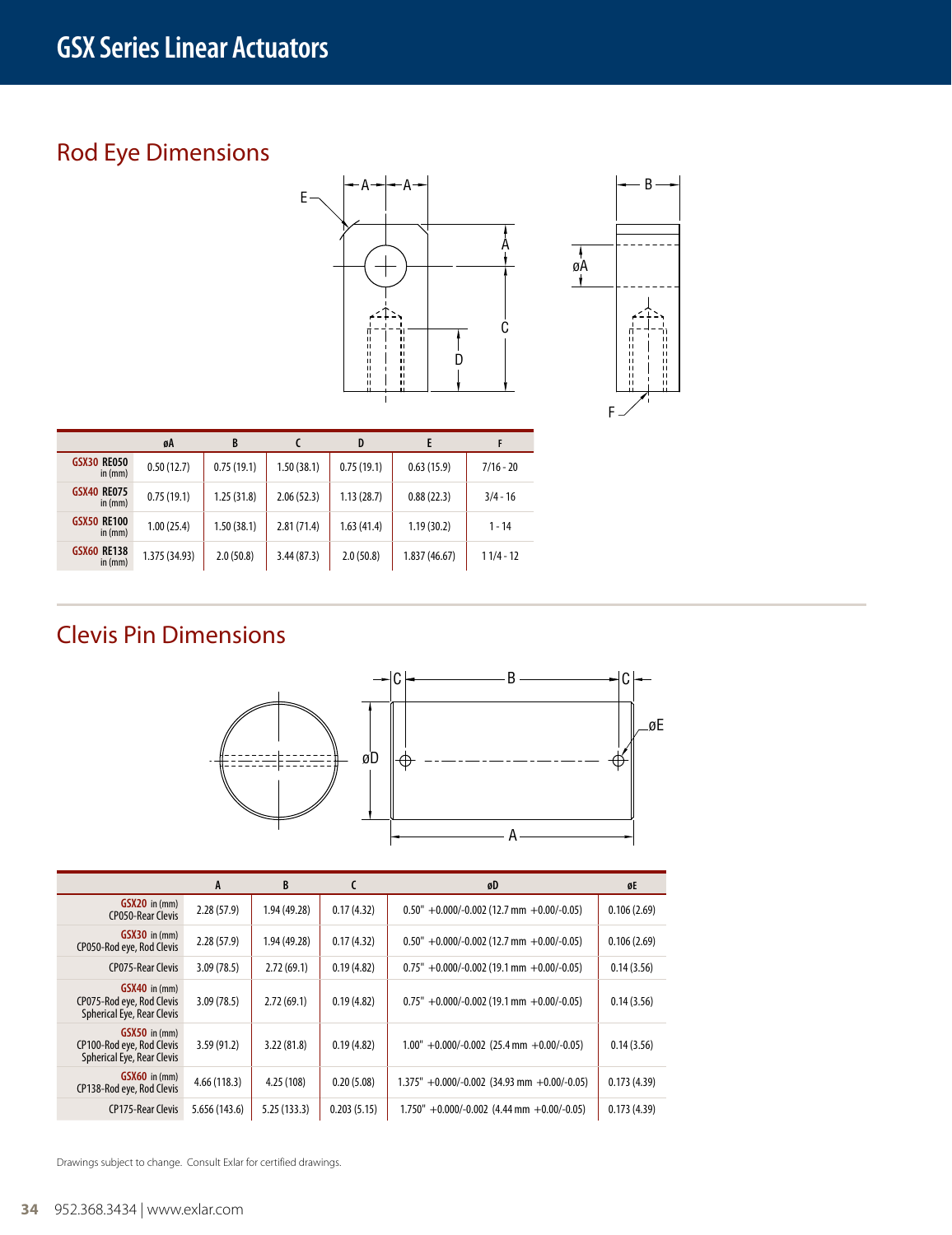# **GSX - AA - BB - CC - D - E - F - GGG - HHH - II - (XX..XX)**

#### **AA = GSX Actuator Frame Size (Nominal)**

- $20 = 2$  in (60 mm)
- $30 = 3$  in (80 mm)
- $40 = 4$  in (100 mm)
- $50 = 5$  in (142 mm)
- $60 = 7$  in (180 mm)

#### **BB = Stroke Length**

- 03 = 3 in (75 mm) GSX20, GSX30
- $06 = 5.9$  in (150 mm) GSX30 6 in (152 mm) GSX20, GSX40, GSX50, GSX60
- 08 = 8 in (200 mm) GSX40
- $10 = 10$  in (250 mm) all models
- 12 = 12 in (300 mm) GSX20, GSX30, GSX40
- 14 = 14 in (355 mm) GSX30, GSX50
- 18 = 18 in (450 mm) GSX30, GSX40

#### **CC = Lead**

- 01 = 0.1 in (GSX20, GSX30, GSX40, GSX50)12
- 02 = 0.2 in (GSX20, GSX30, GSX40, GSX50)
- $03 = 0.25$  in (GSX60)
- 04 = 0.4 in (GSX20 only)
- 05 = 0.5 in (GSX30, GSX40, GSX50,
- GSX60)
- $08 = 0.75$  in (GSX40)<sup>8</sup>  $10 = 1.0$  in (GSX50, GSX60)<sup>9</sup>
- **D = Connections**
- $M =$  Manufacturer's connector<sup>6</sup>
- $I =$  Exlar standard M23 style<sup>10</sup>
- $A = MS$  style (anodized)
- D = MS style (electroless nickel)
- $B =$  Embedded leads 3 ft. std.
- $P =$  Embedded leads w/plug 3 ft. std. w/ "A" plug
- J = Embedded leads w/ "I" plug, 3' standard
- $X =$  Special (please specify)

#### **E = Mounting**

- $B =$  Front and rear flange
- $C =$  Rear clevis
- $F =$  Front flange
- $R =$ Rear flange
- $S = Side$  mount
- $D =$  Double side mount
- $T =$ Side trunnion
- $E =$  Extended tie rods
- $J =$  Metric side mount
- $K =$  Metric double side mount
- Q = Metric side trunnion
- $M =$  Metric extended tie rods
- $G =$  Metric rear clevis
- $X =$  Special (please specify)

#### **F = Rod End**

- $M =$  Male, US std. thread
- $A = Male$ , metric thread
- $F =$  Female, US std. thread
- $B =$  Female, metric thread
- $W =$  Male, US std. thread 17-4 SS
- $R =$  Male metric thread 17-4 SS
- $V =$  Female, US std. thread 17-4 SS
- $L =$  Female, metric thread 17-4 SS
- $X =$  Special (please specify)

**36** 952.368.3434 | www.exlar.com

#### **GGG = Feedback Type (Also specify the Amplifier/Drive Model being used when ordering)**

- Standard Incremental Encoder 2048 line (8192 cts) per rev. index pulse, Hall commutation, 5vdc
- Standard Resolver Size 15, 1024 line (2048 cts) per rev. two pole resolver
- Motor files for use with select Emerson/CT, Rockwell /AB and Danaher/Kollmorgen Drives are available at www.exlar.com

#### **Custom Feedback** - Please consult application engineering:

XX1 = Wiring and feedback device information must be provided and new feedback callout will be created

#### **Allen-Bradley/Rockwell:** (Actuators used with Kinetix and/or Sercos based control systems require a 3rd party motion database purchased from AB/Rockwell. Please contact your AB/Rockwell representative for support.)

- AB5 = Stegmann SRM050 Hiperface multi-turn absolute encoder - MPL 100mm or higher motor wiring w/MS connectors for 'M' option – Plug & Play feedback option
- AB6 = Standard Resolver
- AB7 = Standard Incremental Encoder MPL 100mm or higher motor wiring w/MS connectors for 'M' option
- AB8 = Standard Incremental Encoder MPL 75mm or less motor wiring w/M23 euro connectors for 'M' option
- AB9 = Hiperface Stegmann SRM050 multi-turn absolute encoder - MPL 75mm or less motor wiring w/M23 euro connectors for 'M' option – Plug & Play feedback option
- ABA = Hiperface Stegmann SKM036 multi-turn absolute encoder – MPL 215mm or higher motor wiring w/MS connectors for 'M' option – 460V Stator only – Plug & Play feedback option
- ABB = Hiperface Stegmann SKM036 multi-turn absolute encoder – MPL 75mm or less motor wiring w/M23 euro connectors for 'M' option – 460V Stator only – Plug & Play feedback option

#### **AMKASYN:**

- AK1 = EnDat Heidenhain EQN1325 multi-turn absolute encoder – DS motor wiring w/M23 euro connectors for 'M' option
- AK2 = EnDat Heidenhain EQN1125 multi-turn absolute encoder – DS motor wiring w/M23 euro connectors for 'M' option

#### **Advanced Motion Control:**

- AM1 = Standard Incremental Encoder
- AM2 = Encoder 1000 line, w/commutation, 5 VDC
- AM3 = Standard Resolver
- AM5 = Encoder 5000 line, w/commutation, 5 VDC
- **API Controls:**
- AP1 = Standard Resolver
- AP2 = Standard Incremental Encoder

#### **Aerotech:**

- AR1 = Encoder 5000 line, w/commutation, 5 VDC
- AR2 = Standard Incremental Encoder **ABB Robot:**
- BB1 = LTN Resolver

#### **Baldor:**

- BD2 = Standard Resolver BSM motor wiring w/M23 connectors for 'M' option
- BD3 = Standard Incremental Encoder BSM motor wiring w/M23 connectors for 'M' option

#### **Beckhoff:**

BE1 = EnDat Heidenhain EQN1125 multi-turn absolute encoderr – AM2XX motor wiring w/ M23 euro connectors for 'M' option

### **Baumueller:**

- BM2 = Standard Resolver
- **B&R Automation:**
- BR1 = Standard Resolver
- BR2 = EnDat Heidenhain EQN1325 multi-turn absolute encoder – 8LS/8LM motor wiring w/M23 euro connectors for 'M' option

CT1 = Hiperface Stegmann SRM050 multi-turn

CT5 = Standard Resolver – FM/UM/EZ motor

CT7 = Encoder 5000 line, with commutation, 5 VDC – FM/UM/EZ motor wiring w/M23 euro connectors for 'M' option

DT1 = Encoder 1000 line, with commutation,

EM2 = Standard Incremental Encoder – NT motor wiring w/MS connectors for 'M' option EM5 = Encoder 5000 line, with commutation,

EU1 = Hiperface Stegmann SRM050 multi-turn absolute encoder – SH motor wiring w/MS connectors for 'M' option EU4 = Hiperface Stegmann SKM036 multi-turn absolute encoder – SH motor wiring w/MS connectors for 'M' option

GL1 = Standard Incremental Encoder – HSM motor wiring w/ MS connectors for 'M' option GL2 = Standard Incremental Encoder – LSM-MSM motor wiring w/M23 euro connectors for 'M'

5 VDC – NT motor wiring w/MS connectors

EL2 = Standard Incremental Encoder EL3 = EnDat Heidenhain EQN1125 multi-turn

absolute encoder **Emerson/Control Techniques:**

for 'M' option

EX4 = Standard Resolver **Fanuc Pulsecoder:** Consult Exlar **G&L Motion Control/Danaher Motion:**

option

**Elau:**

**Exlar:**

absolute encoder – FM/UM/EZ motor wiring w/M23 euro connectors for 'M' option CT3 = Hiperface Stegmann SKM036 multi-turn

absolute encoder – FM/UM/EZ motor wiring w/M23 euro connectors for 'M' option CT4 = Standard Incremental Encoder – FM/UM/EZ motor wiring w/M23 euro connectors for 'M'

wiring w/M23 euro connectors for 'M' option

#### **Comau Robot:**

CM1 = Standard Resolver

**Control Techniques/Emerson:**

**Copley Controls:** CO1 = Standard Incremental Encoder CO2 = Standard Resolver

option

**Delta Tau Data Systems:**

5 VDC DT2 = Standard Resolver **Elmo Motion Control:** EL1 = Standard Resolver